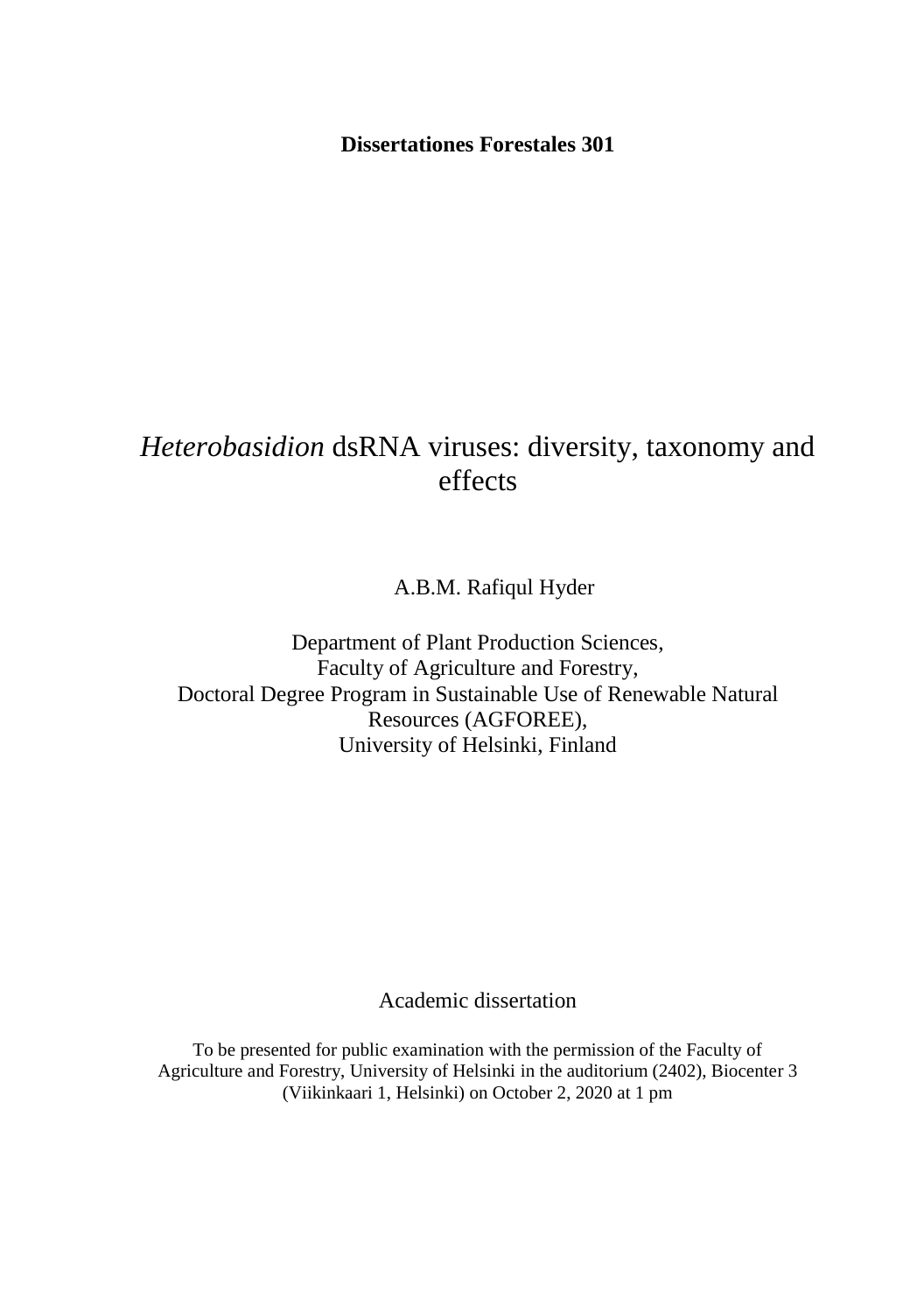*Title of dissertation: Heterobasidion* dsRNA viruses: diversity, taxonomy and effects

*Author:* A. B. M. Rafiqul Hyder

*Dissertationes Forestales 301* 

<https://doi.org/10.14214/df.301> Use licence [CC BY-NC-ND 4.0](https://creativecommons.org/licenses/by-nc-nd/4.0/) 

*Thesis Supervisors*: Professor Jarkko Hantula, Natural Resources Institute Finland (LUKE), Helsinki, Finland

Dr. Eeva J Vainio Natural Resources Institute Finland (LUKE), Helsinki, Finland

*Pre-examiners:*  Dr. Elina Roine Helsinki Institute of Life Science HiLIFE, University of Helsinki

Dr. Eeva Terhonen Department of Forest Botany and Tree Physiology, University of Göttingen, Germany

*Opponent:*  Dr. Daniel Rigling Swiss Federal Research Institute WSL, Switzerland

*Custos:*  Prof. Teemu Teri Department of Agriculture Sciences, University of Helsinki

ISSN 1795-7389 (online) ISBN 978-951-651-692-2 (pdf)

ISSN 2323-9220 (print) ISBN 978-951-651-693-9 (paperback)

*Publishers:*  Finnish Society of Forest Science Faculty of Agriculture and Forestry of the University of Helsinki School of Forest Sciences of the University of Eastern Finland

*Editorial Office:*  Finnish Society of Forest Science Viikinkaari 6, FI-00790 Helsinki, Finland http://www.dissertationesforestales.fi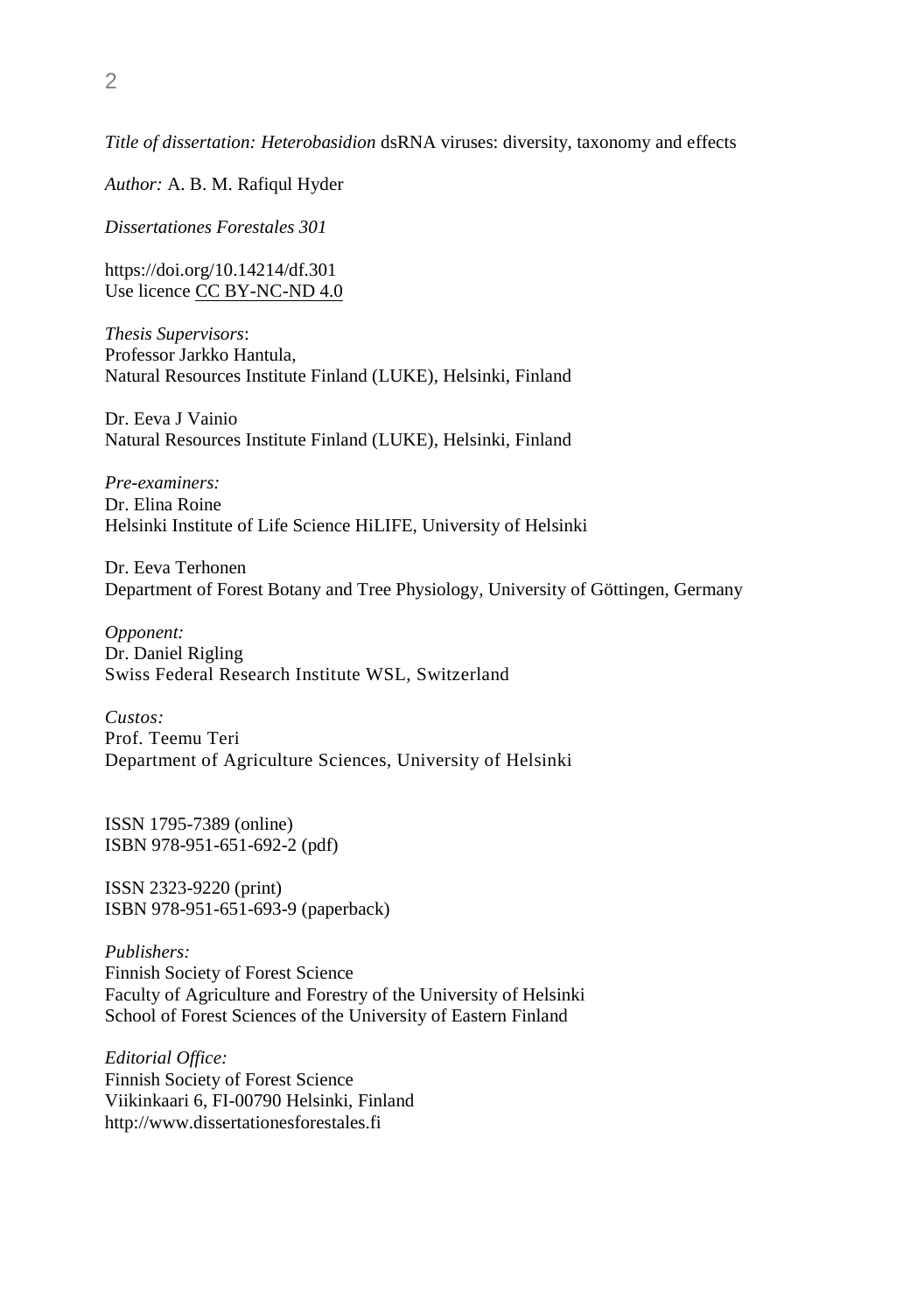**Hyder R**. (2020). *Heterobasidion* dsRNA viruses: diversity, taxonomy and effects. Dissertationes Forestales 301. 44 p. https://doi.org/10.14214/df.301

### <span id="page-2-0"></span>**ABSTRACT**

Species of the *Heterobasidion annosum sensu lato (s. l.)* complex are causing root and butt rot of conifers. Mycoviruses are usually cryptic, but some of them may cause hypovirulence (reduced virulence) or mutualistic effects on their fungal hosts. We explored new *Heterobasidion* viruses, and analyzed their taxonomy and effects on their hosts. The viruses were obtained from fungal culture collection of the Natural Resources Institute Finland (Luke) or from newly collected isolates.

This thesis addressed the taxonomy of *Heterobasidion* viruses as well as their transmission, effects on hosts' phenotypes, and distribution. A new dsRNA virus from *H. annosum s.s.,* Heterobasidion RNA virus 6 (HetRV6), was found taxonomically distant from all previously known viruses of *Heterobasidion* spp., but related to the mutualistic Curvularia thermal tolerance virus. Populations of this species exhibited a considerable degree of geographical and host-related differentiation. Virus isolates HetRV6-ab6 and Heterobasidion partitivirus 3 (strain HetPV3-ec1) conferred different and conditiondependent effects on different host strains. Four new partitivirus species, HetPV12, HetPV13, HetPV14 and HetPV15, clustered in a clade within the genus *Alphapartitivirus* that includes also HetPV3 and Helicobasidium mompa partitivirus V70. HetPV13 strains were found to have a high dispersal capacity. A high infection rate by four species of partitiviruses was observed in *H. annosum* in a heavily infected forest. Two of these species were previously unknown (HetPV16 and HetPV20). Three fungal isolates were co-infected by two different partitiviruses (HetPV13-an2 and HetPV7-an1 or HetPV16-an1 and HetPV20-an1), supporting the view that multiple infections are common.

Taken together, the global diversity and prevalence of *Heterobasidion* viruses is considerable, and their transmission may occur between somatically incompatible strains. They may co-infect single host strains, transmit over species borders and confer variable phenotypic effects on their hosts. Further studies are necessary to determine the biocontrol potential of these viruses.

**Keywords**: Heterobasidion virus, hypovirulence, interspecies virus transmission, HetRV6, phenotypic effect, co-infection.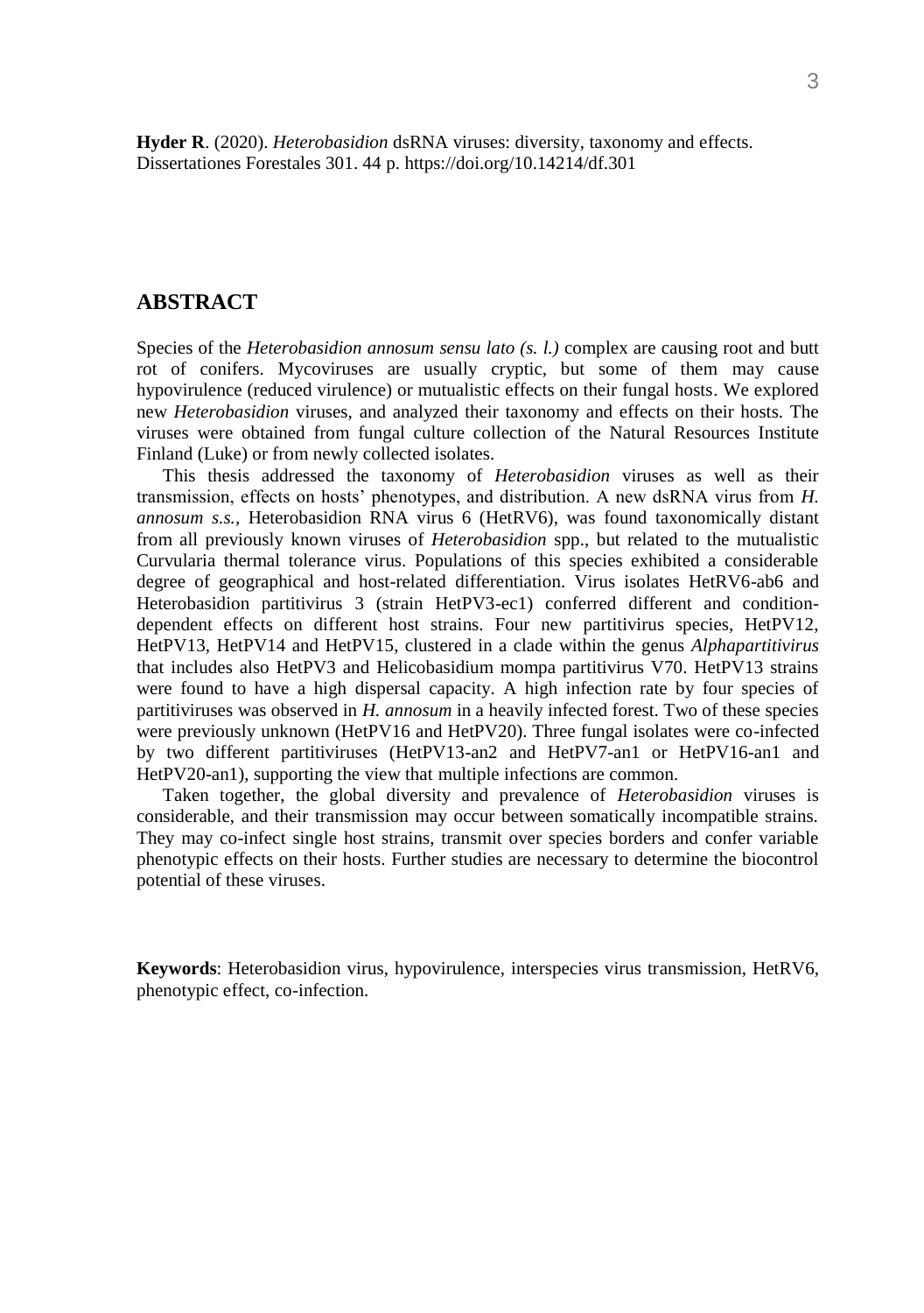## <span id="page-3-0"></span>**ACKNOWLEDGEMENTS**

**"Verily, the only cure for ignorance is to ask questions"-** (Prophet Muhammad (PBUH)

The research work was carried out at the Natural Resources Institute Finland (LUKE, formerly METLA) and were funded by the Academy of Finland (Decision number 122565,251193, 258520, and 309896), and the Finnish Society of Forest Sciences. In order to complete the thesis in the final stage, a University grant for three months is also acknowledged. The printing of this doctoral thesis was covered by Niemi-foundation. Moreover, travel grants to participate in a conference in Turkey from Doctoral Program (AGFOREE) is highly acknowledged.

I express my highest gratitude to my supervisor Prof. Jarkko Hantula for giving me a chance to work with him and supporting by excellent ideas and guidance; co-supervisor Dr. Eeva Vainio for excellent guidance, friendly advice and peer support. I also appreciate the advice and suggestions made by my thesis follow-up advice committee member Dr. Risto kasanen. I thank to the thesis pre-examiners Dr. Elina Roine and Dr. Eeva Terhonen for their constructive comments to improve the quality of my dissertation synopsis.

I would like to express my gratitude to Prof. Jari valkonen for the opportunity to register in his department and for accepting my University studies; Dr. Minna Pirhonen, Dr. Minna Rajamäki for helping me in the academic issues. My special gratitudes go to Dr. Taina Pennanen, Dr. Tuula Piri, Dr. Leena Hamberg, Dr. Heikki Nuorteva for co-authorship and sharing their own expertises; Dr. Matti Salmela for reviewing my thesis for language check up; Dr. SannaKajsa Velmala, Dr. Tero Tuomivirta, Dr. Michael Müller, Dr. Hannu Fritze, Salla Mäkelä and Xu Ping for supporting company; Marja-Leena S, Juha P. Ari R, Minna O, Sonja S and Tuija H for technical support. My special thanks go to Dr. Kashif who encourages and supports me when I was in hopeless situation.

Special thanks to my father late Md. Nurullah Mia (May Allah rewards him Jannah), my mother Asma Begum, brother Nizam Uddin, sisters: Ayesha, Asia, Sayeda, Salma, Farjana, Tahmina, and Taslima for their love and support; brother-in-law Dr. Husain for tehnical support; my wife Shakila Ibrahim and my lovely kids: Rudaina and Rafan for their love and strong support.

Helsinki, August 2020

Rafiqul Hyder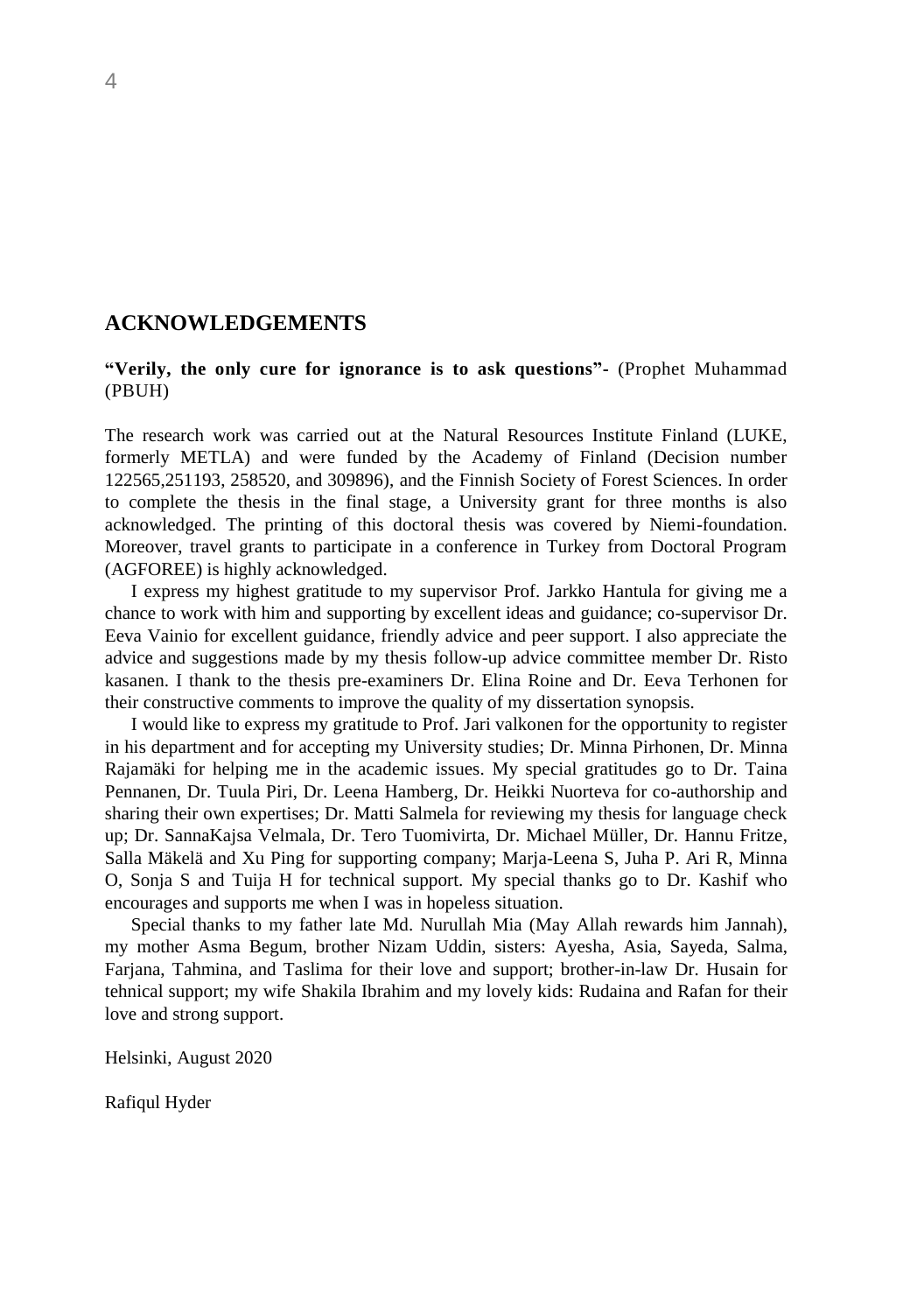## <span id="page-4-0"></span>**LIST OF ORIGINAL ARTICLES**

This doctoral thesis is based on the following scientific articles and manuscript, which are mentioned numerically. With the kind permissions from publishers, all articles are reprinted here.

- I. Vainio EJ, **Hyder R.,** Aday G., Hansen E., Piri T., Lehtijärvi T. D., Lehtijärvi A., Korhonen K., Hantula J., (2012). Population structure of a novel putative mycovirus infecting the conifer root-rot fungus *Heterobasidion annosum* sensu lato. Virology 422: 366-376. [DOI: 10.1016/j.virol.2011.10.032](https://doi.org/10.1016/j.virol.2011.10.032)
- II. **Hyder R.,** Pennanen T., Hamberg L., Vainio EJ, Piri T., Hantula J. (2013). Two viruses of *Heterobasidion* confer beneficial, cryptic or detrimental effects to their hosts in different situations. Fungal Ecology 6: 387-396. [DOI: 10.1016/j.funeco.2013.05.005](https://doi.org/10.1016/j.funeco.2013.05.005)
- III. Kashif M., **Hyder R.**, De Vega Perez, D, Hantula J, Vainio EJ (2015). Heterobasidion wood decay fungi host diverse and globally distributed viruses related to Helicobasidium mompa partitivirus V70. Virus Research 195: 119- 123. DOI: [10.1016/j.virusres.2014.09.002](https://doi.org/10.1016/j.virusres.2014.09.002)
- IV. **Hyder R.**, Piri T., Hantula J., Nuorteva H., Vainio EJ (2018). Distribution of viruses inhabiting *Heterobasidion annosum* in a pine-dominated forest plot in southern Finland. Microbial Ecology 75:622–630. [DOI: 10.1007/s00248-017-1027-6](https://doi.org/10.1007/s00248-017-1027-6)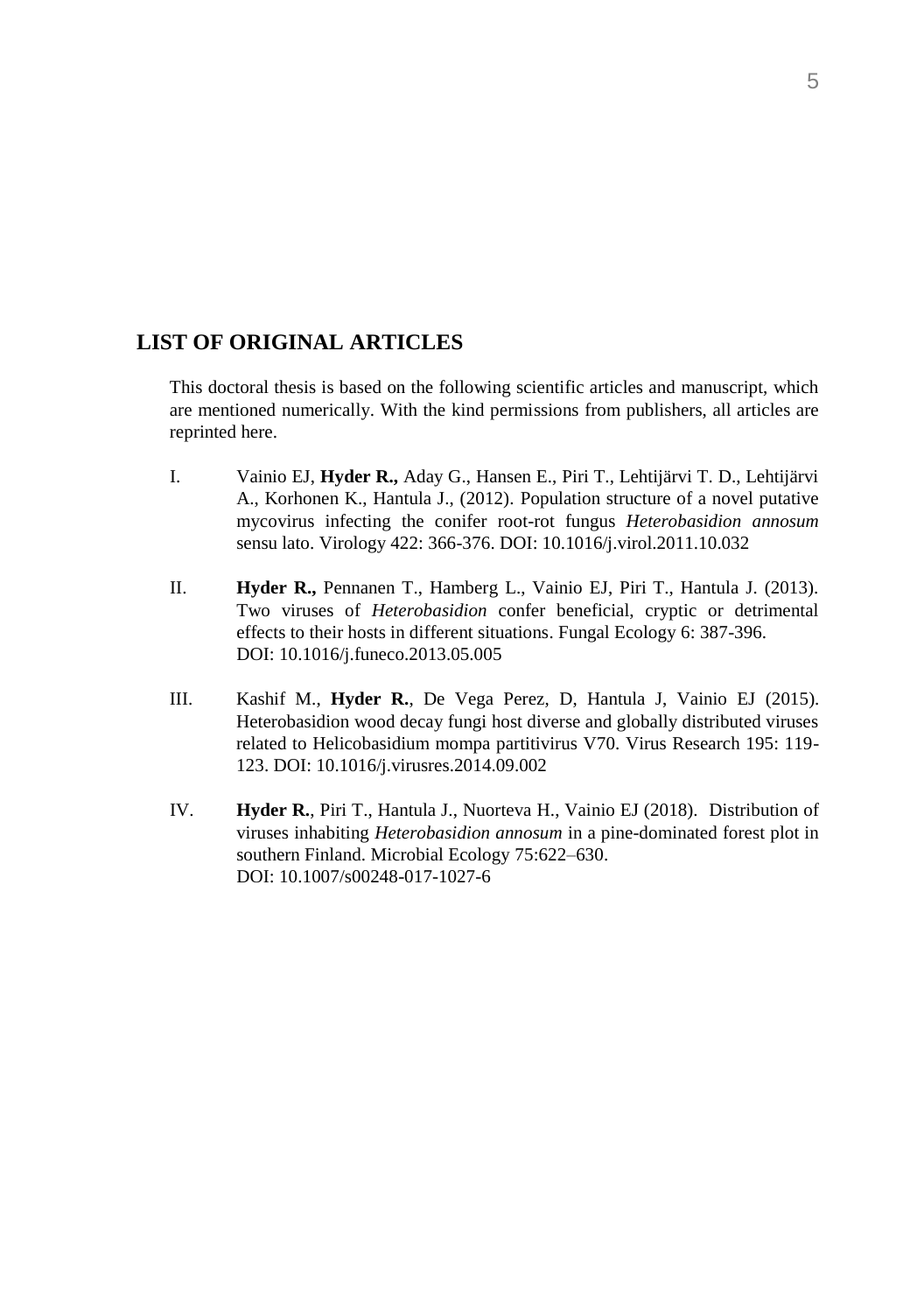## **AUTHOR CONTRIBUTION**

| <b>Articles</b>                                | $\mathbf{I}$                                      | $\mathbf{I}$                   | III                        | IV                               |
|------------------------------------------------|---------------------------------------------------|--------------------------------|----------------------------|----------------------------------|
| Experimental idea                              | JH, EV                                            | JH, TPe                        | EV, JH                     | TPi, JH,<br>EV                   |
| <b>Experimental Design</b>                     | EV, JH, RH                                        | JH, RH,<br>TPe                 | EV, KM, RH,<br>JH          | EV, TPi,<br>RH, HN               |
| Data collection and<br>experimental work       | EV. RH.<br>GA, EH.<br>TPi, TD-L,<br>AL. KK, JH    | RH, TPe,<br>EV, JH, TPi        | EV, KM, RH,<br><b>DDVP</b> | TPi, HN,<br><b>FV</b>            |
| Virus Transmission                             | EV, RH                                            | RH, EV                         | EV, KM, RH                 |                                  |
| Billet experiment                              | RH. JH                                            |                                |                            |                                  |
| Growth experiment<br>including<br>antagonism   | EV, RH, JH                                        | TPe, RH                        |                            |                                  |
| Analysis of data and<br>results interpretation | EV, RH,<br>GA, EH.<br>TPi, TD-L,<br>AL. KK, JH    | RH, TPe,<br>LH, EV,<br>JH, TPi | KM, RH, EV                 | RH, EV,<br>TPi, JH               |
| Manuscript<br>preparation                      | EV, RH,<br>JH, TPi,<br>GA, EH,<br>TDL, AL.<br>KK. | RH, TPe,<br>LH, EV,<br>TPi. JH | KM, EV, RH,<br>DDVP, JH    | RH, EV,<br>JH, TPi,<br><b>HN</b> |

RH Rafiqul Hyder, EV Eeva Vainio, TPe Taina Pennanen, TPi Tuula Piri, LH Leena Hamberg, KM Kashif Muhammad, GA Gülden Aday, EH Everett Hansen, TD-L Tuğba Doğmus-Lehtijärvi, AL Asko Lehtijärvi, KK Kari Korhonen, DDVP Daniel De Vega Perez, JH Jarkko Hantula, HN Heikki Nuorteva

## **Other publications:**

- 1. Hantula J., Mäkelä S., Xu p., Brusila V., Nuorteva H., Kashif M., **Hyder R.**, Vainio EJ (2020). Multiple virus infection on Heterobasidion sp. Fungal Biology 124: 102-109. [DOI: 10.1016/j.funbio.2019.12.004](https://doi.org/10.1016/j.funbio.2019.12.004)
- 2. Vainio EJ, Jurvansuu J., **Hyder R.**, Kashif M., Piri T., Tuomivirta T., Poimala A., Xu P., Mäkelä S., Nitisa D., Hantula J.(2018). Heterobasidion partitivirus 13 mediates severe growth debilitation and major alterations in the gene expression of a fungal forest pathogen. Journal of Virology 92(5):JVI.01744-17. [DOI: 10.1128/JVI.01744-17](https://doi.org/10.1128/JVI.01744-17)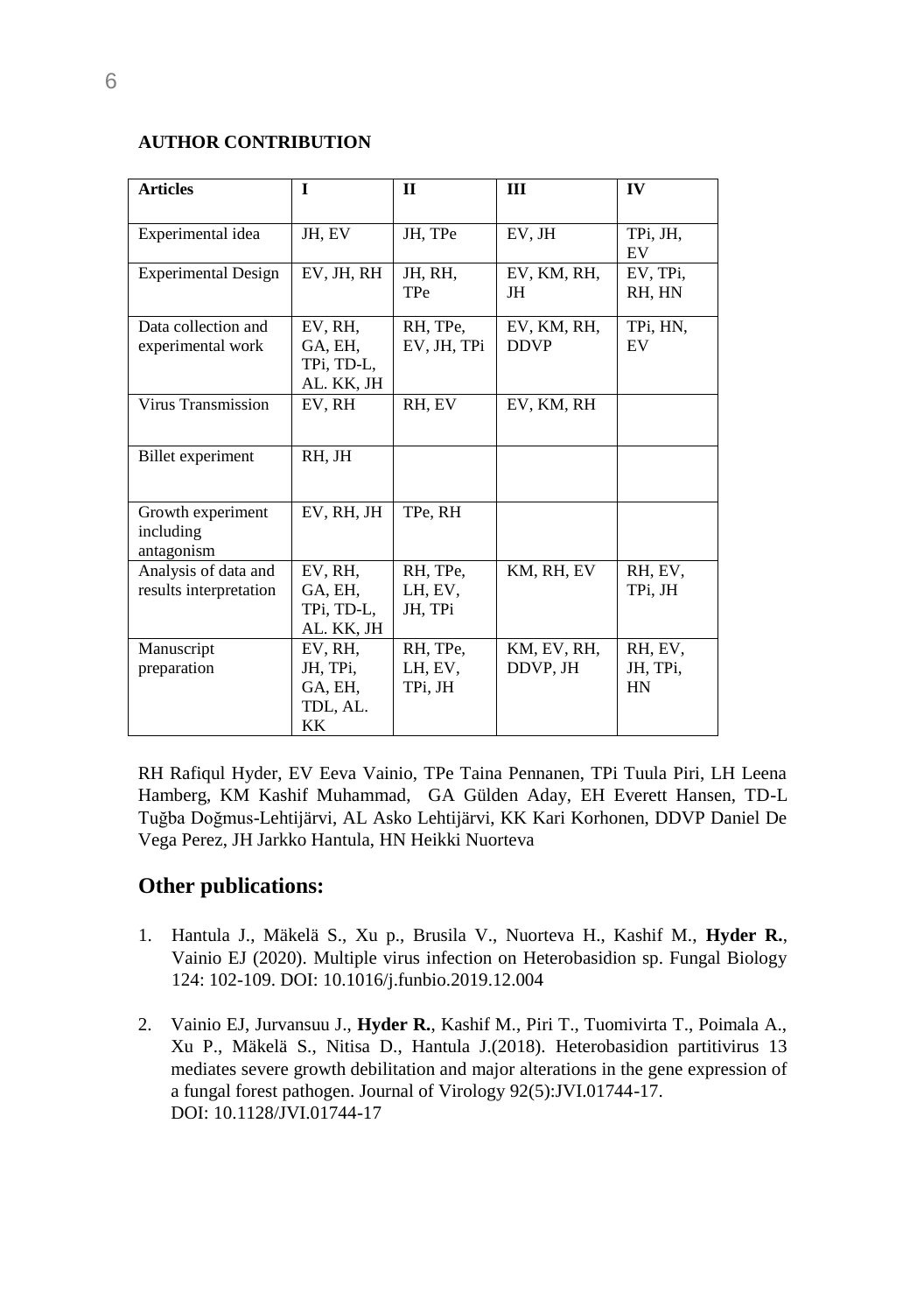# **Table of Contents**

| <b>AUTHOR CONTRIBUTION AND OTHER PUBLICATIONS6</b>                               |  |
|----------------------------------------------------------------------------------|--|
|                                                                                  |  |
|                                                                                  |  |
|                                                                                  |  |
|                                                                                  |  |
|                                                                                  |  |
|                                                                                  |  |
|                                                                                  |  |
|                                                                                  |  |
|                                                                                  |  |
|                                                                                  |  |
|                                                                                  |  |
| 4.1 Novel <i>Heterobasidion</i> mycoviral strains and their variation within the |  |
| 4.2 Interspecies virus transmission through fungal hyphal anastomosis and        |  |
| 4.3 Phenotypic effect of HetPV3-ec1 and HetRV6-ab6 on Heterobasidion             |  |
| 4.4 Global distribution of <i>Heterobasidion</i> alphapartitiviruses 25          |  |
| 4.5 Diversity and spatial distribution of mycoviruses in the Heterobasidion      |  |
| 5. CONCLUSIONS AND FUTURE PERSPECTIVES32                                         |  |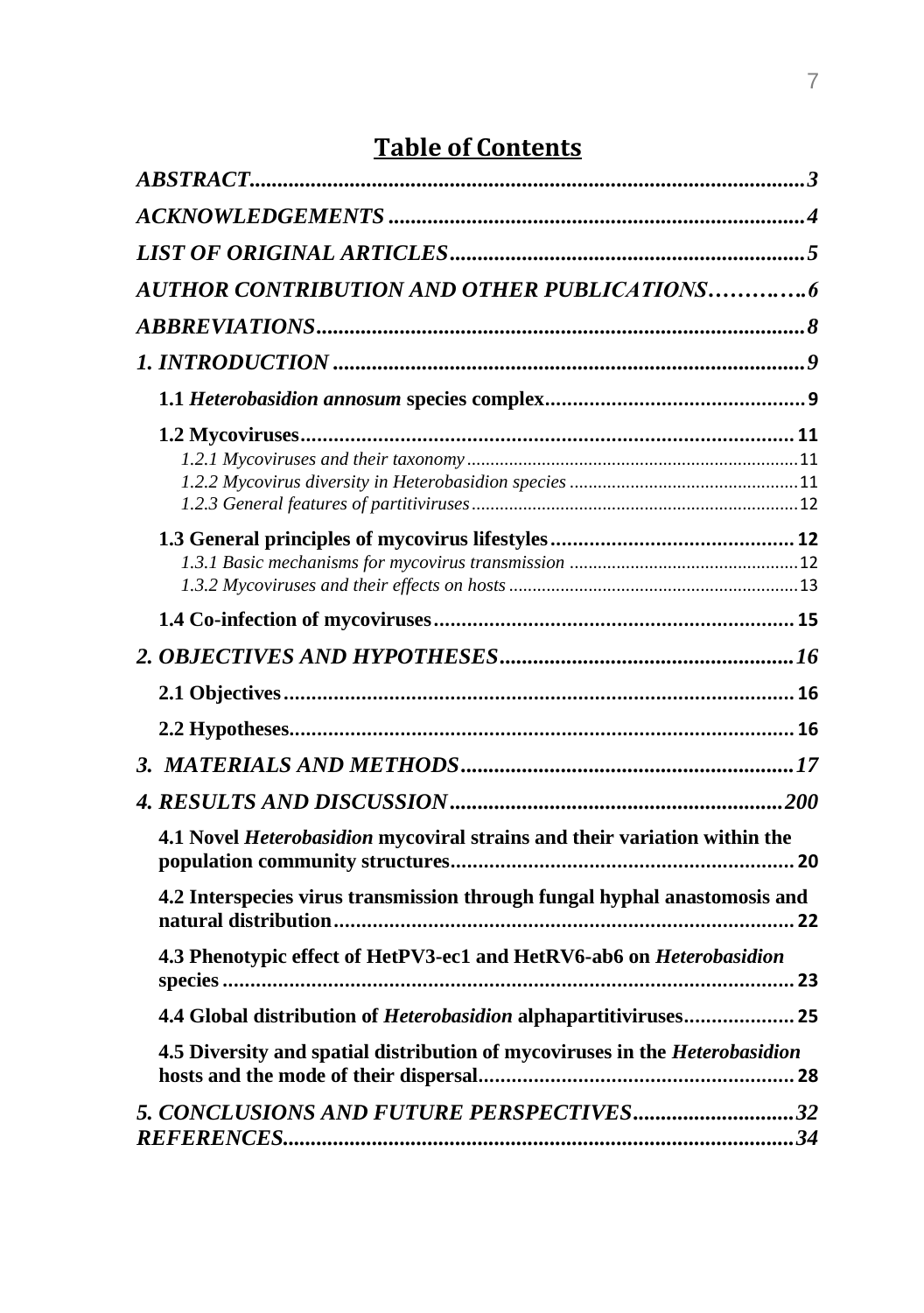# <span id="page-7-0"></span>**ABBREVIATIONS**

| Aa                  | Amino acid                                                               |
|---------------------|--------------------------------------------------------------------------|
| AM                  | Arbuscular mycorrhiza                                                    |
| <b>BLAST</b>        | Basic local alignment search tool                                        |
| CHV1                | Cryphonectria hypovirus 1                                                |
| $\rm CP$            | Coat protein                                                             |
| C. parasitica       | Cryphonectria parasitica                                                 |
| <b>CThTV</b>        | Curvularia thermal tolerance virus                                       |
| <b>ECM</b>          | Ectomycorrhizal                                                          |
| FgV4                | Fusarium graminearum virus 4                                             |
| HetRV               | Heterobasidion RNA virus (according to old<br>nomenclature)              |
| <b>HetPV</b>        | Heterobasidion partitivirus (according to new<br>nomenclature, 2016)     |
| H. parviporum       | Heterobasidion parviporum                                                |
| H. annosum          | Heterobasidion annosum                                                   |
| H. ecrustosum       | Heterobasidion ecrustosum                                                |
| H. abietinum        | Heterobasidion abietinum                                                 |
| <b>ISGs</b>         | <b>InterSterile Groups</b>                                               |
| HmPV-V70            | Helicobasidium mompa partitivirus V70                                    |
| HetPV3-ec1          | Heterobasidion partitivirus 3 from H.ecrustosum strain 1                 |
|                     | (According to new ICTV classification) [Mentioned in the                 |
|                     | article 2 as <i>Heterobasidion</i> RNA virus 3- ecrustosum 1<br>(HetN3)] |
| HetRV6-ab6          | Heterobasidion RNA virus 6 from H. abietinum strain 6                    |
| <b>ICTV</b>         | International Committee on Taxonomy of Viruses                           |
| P. <i>involotus</i> | Paxillus involotus                                                       |
| M. bicolor          | Meliniomyces bicolor                                                     |
| P. gigantea         | Phlebiopsis gigantea                                                     |
| RdRp                | RNA-dependent RNA polymerase                                             |
| RT-PCR              | Reverse transcriptase pSPRolymerase chain reaction                       |
| R. necatrix         | Rosellinia necatrix                                                      |
| s.1.                | Sensu lato                                                               |
| $(+)$ ssRNA         | Positive-sense single stranded RNA                                       |
| $(-)$ ssRNA         | Negative-sense single stranded RNA                                       |
| ssDNA               | Single stranded DNA                                                      |
| dsDNA               | Double stranded DNA                                                      |
| dsRNA               | Double stranded RNA                                                      |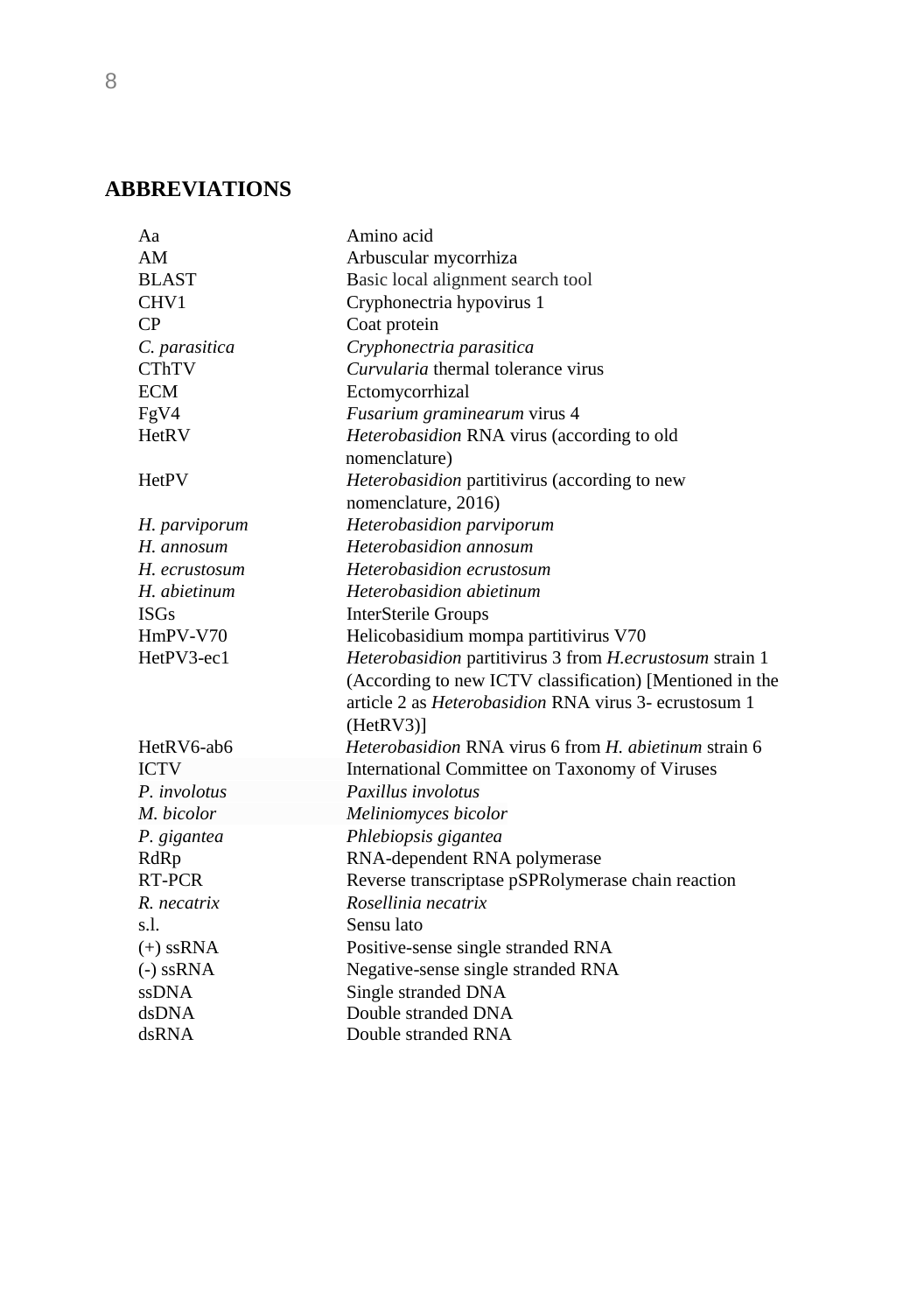## <span id="page-8-0"></span>**1. INTRODUCTION**

#### <span id="page-8-1"></span>**1.1** *Heterobasidion annosum* **species complex**

Finland is situated almost entirely in the boreal coniferous forest region, which means that land is covered with tree species like Scots pine (*Pinus sylvestris*, 50.4%), Norway spruce (*Picea abies,*16.2%), two birch species (*Betula pendula* and *B. pubescens* 16.2%) and various other broadleaved tree species (3.5%) (Nygren 2011, Sevola 2007, Forest Resources 2007). This resource serves as a basis for commercial forestry, which is one main industry in Finland. The forest industry is responsible for ca. 20% of the value of the Finnish exports and employs up to 182 000 people (Metsäteollisuuus). The forest ecosystem is mostly influenced by annual average temperature (-0.4 to 5.9  $\degree$ C), duration of sunlight (more or less about 19 to 22 hours during midsummer and about 6 hours during midwinter in southern Finland), and precipitation  $(\sim 400 - 650)$  to  $\sim 700 - 750$  mm) (Finnish Annual Weather Forecast). The role of pathogens in forest trees is associated with the economic growth of forest industry. Generally, pathogenic infection by various microbes put the forestry sector in an economic challenge, lowering the quality of timber and thus reducing its value for industrial purposes. The annual damage to Finnish forest owners caused by *Heterobasidion annosum sensu lato* infection is more than 50 million euros (Finnish Ministry of Agriculture and Forestry 2008), and the total losses rise to nearly 800 million euros in Europe (Woodward *et al.* 1998).

The *H. annosum s. l.* complex is widely distributed in Europe and North America (Dai and Korhonen 1999, Dai *et al.* 2003, Ota *et al.* 2006). In Europe, there are three classified species, formerly called as intersterility groups (ISGs), showing specificity towards different hosts (Capretti *et al.* 1990, Korhonen *et al.* 1992, Niemelä and Korhonen 1998, Garbelotto and Gonthier 2013). Indeed, initial classification based on host specificity of the complex was transformed to three ISG types; P (for Scots pine, *Pinus sylvestris*), S (for Norway spruce, *Picea abies*), and F (for Silver fir, *Abies sp*.) (Korhonen 1978, Capretti *et al.* 1990). Nowadays, the species are named as *H. annosum* (formerly called the P-type), *H. parviporum* (formerly called the S-type) and *H. abietinum* (formerly called the F-type) (Niemelä and Korhonen 1998). The North American species *H. irregulare* invades predominantly pines (North American IS group P), whereas *H. occidentale* (North American IS group S) has a wider host range including species of fir, spruce and hemlock (Otrosina and Garbelotto 2010, Garbelotto and Gonthier 2013).

*H. annosum* s.l. is necrotrophic pathogen that causes root rot for the host, decreasing the value of timber. The *H. annosum* s.l. infects newly cut stump surfaces through spores. After this primary infection is established in stumps, the growth of a fungal mycelium continues as secondary infection via root contacts to other trees (Stenlid and Redfern 1998). *Heterobasidion* spores are airborne, and they land on freshly exposed surfaces of conifer stumps, which are an easy target for colonization if left unprotected after a cutting operation (Rishbeth 1949, 1951). A number of control measures are available to control the *Heterobasidion* infection, including tree species selection (i. e., rotation), stump removal, and chemical or biological stump treatment against spore infection. However, all of these methods have limitations in protecting new infections of *H. annosum* s.l. In Finland, tree species in infected sites may be changed to *Heterobasidion* resistant tree species (e.g. from conifers to broadleaves). However, the soil properties need to allow regeneration with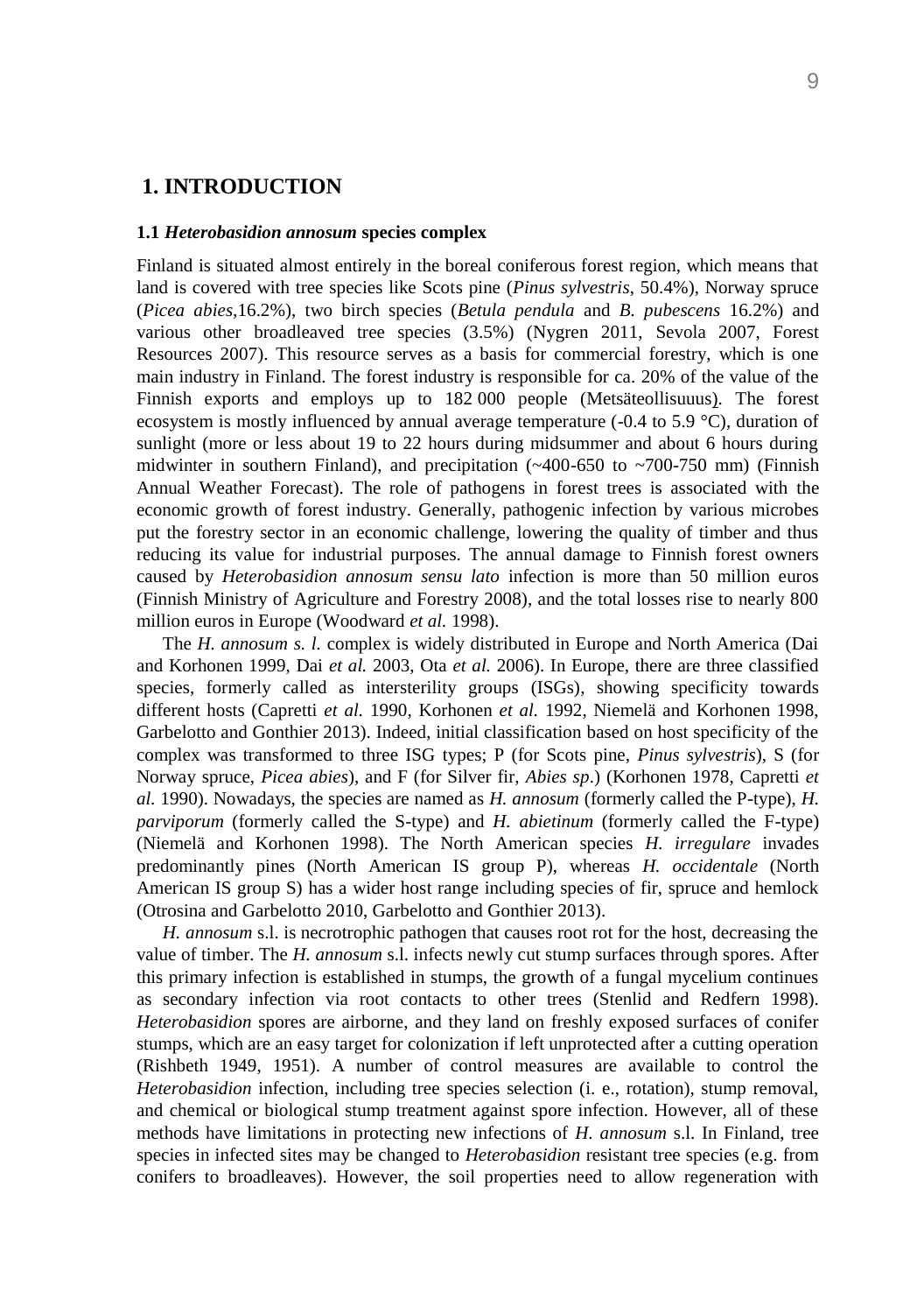alternative tree species. In *Heterobasidion*-free sites conifer stump surfaces need to be covered with a control agent. The protection given by stump treatment is not always complete in healthy sites, and stump treatment has no effect on excisting *Heterobasidion* infections. Saprotrophic *Phlebiopsis gigantea* is commonly used as biological competitor to control the infections caused by *H. annosum* and *H. parviporum* in European coniferous trees (Garbelotto and Gonthier 2013, Sierota *et al.* 2015). To prevent stumps from the infection by *Heterobasidion* spores and then further spreading to healthy trees, stump treatment with a chemical (urea) or biological control agent *P. gigantea*, (marketed as PG Suspension® in the UK, PG IBL® in Poland and Rotstop® in Fennoscandia) is recommended (Korhonen *et al.* 1998, Piri *et al.* 1990, Woodward *et al.* 1998, Asiegbu *et al.* 2005, Garbelotto and Gonthier 2013). However, a study demonstrating a natural variation in *H. parviporum* to resist overgrowth by *P. gigantea* strains could be an example of their weak antagonistic performances, suggesting an increasing resistance of *Heterobasidion* spp. towards competitors over time (Samils *et al.* 2008). Furthermore, removing the infected stumps is not an efficient way to remove *Heterobasidion*-infected wood materials from forest, as infected roots remain in the soil and serve as new infection sources (Piri and Hamberg 2015). Most of the *H. annosum* s.l. control methods are preventive, increasing demand for new solutions to minimize the damage by *H. annosum* s.l. in the infected sites. One promising control method of an existing infection is the use of mycoviruses.

Plants are generally associated with complex microbiomes, other than pathogens. Microbes those reside on plant surfaces or within the tissues engage in different types of plant-microbe and microbe-microbe interactions including commensalism, parasitism, mutualism and competition (Campbell 1995). Fungal microbes can be beneficial (mycorrhizae and endophytes), saprophytic (*P. gigantea*) or pathogenic (*Heterobasidion* spp.) to plants. Ectomycorrhizal (ECM) fungi are known to grow in the soil and inhabit roots of all boreal forest trees. Both ECM and arbuscular mycorrhiza (AM) increase the uptake of phosphate (P), other nutrients and water: thus, they can increase the resistance of their host plants against abiotic (e.g., drought, salinity, and heavy metals) and biotic stresses (root pathogens) (Parke *et al.* 1983, Allen and Allen 1986, Duchesne *et al.* 1988, Garcia-Garrido and Ocampo 1988, Bougher *et al.* 1990, Jones *et al.* 1990, Smith and Read 2008). There are a number of ECM species known to restrict the pathogenic root infections (Marx 1972, Perrin 1990), and several ECM fungi were found to be antagonistic to *Heterobasidion* spp. in *in vitro* studies (Napierata-Filipiak and Werner 2000, Mucha *et al.* 2009). Endophytes are known to confer protection directly or indirectly to plants (De lamo and Takken 2020). The direct way includes the interaction with pathogens through mycoparasitism, antibiosis or by competition for nutrients or root niches, and the indirect way includes the induced resistance mechanisms in the host. An endophyte strain of *Fusarium oxysporum* (Fo), Fo47, is reported to reduce disease incidence caused by *Phytophthora capsici* in pepper [\(Veloso and Díaz 2012\)](https://www.frontiersin.org/articles/10.3389/fpls.2020.00037/full#B129), *Pythium ultimum* in cucumber [\(Benhamou](https://www.frontiersin.org/articles/10.3389/fpls.2020.00037/full#B11) *et al.* 2002) and *Pythium oligandrum* in tomato [\(Le Floch](https://www.frontiersin.org/articles/10.3389/fpls.2020.00037/full#B75) *et al.* 2009). If using mycoviruses to lower the damage caused by *H. annosum* s.l., the possible virus transmission and effects to other forest fungi (beneficial and saprhophytes) needs to be studied.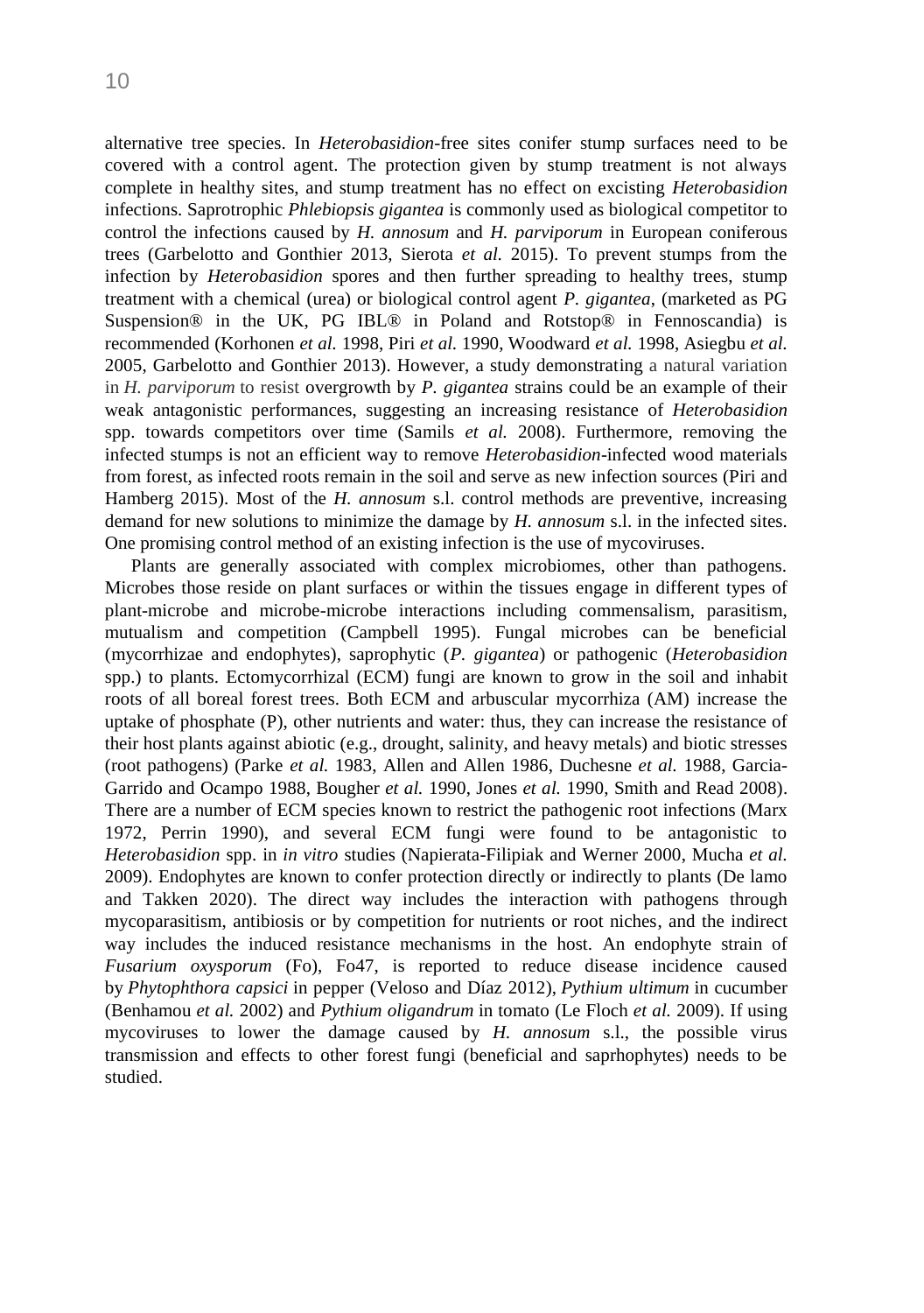#### <span id="page-10-0"></span>**1.2 Mycoviruses**

#### <span id="page-10-1"></span>*1.2.1 Mycoviruses and their taxonomy*

Mycoviruses can be defined as viruses that infect and replicate in fungi. Most fungal viruses do not have any extracellular phase in their life cycle. By now mycoviruses have been found in almost all fungal taxa (Pearson *et al.* 2009, Ghabrial 2013, Ghabrial *et al*, 2015).

The genomes of mycoviruses consist of positive-sense single stranded RNA [(+)ssRNA], negative-sense (-)ssRNA, double-stranded RNA (dsRNA), single-stranded DNA (ssDNA) or double-stranded DNA [(dsDNA)] (The ICTV report; http://www.ictvonline.org). Several techniques have been used to detect mycoviruses, including modified CF-11 chromatography (Vainio *et al.* 2010), RT-PCR (Vainio *et al.* 2011a), and high-throughput sequencing (Vainio *et al.* 2015b, Marzano *et al.* 2016).

The International Committee on Taxonomy Viruses (ICTV) classifies mycoviruses into seven dsRNA families *Amalgaviridae, Chrysoviridae, Partitiviridae, Reoviridae, Megabirnaviridae, Totiviridae,* and *Quadriviridae)* and genus *Botybirnaviridae*, eight (+) ssRNA families (*Alphaflexiviridae, Barnaviridae, Botourmiaviridae, Deltaflexiviridae, Endornavridae, Gammaflexiviridae, Hypoviridae and Narnaviridae* ), one (-) ssRNA virus family (Mymonaviridae) and two retrovirus-like elements (*Pseudoviridae* and *Metaviridae*) (ICTV; [http://www.ictvonline.org\)](http://www.ictvonline.org/). Members of family *Genomoviridae* have ssDNA genomes. Genus *Botybirnavirus* includes dsRNA viruses. Additionally, a number of other viruses remain unclassified.

In order to characterize the viromes of five fungal plant pathogens including *Colletotrichum truncatum*, *Macrophomina phaseolina*, *Diaporthe longicolla*, *Rhizoctonia solani* and *Sclerotinia sclerotiorum,* Marzano and her group (2016) recently used a metatrancriptomics approach to detect viral sequences*.* The sequence analysis detected 72 partial or complete genome segments of mycoviruses, 66 of which were previously undescribed. These viruses show similarity to members of families *Partitiviridae, Barnaviridae, Benyviridae, Chrysoviridae, Endornaviridae, Hypoviridae, Narnaviridae, Ophioviridae, Tombusviridae, Totiviridae, Tymoviridae,* and *Virgaviridae*, order *Mononegavirales,* and family *Botourmiaviridae*. They also detected sequences resembling members of the provisionally named virus group "Fusariviridae". Most of the mycovirus species observed in *Heterobasidion* belong to alpha- or betapartitiviruses (Vainio and Hantula 2016, Nibert *et al*. 2014). The classification of partitiviruses was done according to ICTV species demarcation criteria for partitiviruses (Vainio et al. 2018c), which are ≤90% aa-sequence identity in the RdRp and/or ≤80% aa-sequence identity in the CP (Nibert *et al*. 2014).

#### <span id="page-10-2"></span>*1.2.2 Mycovirus diversity in Heterobasidion species*

Approximately 15-17% of all *Heterobasidion* isolates are infected by dsRNA viruses in Europe and western Asia (Ihrmark 2001, Vainio *et al.* 2011a, Vainio and Hantula 2016). Among the viruses, a high number of species taxonomically belong to *Partitiviridae* (Ihrmark 2001, Vainio *et al.* 2010, 2011a, 2011b, 2012, 2013, 2015a, 2018a), the unassigned CThTV-like virus group (Marquez *et al.* 2007) including HetRV6 and *Narnaviridae* (Vainio 2019). Altogether twenty different species of partitiviruses have been described in *Heterobasidion* spp. (Vainio and Hantula 2016, Vainio *et al.* 2018c). All of them belong to genus *Alphapartitivirus* or *Betapartitivirus* (Vainio *et al.* 2018c).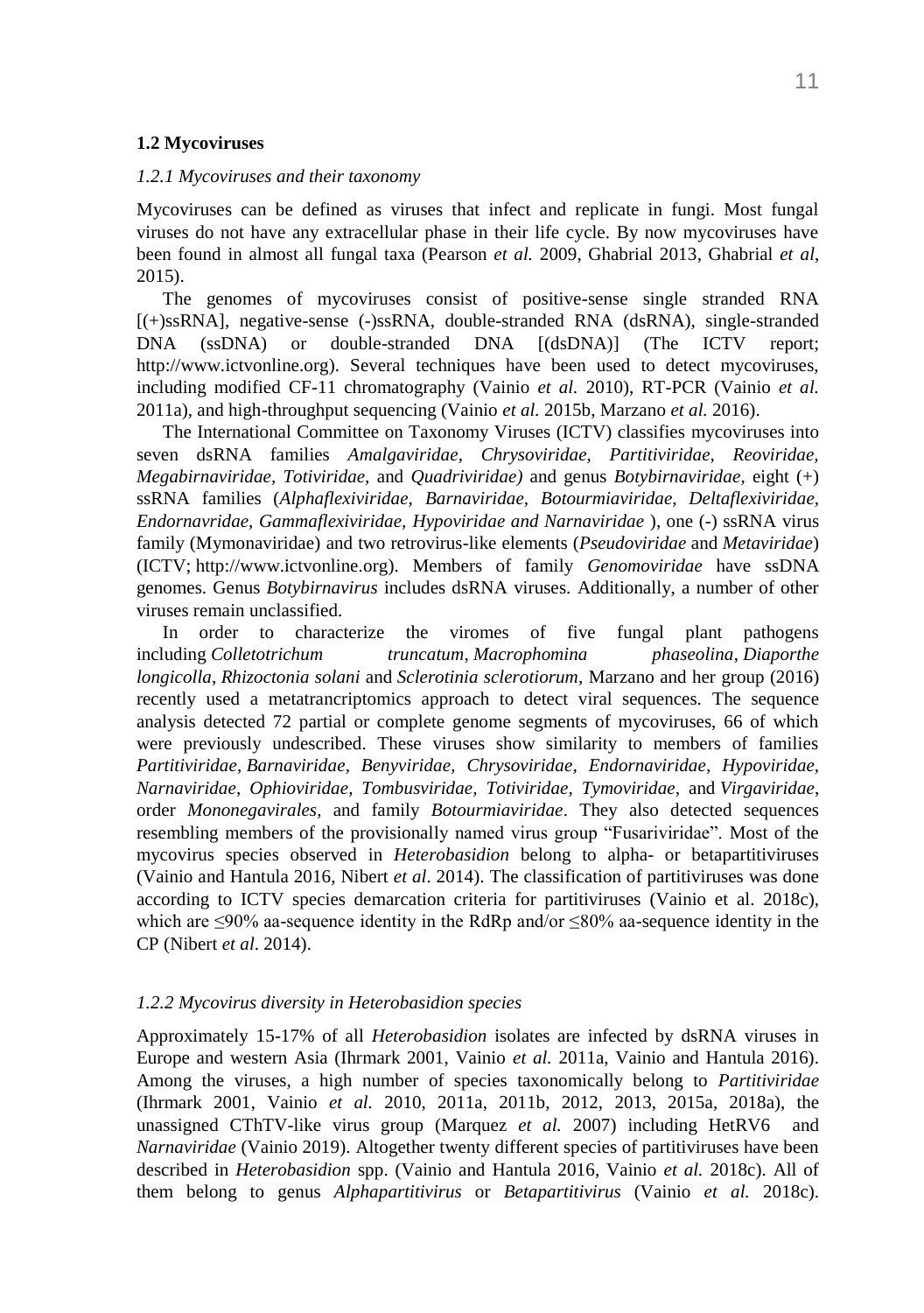*Heterobasidion* partitiviruses are extremely polymorphic (Vainio and Hantula 2016) as they form five clusters in genus *Alphapartitivirus* and two separate clusters in genus *Betapartitivirus* composed of 8 and 12 species, respectively (Vainio *et al.* 2018c). By now partitiviruses from *Heterobasidin* spp. have been found on most continents (Europe, Asia and North America). However, all species of partitiviruses are rare and may constitute less than 30% of dsRNA infections hosted by *Heterobasidion* spp. (Vainio *et al.* 2011a).

#### <span id="page-11-0"></span>*1.2.3 General features of partitiviruses*

The important features of virus particles of *Partitiviridae* family members include an isometric shape, lack of an envelope, and a bisegmented genome composed of dsRNA of 3- 4.8 kbp. Their two genome segments are separately encapsidated. According to the ICTV report, members of five genera in this family occur in specific hosts including plants, fungi or protozoa (Vainio *et al*. 2018c). More specific features about the members of the family are presented in Table 1. The presence of one or more additional dsRNA segments is common among members of the family *Partitiviridae*.

#### <span id="page-11-1"></span>**1.3 General principles of mycovirus lifestyles**

#### <span id="page-11-2"></span>*1.3.1 Basic mechanisms for mycovirus transmission*

The transmission of mycoviruses with RNA genomes occurs horizontally through hyphal anastomosis and vertically through spores (Ghabrial and Suzuki 2008). Transmission of mycoviruses was found in several fungal species belonging to the same genus. This was true for example in *Cryphonectria* (*C. parasitica* and *C.* sp.), *Sclerotinia* (*[S.](https://en.wikipedia.org/wiki/Sclerotinia_sclerotiorum)  [sclerotiorum](https://en.wikipedia.org/wiki/Sclerotinia_sclerotiorum)* and *S. minor)*, and *Ophistoma* (*O. ulmi* and *O. novo-ulmi*) (Liu *et al.* 2003, Melzer *et al.* 2005).

*In vitro* studies have shown that the transmission of hypoviruses between strains of *C. parasitica* is possible, but reduced by the phenomenon of vegetative incompatibility governed by six known vegetative incompatibility (vic) loci (Cortesi et al. 2001, [Cortesi](https://www.sciencedirect.com/science/article/pii/S0042682218303714#bib11)  [and Milgroom 1998,](https://www.sciencedirect.com/science/article/pii/S0042682218303714#bib11) Papazova-Anakieva et al. 2008). However, field surveys showed an unclear correlation between the virus incidence and the expected rate of virus transmission (Milgroom and Cortesi [2004,](https://bsppjournals.onlinelibrary.wiley.com/doi/10.1111/mpp.12542#mpp12542-bib-0111) Robin et al. [2010\)](https://bsppjournals.onlinelibrary.wiley.com/doi/10.1111/mpp.12542#mpp12542-bib-0141). Brusini and Robin (2013) concluded that vegetative incompatibility barriers are less restricted in the field than in *in vitro* studies. Ding and others (2007) showed the transmission of *C. parasitica* hypovirus during coculture of virus- positive and virus negative strains of *C. parasitica*. Transmission of these viruses may also occur across incompatible strains (Liu et al. [2003\)](https://www.ncbi.nlm.nih.gov/pmc/articles/PMC6542947/#B18).

In species of *Heterobasidion*, mycoviruses may be transmitted by sexual basidiospores (Ihrmark *et al.* 2004) or asexual conidiospores (Ihrmark *et al.* 2002). Moreover, vegetative transmission of *Heterobasidion* mycoviruses has been frequently noticed between incompatible strains (Ihrmark *et al.* 2002, Vainio 2015a).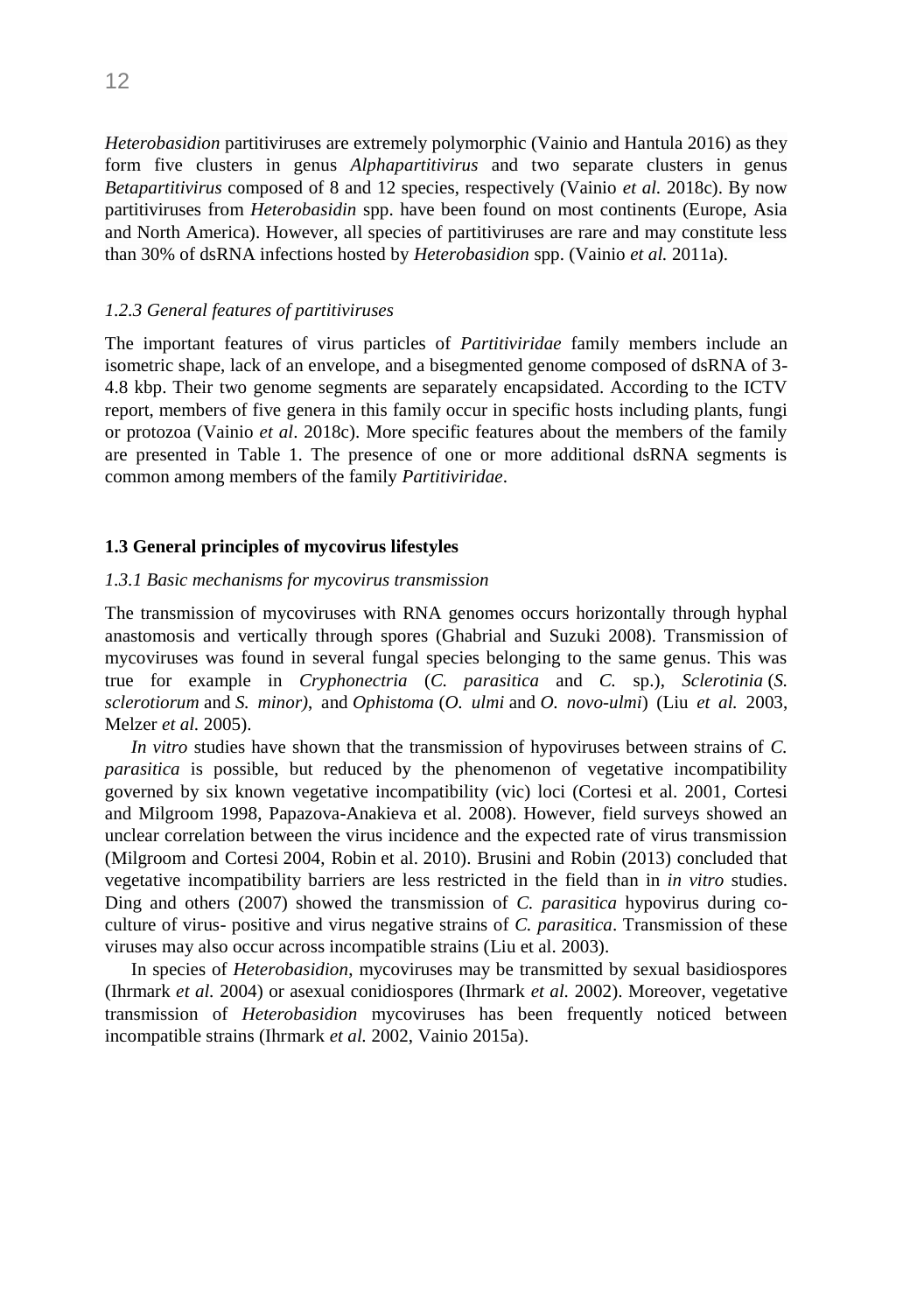|                        | Size differences in                                                                                      | Size differences in                                                                                        | Host             |                                       |                                                     |
|------------------------|----------------------------------------------------------------------------------------------------------|------------------------------------------------------------------------------------------------------------|------------------|---------------------------------------|-----------------------------------------------------|
| Genus                  | genome segments<br>(dsRNA1, dsRNA2,<br>dsRNA3) bp                                                        | protein length<br>(RdRp/ CP/<br>RdRp+CP) aa                                                                | types            | species<br>Туре                       | References                                          |
| Alphapartitivirus      | Unique medium size,<br>smaller than<br>betapartitiviruses,<br>combined size (~3750<br>bp)                | Unique medium<br>size, smaller than<br>betapartitiviruses<br>(606/494/ 1097 aa)                            | Fungi,<br>plants | cryptic virus 1<br>White clover       | 2013,<br>Hantula 2016<br>Chiba et al.<br>Vainio and |
| Betapartitivirus       | Combined size (~4600<br>bp)                                                                              | $(717/664/1382 \text{ aa})$                                                                                | Fungi,<br>plants | hypoxylon virus<br>Atkinsonella       | Xiao et al. 2014<br>Lesker et al.<br>2013,          |
| Gammapartiti-<br>virus | Unique combined size<br>but smaller than alpha-<br>and betapartitiviruses<br>$(-3300 bp)$                | Unique combined<br>size (RdRp+CP),<br>smaller than alpha-<br>and<br>betapartitiviruses<br>(537/423/960 aa) | Fungi            | stoloniferum<br>Penicillum<br>virus S | Hillman 1995<br>Oh and                              |
| Deltapartitivirus      | Unique combined size<br>but smaller than alpha-<br>and beta-, and<br>gammapartitiviruses<br>$(-3164 bp)$ | <b>Shortest RdRps</b><br>(477/374/852 aa)                                                                  | Plants           | Pepper cryptic<br>virus 1             | Sabanadzovic<br>2011                                |
| Cryspovirus            | Combined size (~3160<br>bp)                                                                              | Shortest CPs<br>(524/319/843 aa)                                                                           | Protozoa         | Cryptosporidium<br>parvum virus 1     | Nibert et al. 2009                                  |

**Table 1.** Characteristics of *Partitiviridae* members (modified from Nibert *et al*. 2014)

### <span id="page-12-0"></span>*1.3.2 Mycoviruses and their effects on hosts*

Because of a latent (cryptic) lifestyle in host cells, mycoviruses have sometimes been considered endogenous or heritable genes (Bruenn 1993, Lemke *et al.* 1979). From the discovery of disease-causing mycoviruses in the cultivated mushroom *Agaricus bisporus* in 1960s, a new era of mycovirology began (Hollings 1962). Mycoviruses may confer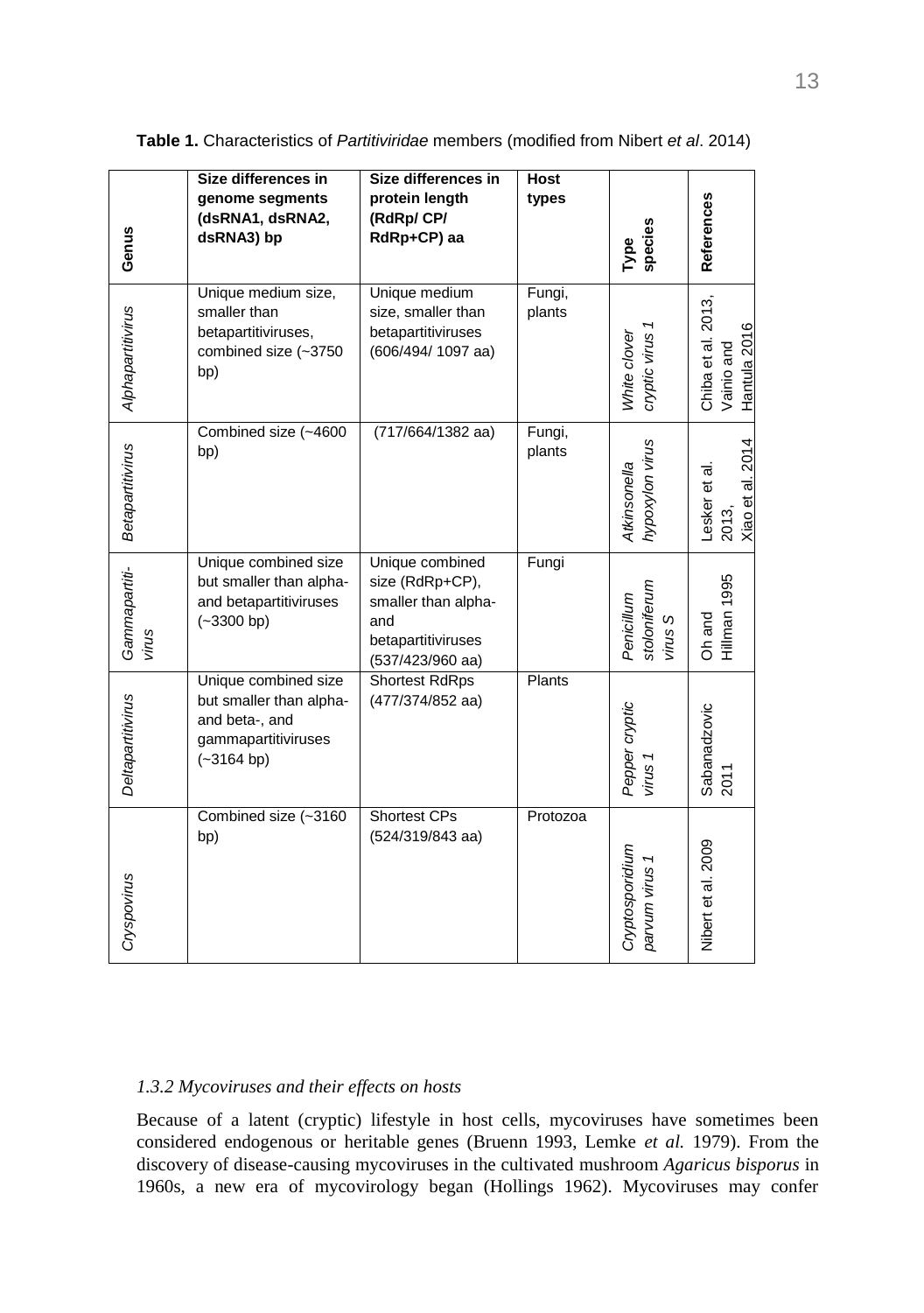different kinds of effects on host phenotypes, ranging from beneficial (Drinnenberg *et al.* 2013) to symbiotic (Márquez *et al.*, 2007) and detrimental (Choi and Nuss 1992) or even symptomless (Buck 1998). However, due to challenges in experimental infectivity assays, the correlation between a particular mycovirus and the fungal phenotype it confers becomes difficult to infer (McCabe *et al.* 1999). Problems arise especially when mixed infections of several mycoviruses are involved (Howitt *et al.* 2006, Kashif *et al.* 2019).

Typically, during infections mycoviruses do not show any symptoms in the hosts and remain cryptic (Buck 1998). They replicate in the hosts during the infections without affecting the phenotypic properties of the host. Besides, the absence of symptoms in a certain condition does not rule out the possibility of a virus effect in another condition as it was found in *Aspergillus* sp. (Van Diepeningen *et al.* 2006). Generally, mycoviruses that infect *Heterobasidion* spp. remain cryptic. Furthermore, the presence of several mycoviruses in the same host may interfere with each other's actions and thus minimize the hosts' phenotypic alternations, even in cases where individual viruses cause phenotypic effects (Kashif *et al.* 2019).

Hypovirulence can be defined as viral effects causing reduced virulence of the host fungi. There is also a connection between mycovirus causing hypovirulence and fungal phenotypic changes, such as reduced mycelial growth, and sporulation (Hillman *et al.* 2018). The name hypovirus refers to a specific taxonomical group of viruses (members of family *Hypoviridae*). Hypovirulence in fungal strains was first discovered in Italy as resistance factor against chestnut blight cankers (Biraghi 1950). Later in France, hypovirulent strains of *Cryphonectria parasitica* were applied to growing cankers using Grente's method (Grente and Berthelay-Sauret 1978), where mixtures of hypovirulent strains had successfully been applied by chestnut growers in orchards. Several other European countries, e.g., Hungary, Greece, the Slovak Republic and Switzerland, took a similar initiative to convert their local virulent strains with French or local hypovirulent strains to inhibit growing cankers (Juhásová *et al.* 1998, Radócz 1998, Diamandis *et al.* 2014). Due to high diversity in vegetative compatibility, the transmission of Cryphonectria hypovirus 1 (CHV1) has mostly failed to prevent the chestnut blight disease in North America (Choi *et al.* 2012). However, the diseases have been effectively suppressed by using the hypovirulent fungal strains in Europe due to the hypovirus transmission via hyphal anastomosis within the vegetative compatibility group diversity of *C. parasitica* (Milgroom and Cortesi 2004).

Mycoviruses conferring hypovirulence activity have been found in different classes of fungal hosts, for example in *C. parasitica* (Choi and Nuss 1992, Craven *et al.* 1993, Hillman and Suzuki 2004, Nuss 2005), *R. necatrix* (Chiba *et al.* 2009, Kanematsu *et al.* 2010, Xie and Jiang 2014), *S. sclerotiorum* (Xie and Jiang 2014), *Botrytis cinerea* (Castro *et al.* 2003, Xiao *et al.* 2014), *F. graminearum* (Chu *et al.* 2002), *Ophiostoma novo-ulmi* (Deng *et al.* 2003), *Helminthosporium victoriae* (Xie *et al.* 2016, Huang and Ghabrial 1996), *Rhizoctonia solani* (Lakshman *et al.* 1998), *Diaporthe ambigua* (Preisig *et al.* 2000, Smit *et al.* 1996), *Pleurotus ostreatus* (Yu *et al.* 2003), *Agaricus bisporus* (Barton and Holdings 1979), and *Aspergillus* spp. (Diepeningen *et al.* 2008). In a recent study by Vainio *et al.* (2018b), Heterobasidion partitivirus 13 (HetPV13-an1) was shown to cause severe phenotypic alternations in *H. annosum*, including reduced fungal growth *in vitro* as well as in living trees. The virus-caused phenotypic alternations were found not only in the native host but also in a related species *H. parviporum*. The benefit of using homokaryotic *H*. *parviporum* strains was highlighted in the same study, as they are considered weaker pathogens than heterokaryotic strains of *Heterobasidion* (Korhonen and Piri 1993) and may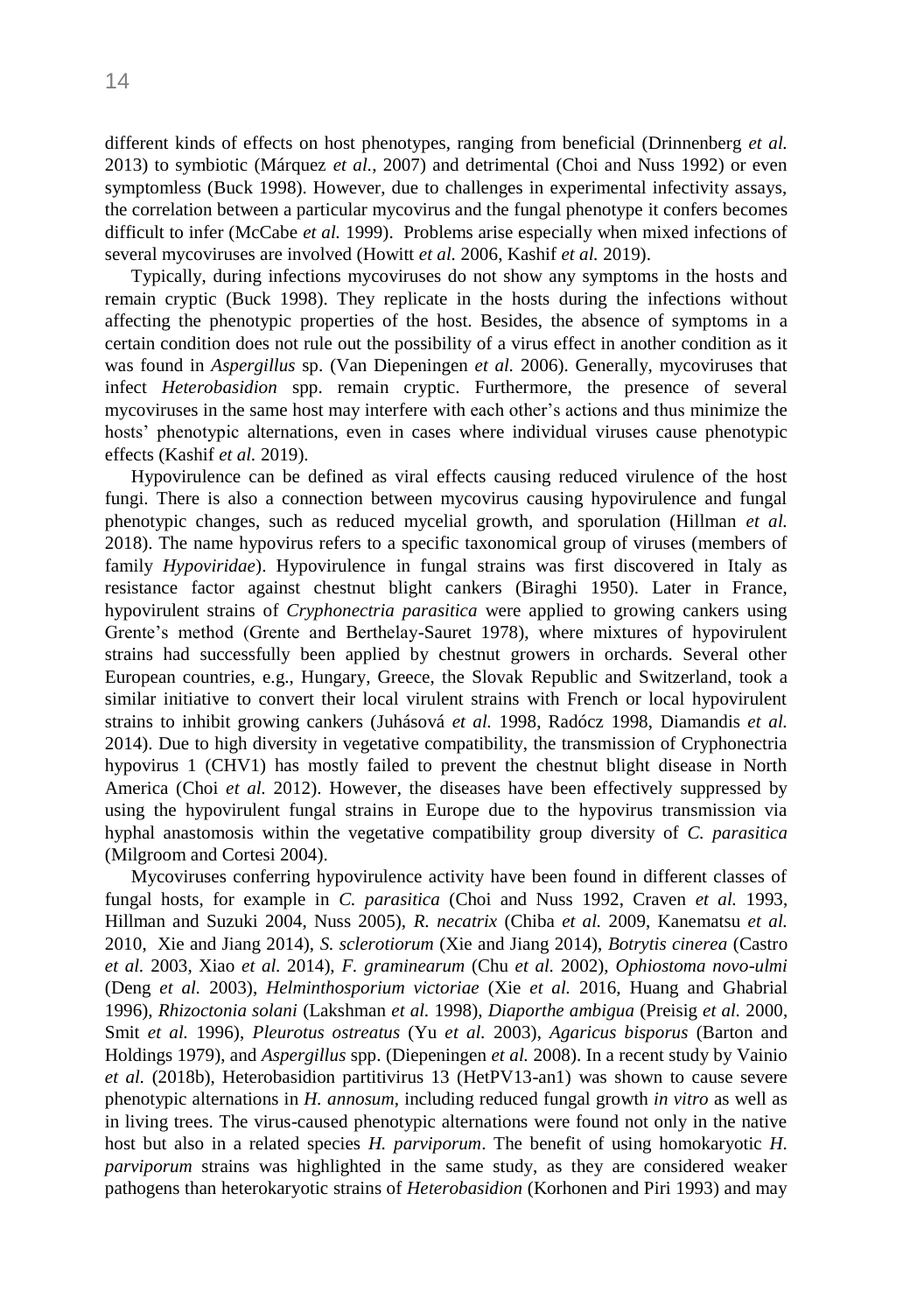allow more efficient virus transmission via mating and anastomosis (Vainio and Hantula 2016).

In contrast to hypovirulence, some mycoviruses are beneficial to their hosts. In the fungi, beneficial effects were found in the 6.0 kbp dsRNA mycovirus in *Nectria radicicola* that up-regulates root-rot associated disease of gingseng (Ahn and Lee 2001). Indirectly, mycoviruses were found to develop a beneficial relationship with hosts such that the competing fungi do not survive in the nutritional niches observed in *Saccharomyces cerevisiae* and other yeasts (Wickner 1996a, Schmitt and Neuhausen 1994), and in *Ustilago maydis* (Koltin 1988). Most notably, killer toxins produced in *S*. *cerevisiae* against other yeasts confer a competitive benefit to the producer strain, encoded by dsRNA elements called M satellites, which depend for their propagation and maintenance on an L-A helper virus (Drinnenberg *et al.* 2013, Wickner 1996b, Wickner *et al.* 2013). CThTV presents an example of symbiotic mycovirus-fungus effects. This virus confers heat tolerance to a grass plant in the Yellowstone National Park through a three-way symbiosis involving the endophytic fungal host *C. protuberata* (Márquez *et al.* 2007). The grass *Dichanthelium lanuginosum* is able to grow in unnaturally harsh soil conditions where temperature reaches 55°C.

#### <span id="page-14-0"></span>**1.4 Co-infection of mycoviruses**

Co-infection of mycoviruses is a common phenomenon. It may arise when virus-infected host strains are in close contact. The transmission of virus generally occurs between closely related fungal strains. A fungal strain can be co-infected by two or more viruses. That may affect either one or both viruses, and the association between them does not necessarily depend on the phylogenetical closeness (Kashif *et al.* 2019). Co-infection of mycoviruses was observed also in plant pathogenic fungus *Sclerotinia nivalis* (Wu *et al.* 2016), three distantly related viruses from the *Gremmeniella abietina* type B RNA virus XL (GaBRV-XL) (Tuomivirta *et al.* 2009) and viruses from different families in a single host of *Ustilaginoidea virens* that causes rice false smut in China (Jiang *et al.* 2014). Co-infection of mycoviruses in *Heterobasidion* species was also found in a laboratory study (Kashif *et al.* 2019), as well as in naturally regenerated herb-rich Norway spruce stand and in clonal Norway spruce trees in southern Finland (Vainio *et al.* 2015a, Hantula *et al.* 2020). Thus, the co-infection of mycoviruses is a result of interactions between co-infecting viruses, their relationship to hosts, their transmission levels, and other biological and chemical determinants (Thapa and Roossinck 2019**)**. Search for such factors deepens the understanding of co-infecting viruses and their variable effects between unrelated RNA viruses.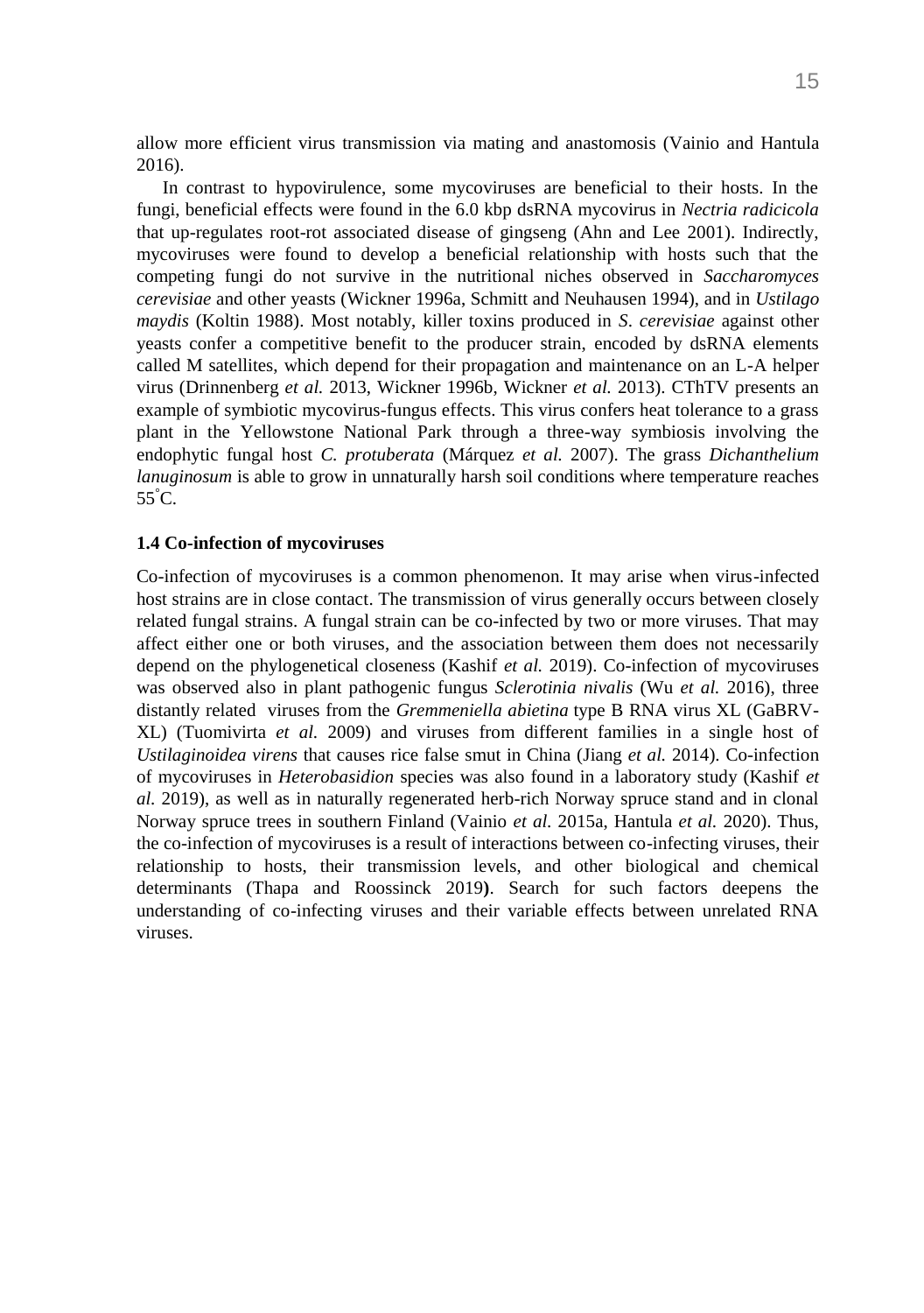# <span id="page-15-0"></span>**2. OBJECTIVES AND HYPOTHESES**

The aim of this study is to improve the understanding of the phylogenetic relationship of *Heterobasidion* mycoviruses, and to explore their possible applicability as biocontrol agents against existing infection of *H. annosum* s.l. Additional aims are to study their effects on fungal hosts' phenotypic properties *in vitro* and/or in woods at various temperatures. Furthermore, this study produced information on the distribution of partitiviruses, their means of transmission, and discrepancies in the phenotypic properties of tested viruses, HetRV6-ab6 and HetRV3-ec1.

### <span id="page-15-1"></span>**2.1 Objectives**

The specific objectives of this thesis were:

- 1. To study the phylogenetics, population structure and host range of a new virus species, HetRV6.
- 2. To study interspecies transmission through fungal hyphal anastomosis of HetRV6.
- 3. To compare the positive, negative or cryptic effects on host growth of HetRV6-ab6 and HetRV3-ec1 viruses.
- 4. To study the effects of mycoviruses on the competitive ability of *Heterobasidion* spp. against other fungi.
- 5. To characterize globally distributed *Heterobasidion* partitiviruses isolated from *H. annosum, H. parviporum* and *H. irregulare*.
- 6. To study the distribution of mycoviruses within the host *H. annosum* in the field site.
- 7. To study the transmission of the mycoviruses through fungal contacts to adjacent fungal strains in a field site.

### <span id="page-15-2"></span>**2.2 Hypotheses**

*Heterobasidion* strains may naturally contain viruses in their cytosol or mitochondria, so the first hypothesis was that the evolution of mycoviruses and their *Heterobasidion* hosts are tightly linked. According to the second hypothesis, interspecies virus transmission through hyphal anastomosis is possible. The third hypothesis related to the degree of virulence of two mycoviruses, HetPV3-ec1 and HetRV6-ab6, stated that the first one possesses a more negative effect and the second one possesses a more positive effect on their fungal hosts' phenotypic properties (i.e. growth rate, competitive ability against other fungi).

We also hypothesized that the virus community in *H. annosum* in a pine forest would be similar to that in *H. parviporum* in a spruce forest. That was addressed via four testable sub-hypotheses which are as follows: (4.1) more than 15% of *H. annosum* strains are infected with mycoviruses in a heavily infected forest site, (4.2) the distribution of mycoviruses is not restricted within the host genotypes, (4.3) the transmission of viruses occur laterally through hyphal contacts to adjacent isolates of plant roots, and (4.4) mycoviruses form multiple infections in *Heterobasidion annosum* strains.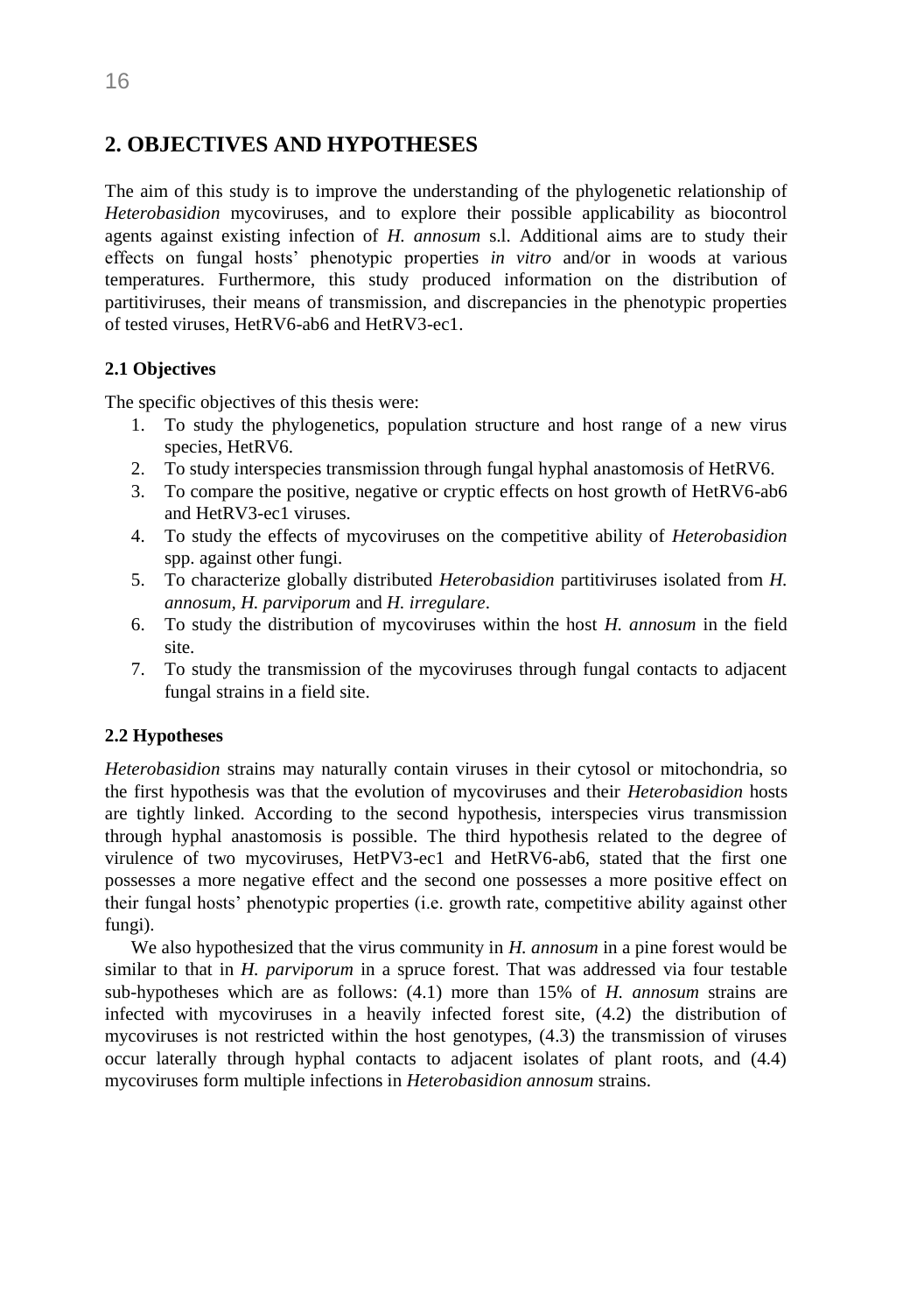# <span id="page-16-0"></span>**3. MATERIALS AND METHODS**

The fungal strains and materials and methods used in this study are summarized in Tables 2 and 3, respectively. Details of the fungal strains and methods will be found in the published articles (I, II, III, and IV) and in their supplemental material. Detection of unknown viruses from fungal mycelia was performed as described in Figure 1.

| <b>Fungal Isolate</b>           | <b>Virus strain</b><br>ID | Origin        | Collectors <sup>a</sup>  | Reference                    |
|---------------------------------|---------------------------|---------------|--------------------------|------------------------------|
| H. abietinum/04188              | HetPV6-ab6                | <b>Turkey</b> | TD, AL                   | This study (I)               |
| H. abietinum/07052              | HetRV6-ab10               | Austria       | GU                       |                              |
| H. occidentale/Het6             | HetRV6-oc1                | <b>USA</b>    | DG, EH                   |                              |
| H. abietinum/07077              | HetRV6-ab14               | Austria       | GU                       |                              |
| H. parviporum/95162             | HetRV6-pa1                | Russia        | <b>KK</b>                |                              |
| H. abietinum/04075d             | HetRV6-ab3                | Turkey        | TD, AL                   | This study (I)               |
| H. abietinum/04179              | HetRV6-ab4                | Turkey        | TD, AL                   |                              |
| H. abietinum/07047              | HetRV6-ab9                | Austria       | GU                       |                              |
| H. parviporum/07057             | HetRV6-pa11               | Finland       | GU                       |                              |
| H. parviporum/03107             | HetRV6-pa5                | Italy         | $\overline{\mathsf{KK}}$ |                              |
| H. abietinum/04188              | HetPV6-ab6<br>free        | Turkey        | ä,                       | This study (I)<br>and (II)   |
| H. abietinum/04188              | HetPV6-ab6                | Turkey        | TD, AL                   |                              |
| H. parviporum/RK5A              | virus free                | Finland       | EV                       |                              |
| H. parviporum/RK5A <sup>b</sup> | HetPV6-ab6<br>infected    | Finland       | $\mathbf{r}$             |                              |
| H.annosum/<br>$S49-5^b$         | virus free                | Finland       | <b>KK</b>                |                              |
| H.annosum/S49-5                 | HetPV6-ab6<br>infected    | Finland       | TP, HN                   |                              |
| H. ecrustosum/05166             | HetPV3-ec1                | China         | KK                       | This study (II)              |
| H. ecrustosum/05166             | HetPV3-ec1<br>free        | China         | $\overline{a}$           |                              |
| H. abietinum/00153 <sup>b</sup> | virus free                | China         | $\overline{a}$           |                              |
| H. abietinum/00153              | HetPV3-ec1<br>infected    | France        | <b>CD</b>                |                              |
| H. parviporum/7R15 <sup>b</sup> | virus free                | Finland       | ТP                       |                              |
| H. parviporum/7R15              | HetPV3-ec1<br>infected    | Finland       |                          |                              |
| P. involotus F-CY01°            | virus free                | Finland       | $\overline{a}$           | This study (II)              |
| P. involotus F-YF05°            | virus free                | Finland       | $\Box$                   |                              |
| P. involotus BOUX <sup>c</sup>  | virus free                | Finland       | ä,                       |                              |
| M. bicolor R-MF01 <sup>c</sup>  | virus free                | Finland       | $\overline{\phantom{a}}$ |                              |
| P. gigantea <sup>d</sup>        | virus free                |               | ä,                       |                              |
| H. annosum/94221                | HetPV12-an1               | Poland        | PL                       | This study (III)             |
| H. annosum/94233                | HetPV13-an1               | Poland        | PL                       |                              |
| H. annosum/05003                | HetPV13-an3               | Finland       | HS, KL                   |                              |
| H. parviporum/IR41              | HetPV13-pa1               | Finland       | <b>TP</b>                |                              |
| H. parviporum/95122             | HetPV15-pa1               | Russia        | KK                       |                              |
| H. irregulare/57002             | HetPV14-ir1               | <b>USA</b>    | <b>JSB</b>               |                              |
| H. annosum/S45-8                | HetPV13-an2               | Finland       | TP, HN                   | This study (III)<br>and (IV) |

**Table 2**. Fungal isolates and mycovirus strains and their relevance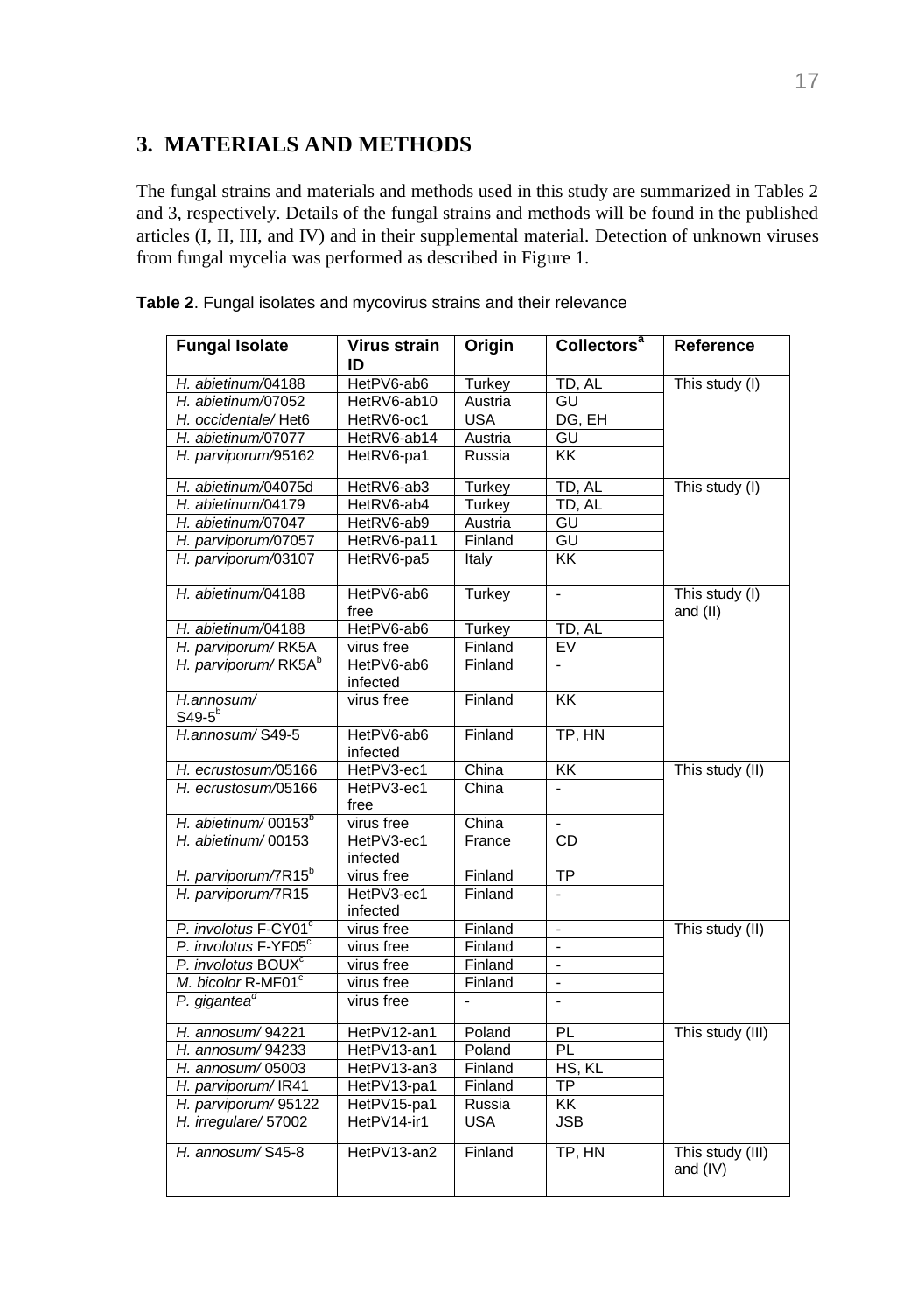| H. annosum/ $S13-2$  | HetPV13-an1-<br>a                 | Finland | TP, HN | This study (IV) |
|----------------------|-----------------------------------|---------|--------|-----------------|
| H. annosum/S45-8     | HetPV13-an1-<br>b                 | Finland | TP, HN |                 |
| $H.$ annosum/S37-6   | HetPV16-an1,<br>HetPV20-an1-<br>b | Finland | TP, HN |                 |
| H. annosum/K31-6     | HetPV16-an1                       | Finland | TP, HN |                 |
| H. annosum/ $S35-6$  | HetPV16-an1.<br>HetPV20-an1-<br>b | Finland | TP, HN |                 |
| H. annosum/ $S$ 28-5 | HetPV16-an1                       | Finland | TP, HN |                 |
| H. annosum/S43-8     | HetPV20-an1-<br>а                 | Finland | TP, HN |                 |
| $H.$ annosum/1.11    | HetPV20-an1-<br>h                 | Finland | TP, HN |                 |
| H. annosum/1.20      | HetPV20-an1-<br>b                 | Finland | TP, HN |                 |
| H. annosum/ $1.22$   | HetPV20-an1-<br>b                 | Finland | TP. HN |                 |
| H. annosum $/$ 1.30  | HetPV20-an1-<br>h                 | Finland | TP, HN |                 |
| H. annosum/1.44      | HetPV20-an1-<br>b                 | Finland | TP, HN |                 |
| H. annosum/ $S32-6$  | HetPV20-an1-<br>b                 | Finland | TP, HN |                 |
| $H.$ annosum/T58-6   | HetPV20-an1-<br>b                 | Finland | TP, HN |                 |

<sup>a</sup> AL, A. Lehtijärvi; CD, C. Delatour; DG, D. Goheens; EH, E. Hansen; EV, E. Vainio; GU, G. Unger; HN, H. Nuorteva; HS, H. Schneider; JSB, J.S.Boyce Jr.; KL, K. Lipponen; KK, K. Korhonen; PL, P. Lakomy; TD, T. Doğmus-Lehtijärvi; TP, T. Piri

 $^{\rm b}$  Virus-free native fungal strains,  $^{\rm c}$  Symbiotic mycorrhizal fungal strains,  $^{\rm d}$ Saprotrophic fungi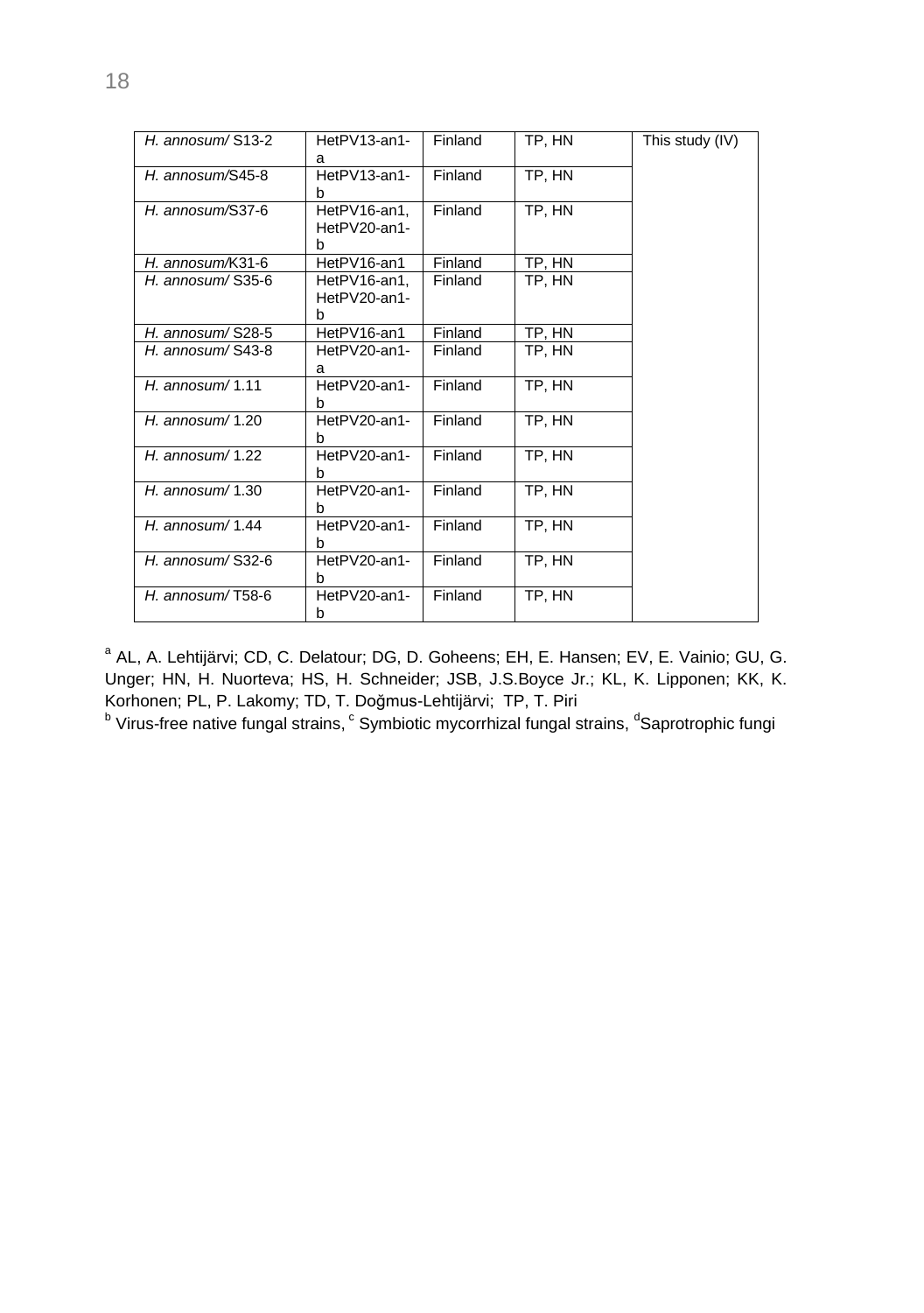**Table 3**. Materials and methods used in this study

| <b>MATERIALS AND METHODS</b>                                | <b>Article</b> |
|-------------------------------------------------------------|----------------|
| <b>Biology and Microbiology</b>                             |                |
| Cultivation of fungal cells on artificial media             | I, II, III, IV |
| Cultivation of fungal strains in wood billets               |                |
| Pairing test between virus-donor and virus-recipient fungal | I, II, III     |
| strains in malt agar media                                  |                |
| <b>Biochemical and Molecular Biology</b>                    |                |
| DsRNA extraction by CF-11 cellulose affinity chromatography | I, III, IV     |
| Reverse-Transcriptase (RT) Polymerase Chain reaction (PCR)  | I, II, III, IV |
| Complementary DNA (cDNA) synthesis, cloning                 | I, III, IV     |
| Agarose gel electrophoresis                                 | I, III, IV     |
| Sanger sequencing of cloned inserts                         | I, III, IV     |
| Single primer amplification technique                       | I, III, IV     |
| <b>Analytical Programs</b>                                  |                |
| Open reading frames for nucleotide determination by NCBI    | I, III, IV     |
| ORF Finder program                                          |                |
| Molecular Evolutionary Genetics Analysis (MEGA5.1) software | ı              |
| version 5 for dendogram construction                        |                |
| For dendogram construction of RdRp and CP proteins          | IV             |
| sequence alignment by MrBayes in Geneious Pro (version      |                |
| 5.5.8 and 5.3)                                              |                |
| <b>Statistical programs</b>                                 |                |
| Sequence similarity percentage calculation by Pairwise      | $I - IV$       |
| distance calculation (MEGA 5 and Geneious)                  |                |
| Statistical analysis of HetRV6 virus mediated growth rate   | $I - IV$       |
| difference by T-test in Microsoft Excel 2007                |                |



**Figure 1.** Flowchart of the sample preparation for finding previously known and unknown viruses from fungal mycelia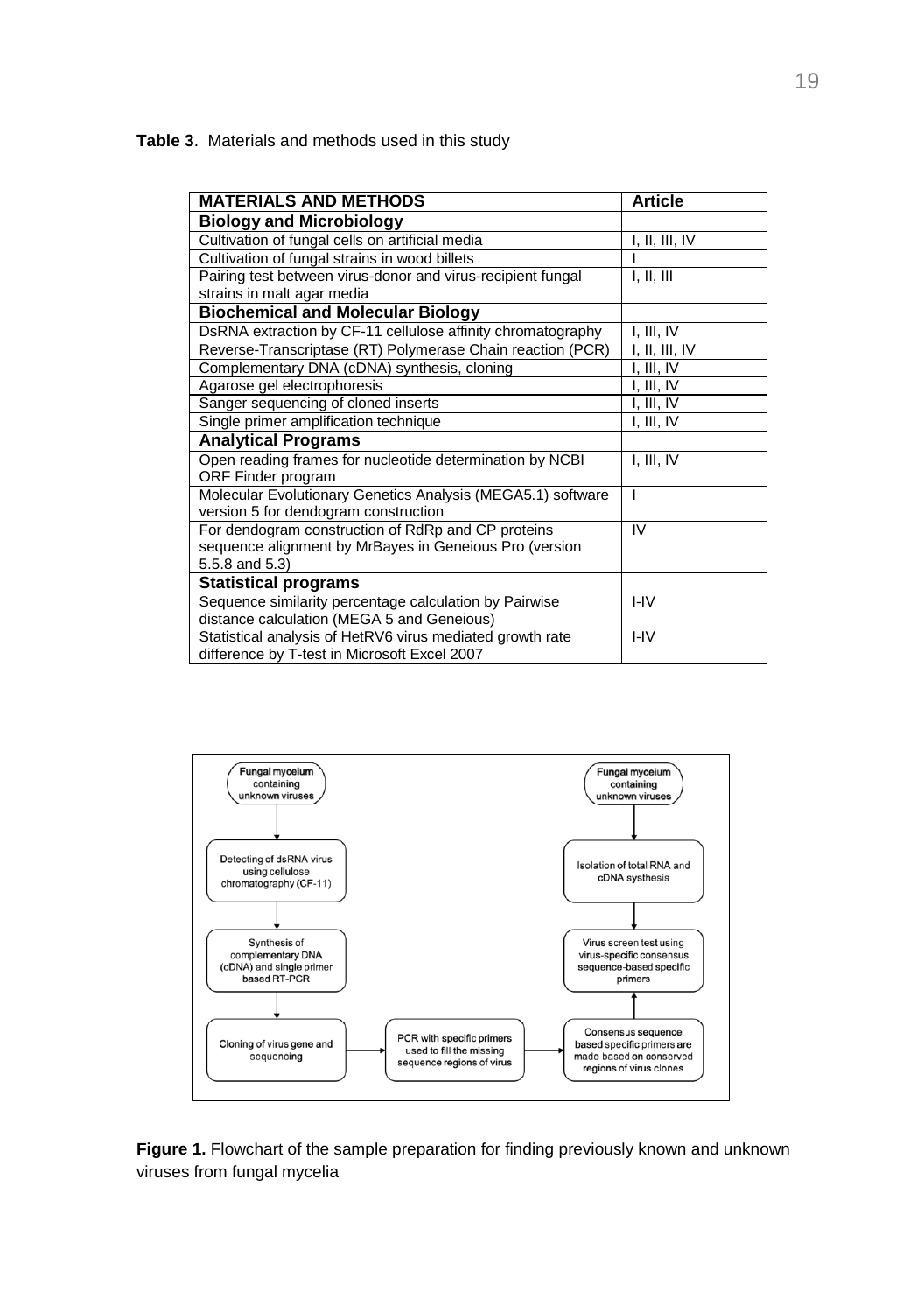## <span id="page-19-0"></span>**4. RESULTS AND DISCUSSION**

In brief, the results describe (1) the first discovery of a novel virus species HetRV6 and its taxonomical classification, (2) interspecies transmission through fungal hyphal anastomosis of HetRV6 and its phenotypic effects, (3) the positive, negative or cryptic effects of HetRV6-ab6 and HetRV3-ec1 viruses in different *Heterobasidion* hosts, (4) the competitive ability effect of mycoviruses in *Heterobasidion* species against other fungi like mycorrhiza and *P. gigantea*, (5) that phylogenetically *H. mompa* partitivirus V70 is related to *Heterobasidion* partitiviruses isolated from *H. annosum, H. parviporum* and *H. irregulare* (6) the distribution of mycoviruses within the host genotypes in a *Heterobasidion* infected site and (7) the lateral transmission of mycoviruses through fungal contacts to adjacent fungal strains in a *Heterobasidion* infected site in Finland.

Altogether, three Finnish (HetPV7, HetPV16, and HetPV20) (IV), two European (HetPV12 and HetPV13) (III), and two non-European (HetPV14 and HetPV15) (III) strains associated to the *Partitiviridae* family and in addition one phylogenetically yet unassigned (HetRV6) (I and II) virus species were observed. The completely sequenced genomes of the newly found partitiviruses included RdRP and CP genes but only RdRP was observed in HetRV6 (I, III, IV). The phylogenetic analysis of HetRV6 based on partial sequences showed some, but not complete co-evolution between the virus and host fungi (I). Two viruses, HetPV3-ec1 and HetRV6-ab6, were studied for growth rate and competitive ability in three different hosts, but their effects on hosts´ performance were complicated and did not allow their classification as fully beneficial or detrimental, although the overall effect was somewhat negative (II).

### <span id="page-19-1"></span>**4.1 Novel** *Heterobasidion* **mycoviral strains and their variation within the population community structures**

A total of 279 *Heterobasidion* isolates were collected from different locations in Eurasia and North America (I) and tested for the presence of dsRNA. Among them, 35 isolates from three closely related strains (*H. abietinum* 04188 and 07052, and *H. occidentale* Het6) were screened by sequence specific RT-PCR and were found to host a new virus species, named HetRV6. Their cDNA was cloned from three strains (04188, 07052, and Het6) and the viruses were sequenced completely or partially (I). We also observed other viruses in the *Heterobasidion* collection (III), and isolated new viruses from new isolates in a field study (IV). In addition, the sequence data was used for phylogenetic and population genetic analyses to determine the geographic distribution of genetic variants and signals of between-species transmission (I, III). Complete polymerase sequences were determined from two virus strains, HetRV6-ab6 and HetRV6-ab10, whereas the remaining isolates were subjected to partial sequence characterization (I). Genomic composition of these viruses included one segment coding for an RNA dependendent RNA polymerase (RdRp), with a size of 2050 bp (I). Taxonomically, the putative virus, assigned as HetRV6, was only distantly related to previously known *Heterobasidion* viruses (I). The unassigned species HetRV6 is responsible for approximately 70% of dsRNA infections in European strains of *Heterobasidion* (I) In our data, it comprised nearly 73% of all fungal isolates analyzed (I) (compared to the total of 15-17% of *Heterobasidion* strains hosting viruses (Ihrmark 2001) in Europe and western Asia. As this virus was not found in *Heterobasidion insulare* s. l., its presence is probably restricted to only *Heterobasidion annosum* s. l. species (I).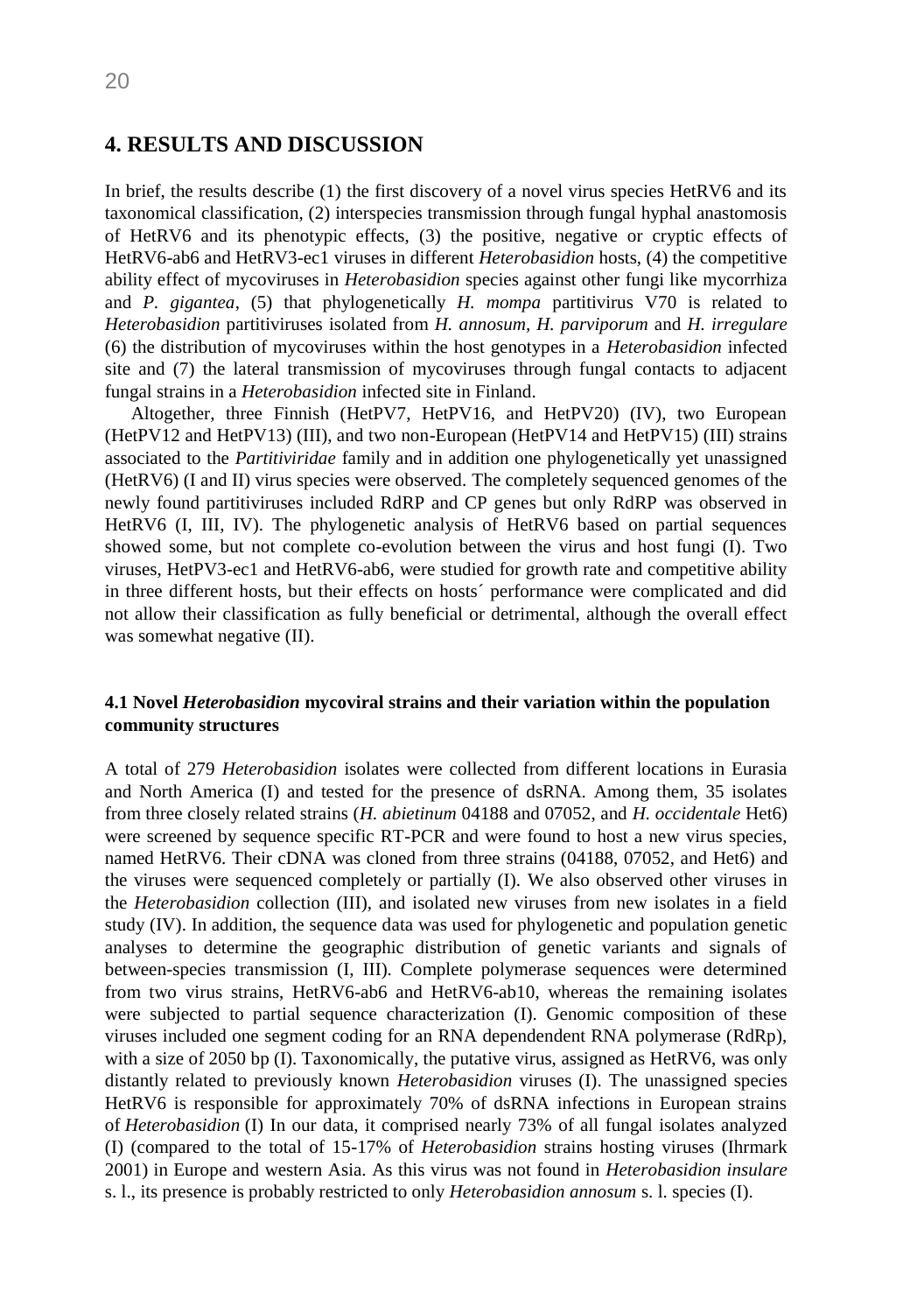Two complete RdRp sequences obtained from HetRV6-ab6 and HetRV6-ab10 (hosts *H. abietinum* 04188 and 07052, respectively), and partial RdRp sequence from HetRV6-oc1 (host *H. occidentale* Het6) viruses revealed their low-level affiliation to CThTV (39-41%), Fusarium graminerum virus 4 (FgV4) (37%) and very low-level affiliation to other viruses from the family *Partitiviridae* and *Potyviridae* (I). Bayesian analysis and NJ clustering methods also showed these viruses to form a taxonomical cluster together with CThTV and FgV4 in an unassigned virus group (Márquez *et al.* 2007; Yu *et al.* 2009). Viruses belonging to this group have later been found in other ascomycetous and basidiomycetous fungi including endophytic, plant pathogenic and marine fungi (Márquez *et al.* 2007, Nerva *et al.* 2016). BLAST searches showed several closely related viruses resembling CThTV and HetRV6 (Table 4), indicating that similar viruses are geographically widespread and have a wide host range.

HetRV6 also resembles the viruses of the viral family *Amalgaviridae* and a new group 'Unirnaviruses'. Unirnaviruses have non-segmented genomes and include, for example, Beauveria bassiana RNA virus 1 from an entomopathogenic fungus (Kotta-Loizou *et al.* 2015), Beauveria bassiana-like virus from a marine fungus *Penicillium janczewskii* (Nerva *et al.* 2016), Alternaria longipes dsRNA virus 1 from brown rot causing fungus in tobacco (Lin *et al.* 2015), and Ustilaginoidea virens RNA virus M from a rice false smut (Jiang *et al.* 2014).

Plant viruses from *Potyviridae* were clearly dissimilar to HetRV6 due to their huge genomic size and organization (Adams *et al.* 2005), whereas some partitiviruses are similar in size and organization. As HetRV6 is a dsRNA virus related to families *Amalgaviridae* and *Partitiviridae*, it may be provisionally placed in the order *Durnavirales*, class *Duplopiviricetes*, Phylum *Pisuviricota*, Kingdom *Orthornavirae* and Realm *Riboviria*.

The frequencies of HetRV6 viruses among the *Heterobasidion* host species were found uneven based on their partially amplified ca. 700 bp from a total 35 fungal isolates which indicated HetRV6 frequencies of 17.1%, 7.7%, 17.9%, and 14.3% for *H. parviporum, H. annosum, H. abietinum,* and *H. occidentale*, respectively (I). The overall result of the analysis indicated the presence of HetRV6 in a total of 12.5% of analyzed isolates ( $n = 279$ ) and 72.9% of all dsRNA-positive isolates ( $n = 35$ ). Interestingly, more than 70% of all *Heterobasidion* viruses found in Finnish forests belong to HetRV6 species (I).

The same ca. 700 bp polymerase sequences encoding 215 amino acid (aa) (645 bp from  $\sim$ 700 bp) were used for the population genetics study (I). All sequences were closely related at the nucleotide and aa level and distinct from other known viruses, and therefore HetRV6 was concluded to be a single novel species (I). Identical protein sequences were found between mycoviruses of *H. abietinum* and *H. parviporum* (HetRV6-ab14; Austria and HetRV6-pa1; Russia); and of *H. abietinum* and *H. parviporum* (HetRV6-ab3, HetRV6-ab4 and HetRV6-ab6; Turkey, were identical to HetRV6-ab9; Austria, HetRV6-pa11; Finland, and HetRV6-pa5; Italy) (III). The two North American strains were clearly different from European isolates (III). Only two virus strains shared identical sequences: HetRV6-ab8 and HetRV6-ab10 from Austrian isolates of *H. abietinum* (I). At the population level, the Eurasian virus strains shared at least 88.5 % and 94.4 % similarity at the nucleotide and protein level, respectively, while the two North American viruses of *H. occidentale* shared 98.1% of nucleotide similarity (I). The similarity between Eurasian and North American viruses varied between 84.3 and 87.9 % at nucleotide and 90.2–93.0% at the protein level, respectively (I). The intercontinental  $F_{ST}$  (genetic differentiation among subpopulations) values (0.696–0.762) supported this geographic differentiation (I).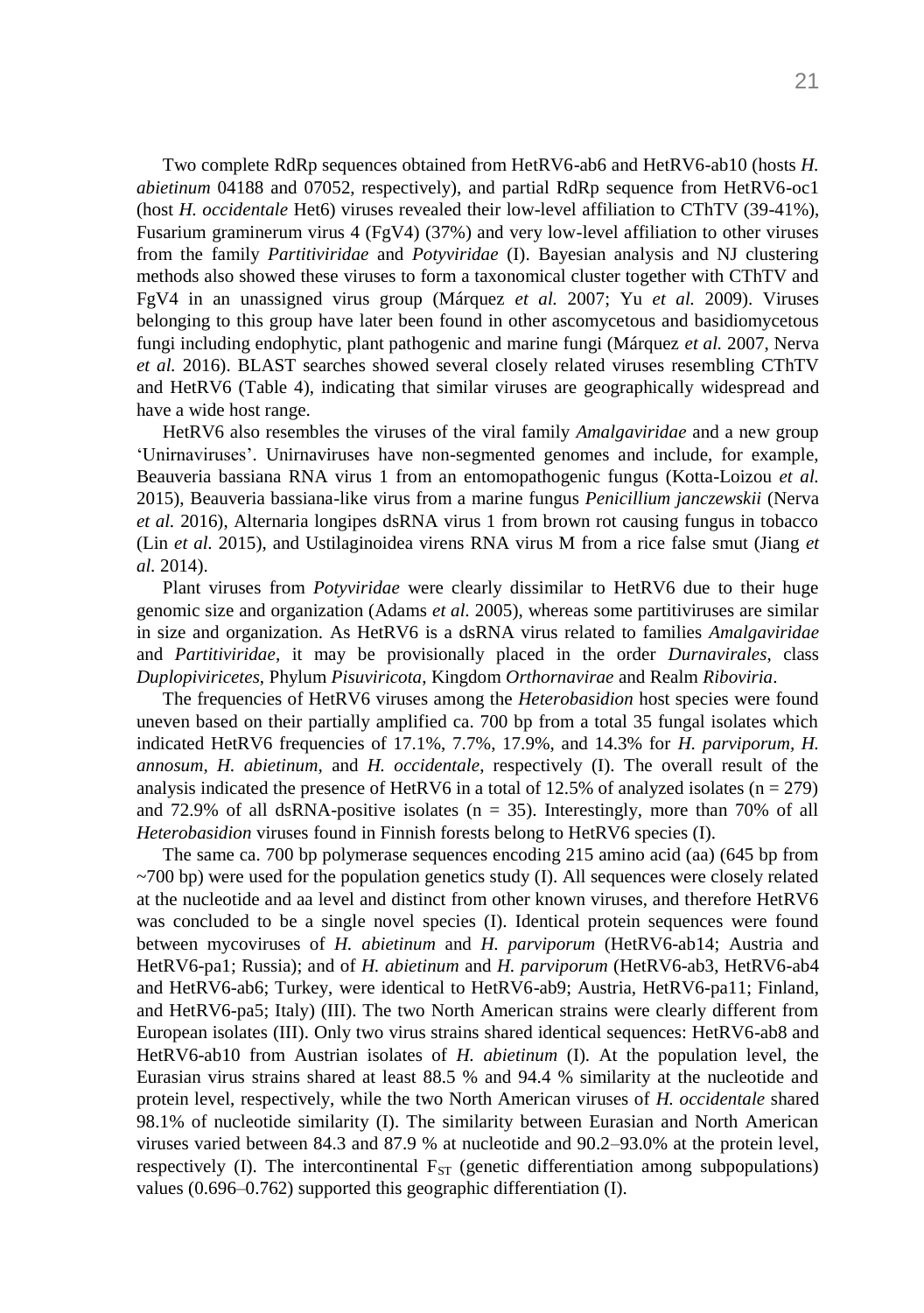The results obtained supported also some level of host-virus co-evolution as the European virus strains from *H. abietinum, H. annosum* and *H. parviporum* had F<sub>ST</sub> values ranging from 0.230 between viruses of *H. parviporum* and *H. abietinum* to 0.392 between virus strains of *H. parviporum* and *H. annosum*), although the occurrence of highly similar viruses in different host species suggested that also interspecific transmissions occur (I).

#### <span id="page-21-0"></span>**4.2 Interspecies virus transmission through fungal hyphal anastomosis and natural distribution**

Transmission ability of HetRV6 was characterized on malt agar as dual cultures and the presence of the virus in the new host was confirmed by RT-PCR as described earlier in Vainio *et al.* (2010) (I). The analyses showed evidence of interspecies mycovirus transfer via hyphal contacts to the adjacent heterokaryotic and incompatible *Heterobasidion* species. Interspecies transfer of HetRV6 strains was successful in *in vitro* study from *H. abietinum* (04188) to *H. annosum* (S49-5) and *H. parviporum* (RK5A) via fungal hyphal contacts (I). The genotypes of the donor, recipient and isogenic virus-free control strains were confirmed with mitochondrial and nuclear markers (I).

Interspecies transmission of HetPV3-ec1 virus was also successfully performed on malt agar from *H. ecrustosum* (05166) to *H. parviporum* (7R15) (II) and the presence and stability of the virus in the new host was confirmed by RT-PCR. Transmission on artificial medium was tested via mycelium contacts as shown by Ihrmark *et al*. (2002, 2004) and Vainio *et al.* (2010, 2011b) as well as in natural substrate (II).

The occurrence of phylogenetically closely related viruses in distantly related fungal species and the occurrence of taxonomically distant mycoviruses in the same host fungus were found (III). Similar type of occurrence of virus distribution was found from the inclusion of HmPV-V70 (Osaki *et al.* 2002) within the HetPV3-related virus clade (III). Deng and Boland (2007) showed that interspecies natural transmission of the betapartitivirus *Ceratocystis resinifera* virus 1 to *Ceratocystis polonica*. Similarly, transmission case with partitiviruses was found in *S. sclerotiorum* partitivirus 1 (SsPV1/WF-1) to *S. nivalis* and *Sclerotinia minor* (Xiao *et al.* 2014). Similar strains of *Heterobasidion* virus (HetPV9-pa1) were shared between distantly related fungal species *H. parviporum* and *Megacollybia platyphylla* (Vainio *et al.* 2017). In laboratory conditions, several *Heterobasidion* partitiviruses were transmitted from *H. parviporum* to *H. annosum* and *H. occidentale* via hyphal contacts (Ihrmark *et al.* 2002, 2004) and HetPV3 can be similarly transmitted from *H. ecrustosum* to *H. abietinum* and *H. occidentale* (Vainio *et al.* 2010). Interspecific transmission of partitiviruses is possible also in nature as almost identical strains of HetPV11 were observed in two distinct species*, H. parviporum* and *H. australe*, from Bhutan (Vainio *et al.* 2011a). The natural transmission of mycoviruses is a continuous process, a valuable step for their survival in the changing nature and may be a common phenomenon within *Heterobasidion* species. Evidently, the presence of HetPV13 viruses found in *Heterobasidion* species in two countries (Poland and Finland) separated by nearly 1400 km in distance and with more than 95% identity suggests the viruses have a high dispersal capacity with their hosts (III). The result agrees with the observation of limited diversity, and thus considerable gene flow, between *Heterobasidion* populations in Europe (Stenlid *et al.* 1994).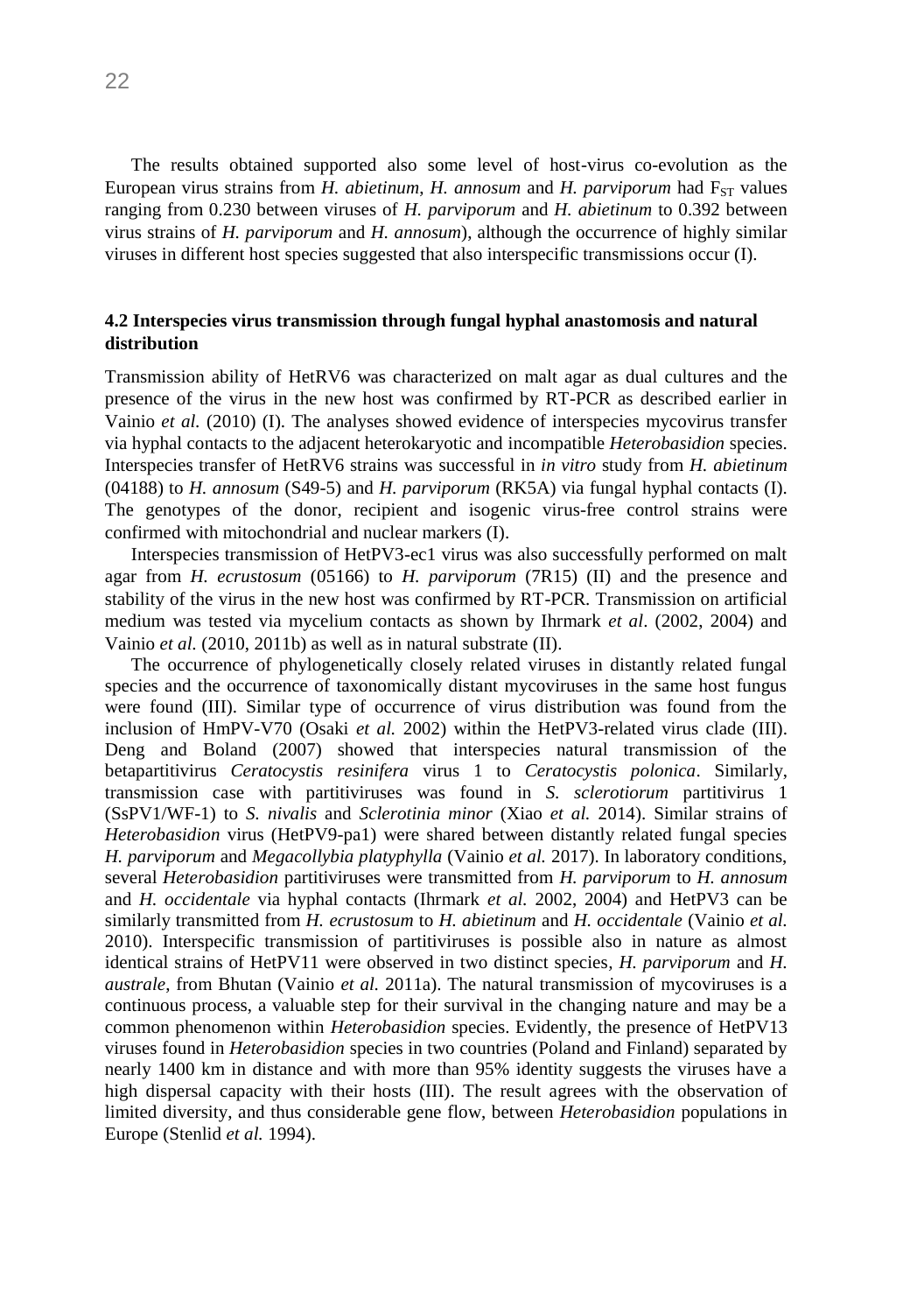**Table 4**. RdRp sequences of Curvularia thermal tolerance virus (CThTV)-like unclassified viruses

| Virus<br>name/code                                             | Accession    | RdRp<br>size<br>(aa) | Country        | Reference                      | Identity<br>(% )<br>compared<br>to CThTV |
|----------------------------------------------------------------|--------------|----------------------|----------------|--------------------------------|------------------------------------------|
| Curvularia<br>thermal<br>tolerance virus                       | YP_001976143 | $\overline{371}$     | <b>USA</b>     | Márquez<br>et al. 2007         | 371/371<br>$(100\%)$                     |
| Penicillium<br>aurantiogriseum<br>bipartite virus 1            | YP_009182335 | 614                  | Italy          | Nerva et<br>al. 2016           | 242/349<br>(69%)                         |
| Myriodontium<br>keratinophilum<br>bipartite virus 1            | AYP71809     | 653                  | Italy          | Nerva et<br>al. 2019           | 241/355<br>(68%)                         |
| Cryphonectria<br>parasitica<br>bipartite<br>mycovirus 1        | YP_007985675 | 592                  | China          | Deng et al.<br>2013            | 182/345<br>(53%)                         |
| Trichoderma<br>harzianum<br>bipartite<br>mycovirus 1           | AXU24203     | 631                  | China          | Liu et al.<br>2019             | 145/245<br>(59%)                         |
| Heterobasidion<br>RNA virus 6                                  | ADW82833     | 606                  | <b>Turkey</b>  | $(I)$ This<br>thesis           | 128/289<br>(44%)                         |
| Sclerotium<br>rolfsii<br>unassigned<br>dsRNA virus             | AZF86115     | 605                  | China          | Zhu et al.<br>2018             | 140/340<br>(41%)                         |
| Sclerotium<br>hydrophilum<br>virus 1                           | YP_009273017 | 624                  | China          | Wang et<br>al. 2016            | 136/334<br>(41%)                         |
| Fusarium<br>graminearum<br>dsRNA<br>mycovirus 4                | YP 003288790 | 712                  | South<br>Korea | $\overline{Yu}$ et al.<br>2009 | 127/332<br>(38%)                         |
| Lactarius<br>tabidus RNA<br>virus 1                            | AMK47915     | 680                  | Finland        | Vainio et<br>al. 2017          | 136/344<br>(40%)                         |
| Plasmopara<br>viticola associa-<br>ted partiti-like<br>virus 2 | QGZ98414     | 237                  | Italy          | Chiapello<br>et al. 2019       | 89/170<br>(52%)                          |
| Rhizoctonia<br>solani bipartite-<br>like virus 1               | QDW81299     | 596                  | <b>Brazil</b>  | Picarelli et<br>al. 2019       | 109/270<br>(40%)                         |

## <span id="page-22-0"></span>**4.3 Phenotypic effect of HetPV3-ec1 and HetRV6-ab6 on** *Heterobasidion* **species**

The majority of the mycorrhizal fungi appeared to be incapable of restricting *Heterobasidion* mycelia in dual cultures (II). However, several Ectomycorrhizal (ECM)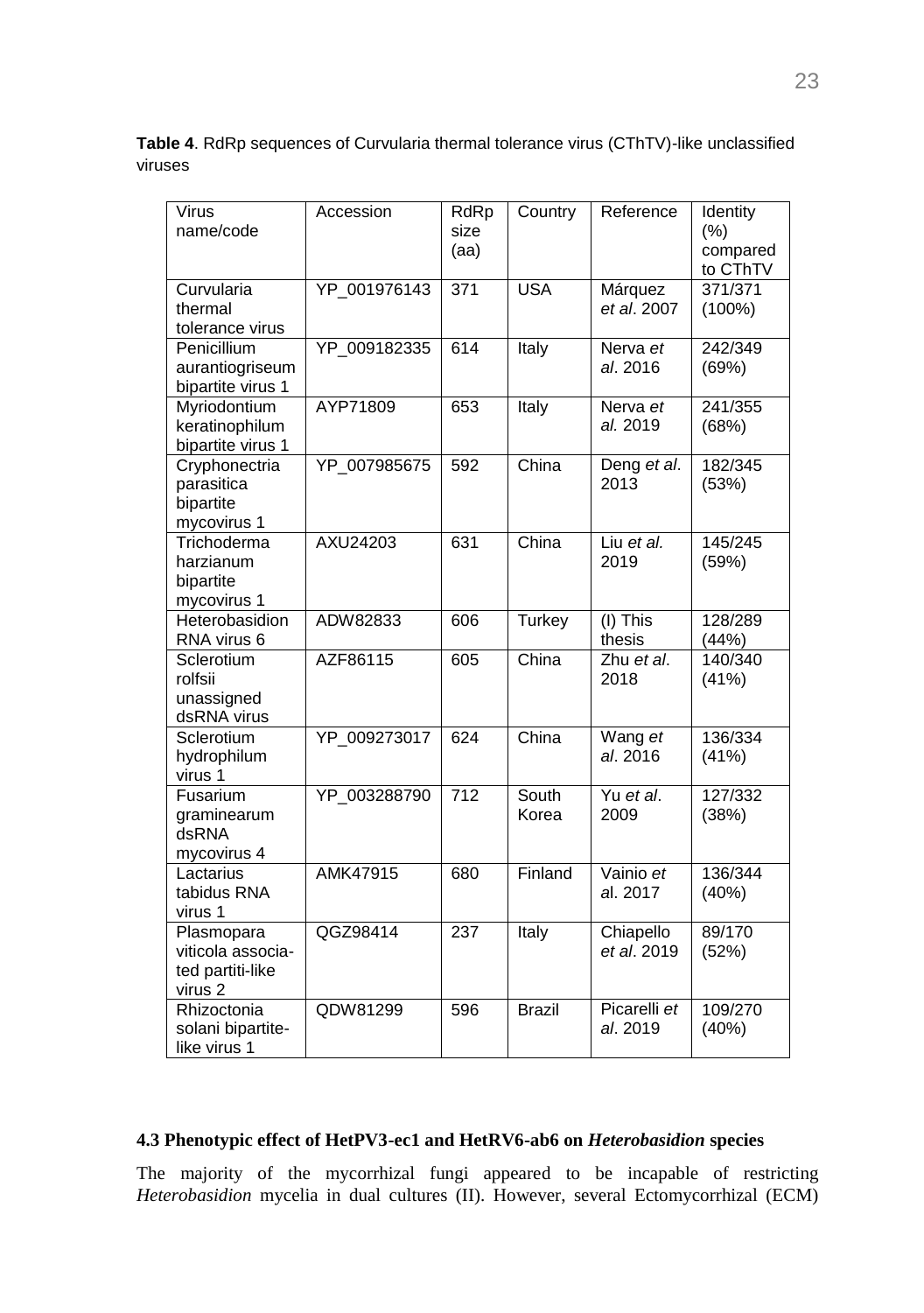strains *P*. *involutus*, *M*. *bicolor* and *Suillus variegatus* were able to restrict the advancement of *Heterobasidion* mycelia by producing a wide inhibition area between the interacting strains (II). As the first two of these ECM strains repeatedly exhibited an inhibition area up to 14 mm between them and *Heterobasidion* strains, except in few cases with hyphal advancement by *Heterobasidion* strains, further studies were performed to test their antagonistic abilities against several *Heterobasidion* species with and without mycoviruses, HetPV3-ec1 or HetRV6-ab6 (II).

The antagonistic interaction of *H. annosum* against saprotrophic fungus *Trichoderma viride* was reported early (Rishbeth 1951) and *P. gigantea* (Rishbeth 1963), but the effect of mycoviruses in *Heterobasidion* hosts on competitive ability was not studied. Therefore, two mycoviruses, HetPV3-ec1 and HetRV6-ab6, with previous information on the virulence in their original native hosts (Vainio *et al*. 2010, Vainio *et al.* 2013), allowed us to formulate a testable hypothesis (II). It was hypothesized that HetPV3-ec1 would affect negatively and HetRV6-ab6 positively their hosts in interaction against mycorrhizal strains and saprotrophic *P. gigantea* (II). Single hyphal-tip cultures of isogenic strains infected and uninfected by HetRV6-ab6 (I) and HetPV3-ec1(II) were used to study the effect of viruses on their hosts growth rate at two different temperatures ( $6^{\circ}$  C and  $15^{\circ}$  C).

The effects conferred by HetRV3-ec1 and HetRV6-ab6 viruses on the competitive ability of hosts included positive, neutral and negative interactions against other competitors of fungi (II). The significant results of such interactions are shown in the Table 5. Briefly, we had three *Heterobasidion* hosts (*H. parviporum* 7R15, *H. abietinum* 00153 and *H. ecrustosum* 05166) against four different mycorrhizal strains (*P. involutus* F-CY01, *P. involutus* F-YF05, *P. involutus* BOUX and *M. bicolor* R-MF01) (II). Altogether twelve interactions for HetRV3-ec1 virus indicated reducing the hosts's competitive ability in six, increasing in two and no significant effect in four cases (II). The same amount of interactions by HetRV6-ab6 virus in three other *Heterobasidion* hosts (*H. parviporum* RK5A, *H. annosum* S49-5 and *H. abietinum* 04188) against the same mycorrhizal strains showed that HetRV6-ab6 virus reduced hosts competitive ability in five, increasing in three and no effect in four cases (II). In the same study, the experiment against saprotrophic strain *P. gigantea*, HetRV3-ec1 virus in the same three *Heterobasidion* host strains, reduced hosts competitive ability in two cases and increased in one (II). HetRV6-ab6 virus reduced the same host's competitive ability significantly in two out of three cases and had no effect in one against *P. gigantea*. Therefore, considering the indicative and significant results together, it can be concluded that HetRV3-ec1 and HetRV6-ab6 mycoviruses do not uniformly affect *Heterobasidion* host strains competitive ability while interacting against other fungi (mycorrhizas and *P. gigantea*). This indicates that neither of the viruses is harmful or beneficial to the hosts (Table 5). However, overall results indicate that viruses cause slightly more negative than positive effects on the competitive abilities of their hosts (Table 5). Our results were in accordance with a previous study conducted on *Cryphonectria* hypovirus 1 (CHV-1) by Bryner and Rigling (2011), whose work involved the assessment of four CHV-1 subtypes effects on the growth and sporulation of four *C. parasitica* strains at four different temperatures. This indicates that the viruses' uneven effects on hosts were due to temperature-dependent differences in their hosts' physiology. Similar types of variable effects by HetRV3 on its hosts were found in an earlier study indicating the results were strongly dependent on fungal strain, growth medium and incubation temperature (Vainio *et al.* 2010).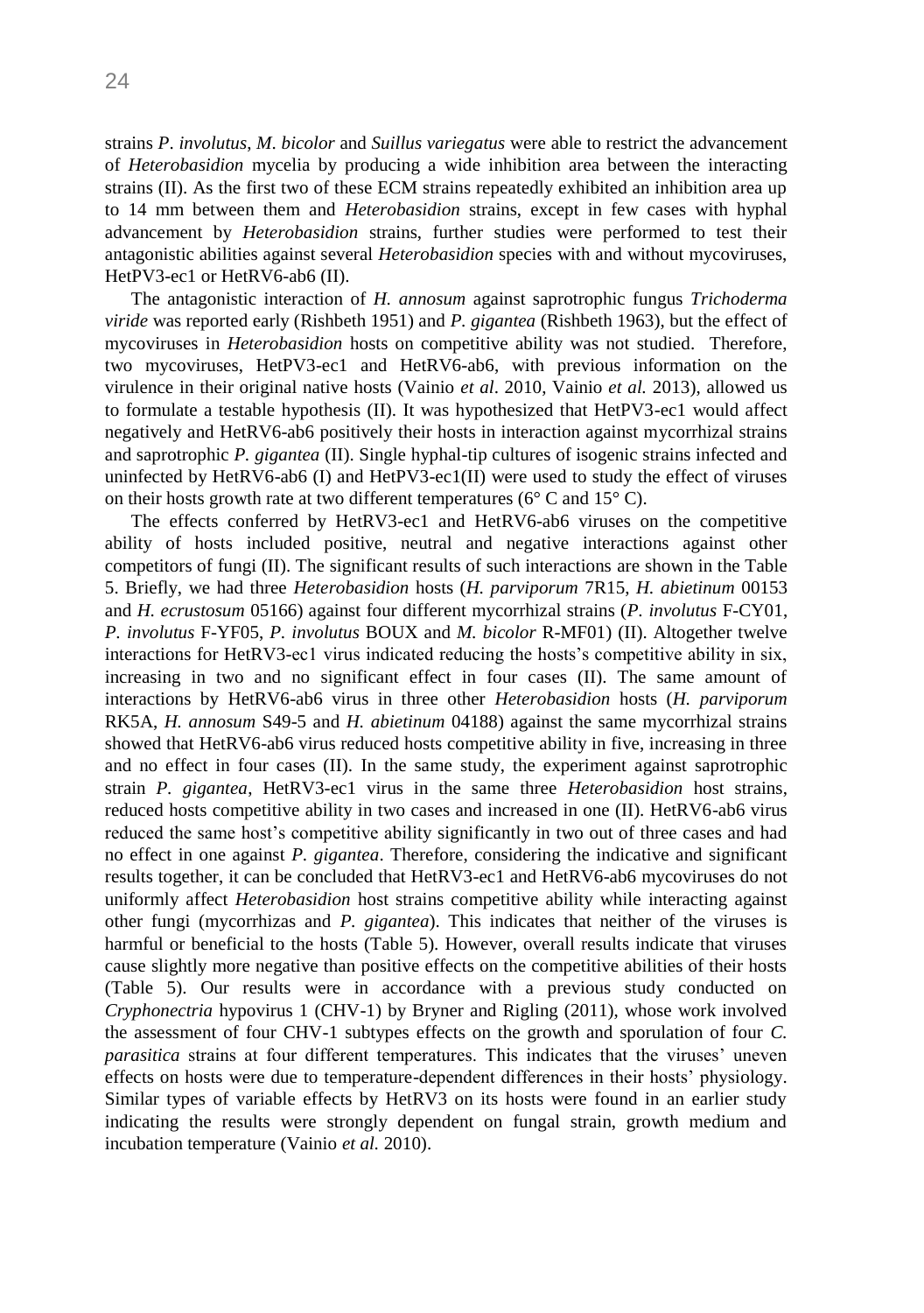The growth rate experiments of isogenic HetRV6-ab6 virus infected and virus-free strains conducted on *H. parviporum* RK5A (I) and *H. annosum* S49-5 (II) resulted in variable outcomes when tested on *in vitro* agar plates (I). The virus had hardly any significant effects on *H. parviporum* as the host growth decreased by up to 6.7% at 6 °C and increased by up to 5.5% at 15  $\degree$ C (I). On the contrary, the same virus had a significant effect on *H. annosum* strain as the growth rates of the fungal host were increased up to 17.8% at both incubation temperatures, 6  $\degree$ C and 15  $\degree$ C (I). In addition, while studied on Norway spruce wood log (billet), the same virus did not produce a significant effect for the *H. parviporum* strain as it increased the growth rate for *H. annosum* by only 5.5% (I). A study conducted by Okada *et al.* (2018), where mycovirus in *Alternaria alternata* displayed two contrasting effects, attenuating host growth and hypervirulence of host plant pathogenicity related to high-titer mycovirus content in between two different hosts, provided a hypothesis for further work i.e., the contrasting behavior of HetRV6 and its hosts might also be explained by the amount of mycoviruses in different mycelia or conditions. Taken together the effects of HetRV6-ab6 on different hosts, either alone or in competitive interactions, allowed us to conclude that the conferred effects of this virus were cryptic or mutualistic depending on incubation temperature and hosts'mycelia (I, II). Thus, the result does not support the view that HetRV6-ab6 virus would have a significant effect on its hosts.

A member of the family *Alphapartitivirus*, HetPV3-ec1, in a new host (*H. parviporum*, 7R15) was used for a growth rate study at two different temperatures (6  $^{\circ}$ C and 15  $^{\circ}$ C). Results indicated that virus confers a positive effect to host at low temperatures (II). This was consistent with the earlier study where the same virus also conferred a positive effect to its natural host (*H. ecrustosum* 05166) (Vainio *et al.* 2010). The scenario was different at high temperature where the same virus conferred a negative effect to the host in this study, which was consistent with an earlier study conducted in *H. ecrustosum* and *H. abietinum*  but not in *H. parviporum* (Vainio *et al*. 2010). Therefore, the effect of HetPV3-ec1 in different hosts ranged from mutualistic to harmful or cryptic (II). Interestingly, the transcription regulation (Jurvansuu *et al*. 2014) of HetPV3-ec1 genome segments was different from that of other *Heterobasidion* partitivirus species studied, and thus other members of the same species were of interest for further studies. Later, Kashif *et al*. (2019) demonstrated that two co-infecting viruses, HetPV13-an1 and HetPV15-pa1, could provide a stable and negative effect on hosts; whereas, co-infections of HetPV11 and HetPV13-an1 showed variable effects.

#### <span id="page-24-0"></span>**4.4 Global distribution of** *Heterobasidion* **alphapartitiviruses**

In this study (III), the complete genome sequences of alphapartitiviruses were determined from four viruses (HetPV12-an1, HetPV13-an1, HetPV13-an2 and HetPV15-pa1) and partially from three viruses (HetPV14-ir1, HetPV13-an3 and HetPV13-pa1). The sequence comparisons showed that there is considerable similarity to previously detected *Heterobasidion* virus strain HetPV3-ec1 (Vainio *et al*. 2010) and *Helicobasidion mompa* partitivirus V70 (HmPV-V70) (Osaki *et al.* 2002). The most common virus species among these four were HetPV13 that appeared as four conspecific strains (HetPV13-an1, HetPV13-an2, HetPV13-an3, and HetPV13-pa1) (III). The polymerase similarity of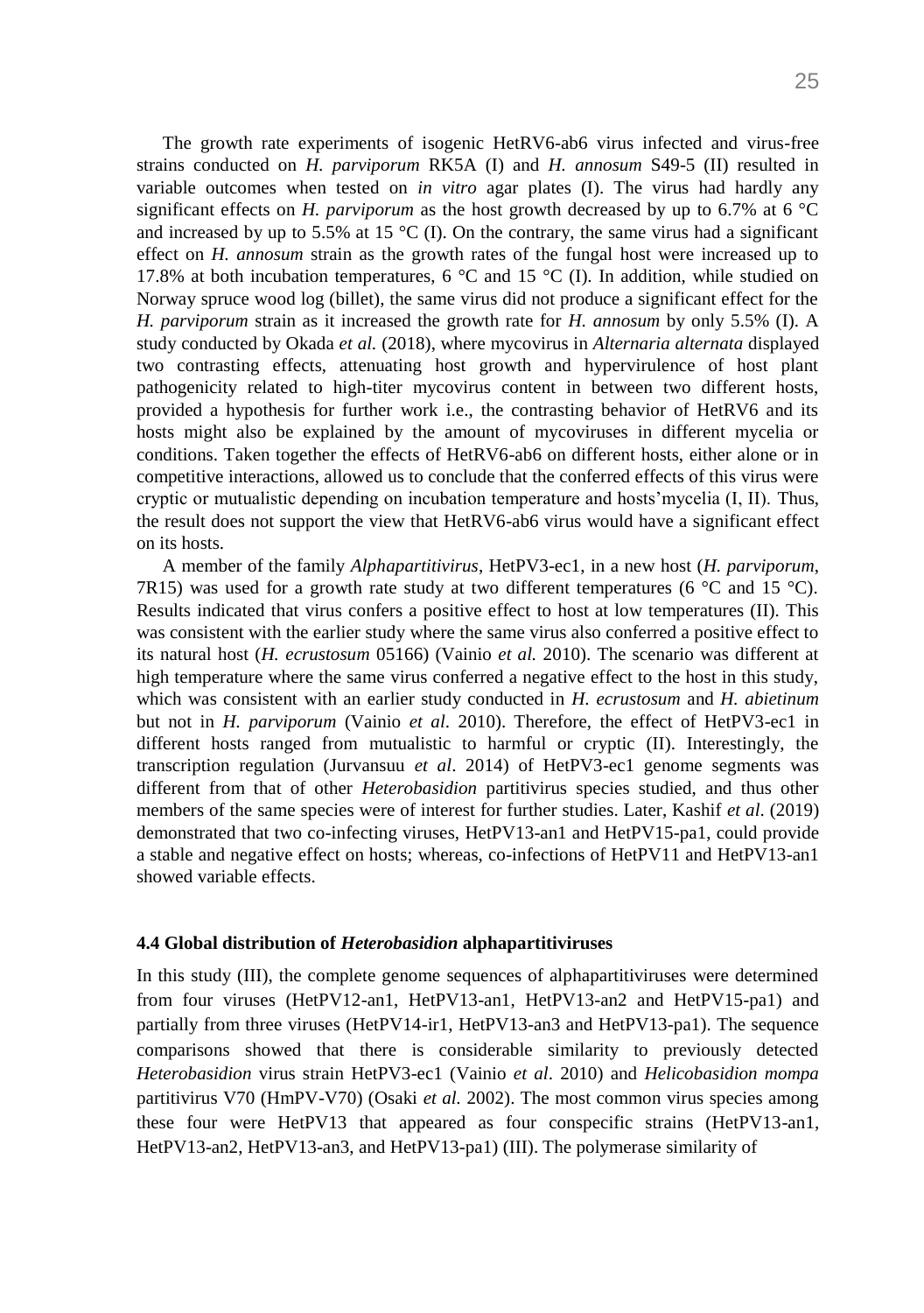| Virus      | <b>Fungal strains</b>              | <b>Direct interaction effect</b><br><b>Indirect</b><br>interaction<br>effect |                     |                          |                                   |             | <b>Overall</b><br>reduce<br>effect |
|------------|------------------------------------|------------------------------------------------------------------------------|---------------------|--------------------------|-----------------------------------|-------------|------------------------------------|
|            |                                    | $P. inv7$ .<br><b>F-CY01</b>                                                 | $P.$ inv.<br>F-YF05 | $P.$ inv.<br><b>Boux</b> | $M.$ bic <sup>2</sup> .<br>R-MF01 | P. gigantea |                                    |
|            | H. parviporum<br>7R <sub>15</sub>  | reduce                                                                       |                     |                          | reduce                            | increase    | 2/5                                |
| HetRV3-ec1 | H. abietinum<br>00153              | reduce                                                                       |                     | reduce                   | reduce                            | reduce      | 4/5                                |
|            | H. ecrustusom<br>05166             | increase                                                                     | increase            | reduce                   |                                   | reduce      | 2/5                                |
|            | Total                              |                                                                              |                     |                          |                                   |             | 8/15                               |
|            |                                    |                                                                              |                     |                          |                                   |             |                                    |
|            | H. parviporum<br>RK <sub>5</sub> A | increase                                                                     |                     |                          | reduce                            | reduce      | 2/5                                |
|            | H. annosum<br>S49-5                | reduce                                                                       | reduce              |                          | increase                          |             | 2/5                                |
| HetRV6-ab6 | H. abietinum<br>04188              |                                                                              | reduce              | reduce                   | increase                          |             | 2/5                                |
|            | Total                              |                                                                              |                     |                          |                                   |             | 6/15                               |

**Table 5**. Effect of viruses on the competitive ability of *Heterobasidion* isolates: direct interactions against mycorrhizal fungi and indirect interaction against *P. gigantea*

*1 Paxillus involutus, <sup>2</sup>Meliniomyces bicolor*

*Heterobasidion* viruses within-species were up to 97% (at the nucleotide level) in HetPV13 strains isolated from different European locations (III). This confirmed that the alphapartitivirus can be highly dispersed. HetPV13-an1 was originally isolated from *Heterobasdion annosum* strain from Poland, while other three strains were isolated from Finland, indicating that the viruses are far-dispersed. HetPV14 and HetPV15 appeared in single strains of two different hosts (*H. irregulare* and *H. parviporum*), and shared such a low similarity (52.6-67.6% for RdRp and 27.4-28.3% for CP) at the protein or amino acid level (III) that they should be recognized as different species based on ICTV demarcation criteria for partitiviruses (≤90% aa-identity for RdRp and ≤80% aa-identity for CP) (Nibert *et al.* 2014).

In the phylogenetic study, a single strain of HetPV12 virus (III) possessed high CPsequence similarity (73.7%) with previously described HetPV3-ec1 (Vainio *et al.* 2010) at the protein level, suggesting a relatively close phylogenetic relationship between the two species isolated from two different *Heterobasidion* clusters on different continents (Europe and Asia) (Vainio *et al.* 2011a). Due to a high similarity between two strains isolated from distant origins, it seems that there is no geographical and phylogenetical differentiation among HetPV3 related viruses (III). Our result supports the view of global dispersion of *Heterobasidion* partitiviruses (Vainio *et al*. 2011a). The close association between the conspecific HetPV13 strains and the similarity of HetPV12-an1 and HetPV3-ec1 species was verified by Bayesian RdRp and CP dendrograms and the neighbor-joining dendrogram of the RdRp nucleotide sequences (III). None of the other partitiviruses from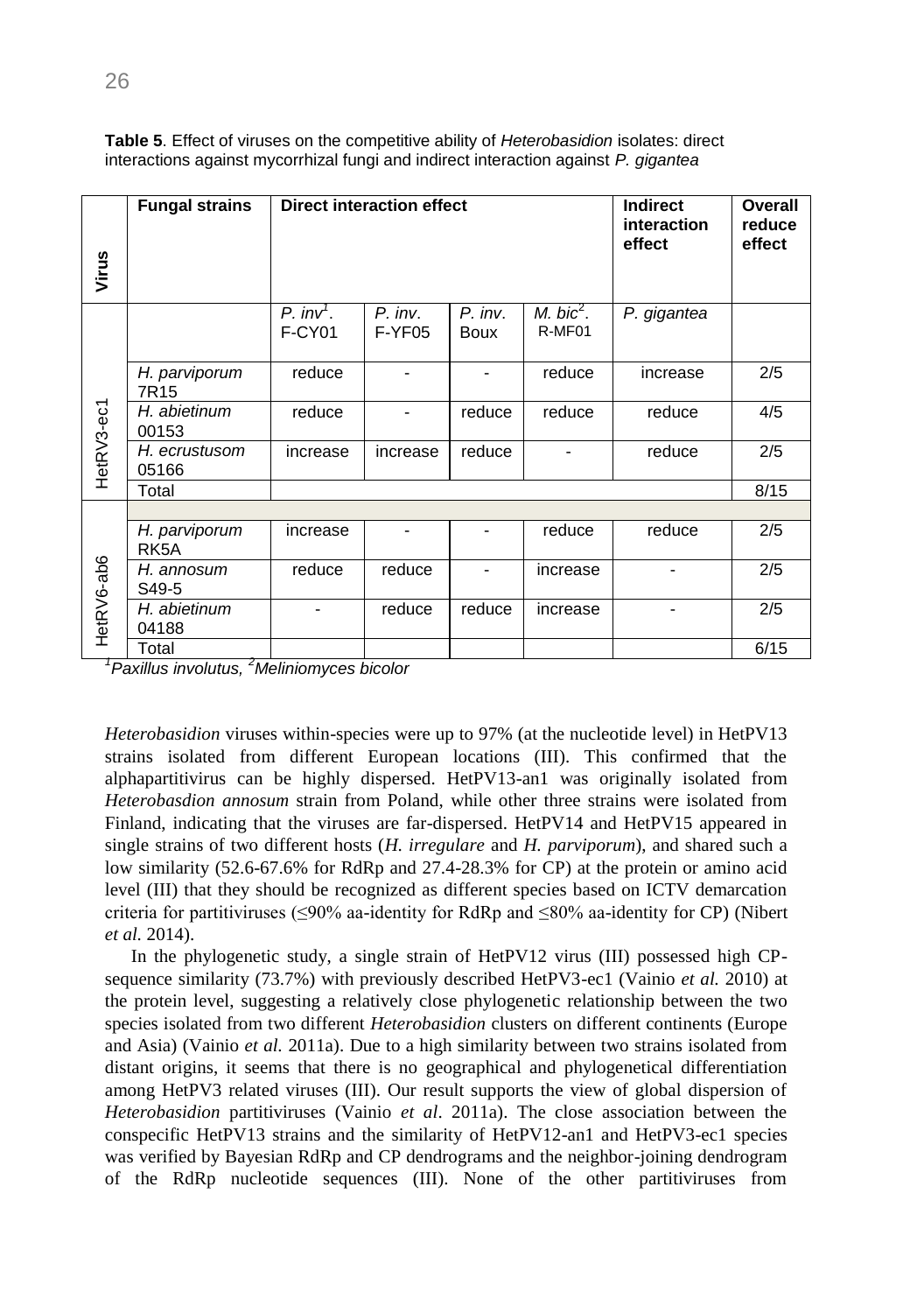*Heterobasidion* spp. were closely related to HetPV13 viruses (<43% polymerase sequence identity), but a virus from a different from *H. mompa* of the fungal order, HmPV-V70 order Helicobasidiales, is more closely related (57-67% polymerase sequence identity) (III).

The worldwide distribution of certain mycoviruses in the similar host species might be an evidence of their tightly linked evolutionary pathways. For example, the study of several HetPV13 mycovirus isolates in different *Heterobasidion* hosts from distant locations (~1400 km) showed close genetic similarities (III, Table 1) indicating high dispersal capability. HetPV13-an2 belong to genus *Alphapartitivirus*, observed in *H. annosum* strain S45-8 in Finland (IV), possesses above 97% similarity to HetPV13-an1 in Poland and HetPV13-pa1 in Finland (III). Another partitivirus, HetPV3, rapidly transmitted from *H. ecrustosum* (China) to *H. parviporum* (Finland) (II), *H. annosum* (Finland) and *H. occidentale* (USA) via hyphal contacts in laboratory conditions suggesting that there is a low threshold for interspecific transmission of *Heterobasidion* viruses (Vainio *et al.* 2010).

From our studies of *Heterobasidion* mycoviruses, it seemed that mycoviruses were closely adapted to their hosts (III). This raised a question about possible co-evolution. In case of dsRNA viruses residing in the fungal hosts for long periods of time, being cryptic or active in the host-parasite interactions, several possible scenarios might have happened. Either fungi could have detected them as foreign particles and removed them, or viruses could have controlled the host responses or been ultimately beneficial. In practice, viruses are common among fungi, and thus they have not been removed. Therefore, the viruses may control their hosts or at least avoid host defenses, or live mutually and co-evolve with them in time.

Evidence of co-infection of viruses in a single fungal host was observed throughout our studies (Table 6). Co-infections of both closely (alphapartitiviruses HetPV16-an1 and HetPV20-an1-b) and distantly related (alphapartitivirus HetPV13-an2 and betapartitivirus HetPV7-an1) viruses of the *Partitiviridae* family were found in *H. annosum* (IV). Coinfections of two distantly related alphapartitiviruses (HetPV14-ir1 and a partitivirus resembling *R. necatrix* partitivirus 2) or distantly related virus families (alphapartitivirus

| <b>Heterobasidion</b><br>strain | <b>Host</b><br>code | <b>Infecting</b><br>virus 1<br>code<br>(Reference) | <b>Most similar</b><br>sequence(s)<br>in<br>GenBank | <b>Infecting</b><br>virus <sub>2</sub><br>code<br>(Reference)   | <b>Most similar</b><br>sequence(s)<br>in<br><b>GenBank</b> |
|---------------------------------|---------------------|----------------------------------------------------|-----------------------------------------------------|-----------------------------------------------------------------|------------------------------------------------------------|
| H. annosum                      | S <sub>45</sub> -8  | HetPV7-an1<br>(IV)                                 | HetPV7-Lt63<br>(KT733074)                           | HetPV13-<br>an2 $(IV)$                                          | HetPV13-an1<br>(KF963177)                                  |
| H. annosum                      | S37-6               | HetPV16-<br>an $1(IV)$                             | RnPV2 <sup>a</sup><br>(AB569997)                    | HetPV20-<br>an1(IV)                                             | RnPV <sub>2a</sub><br>(AB569997)                           |
| H. annosum                      | $S35-6$             | HetPV16-<br>an1 $(IV)$                             | RnPV2 <sup>a</sup><br>(AB569997)                    | HetPV20-<br>an1(IV)                                             | RnPV <sub>2a</sub><br>(AB569997)                           |
| H. irregulare                   | 57002               | HetPV14-ir1<br>(III)                               | H. mompa<br>partitivirus<br>V70<br>(BAC23065)       | R. necatrix<br>partitivirus 2<br>(Chiba <i>et al</i> .<br>2013) | Vicio faba<br>partitivirus 1<br>(ABJ99996)                 |
| H. annosum                      | 05003               | HetPV13-<br>an $3$ (III)                           | HetPV13-an2<br>(KF963179)                           | HetRV6-an6<br>(III)                                             | HetRV6-<br>pa19<br>(KF551893)                              |

**Table 6**. List of co-infections of Heterobasidion viruses

<sup>a</sup>RnPV2 = *Rosellinia necatrix* partitivirus 2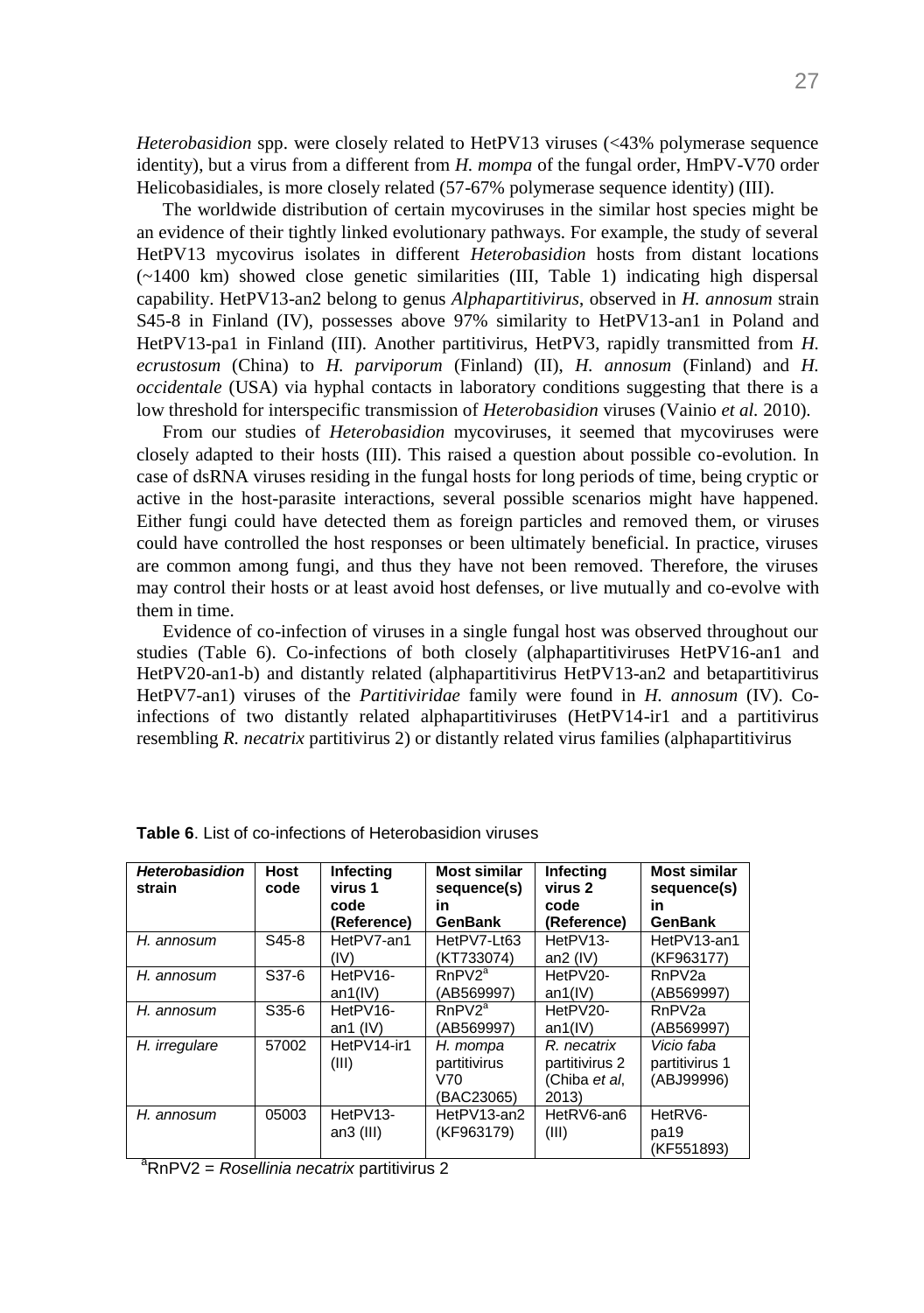HetPV13-an3 and un-assigned HetRV6-an6) were also observed (III). These findings are in accordance with the co-infections of distantly related viruses described in *H. parviporum* (Vainio *et al.* 2015a). In addition to *Heterobasidion* species, co-infections of distantly related partitiviruses (alpha- and betaparitivirus) were also described in *H. mompa* (Osaki *et al*. 2004) and distinct gammapartitiviruses co-infection in *Penicillium stoloniferum* (Kim *et al*. 2005).

#### <span id="page-27-0"></span>**4.5 Diversity and spatial distribution of mycoviruses in the** *Heterobasidion* **hosts and the mode of their dispersal**

The distribution of mycoviruses hosted by the *Heterobasidion* isolates of the clones (fungal genotypes) in the ca. 1.5 ha heavily infected forest site in Läyliäinen (southern Finland) was determined (Fig. 2) (IV). We used CF-11 method to find unknown viruses in the study site, and later screened other fungal samples with RT-PCR for the presence of new viruses from disease centers as described in Fig. 1. Virus infections were detected in fungal isolates in only four out of eighteen clones. Some of the infected *H. annosum* isolates among the four clones were found to host variable virus compositions. Furthermore, all isolates observed in the clones were not infected by the same virus. The dsRNA viruses were primarily detected using the CF11 method in 14 isolates (IV). Mycovirus infection of *H. annosum* strains was tested using the RT-PCR method with known virus primers (IV: Table 1), and we developed new ones to detect those were detected by CF11. Finally, additional selective primers specific for HetPV13-an2, HetPV7-an1, HetPV16-an1, HetPV20-an1 and HetPV7+HetPV2 were used for partial genome sequence determination and first four viruses were partly or completely determined (IV). Three of those strains were double infected with either HetPV13-an2 and HetPV7-an1 (strain S45-8) or HetPV16-an1 and HetPV20-an1 (strains S35-6 and S37-6). Initial investigation for viral presence with CF11 chromatography revealed nearly half (nine) of the total virus-positives as RT-PCR detected further virus hosting isolates (IV). However, viruses for two fungal isolates (1.25 and 1.71) could not be detected after the first observations, possibly due to a low titer of viral dsRNA in the mycelium (IV). Based on our combined RT-PCR and sequence information, 29% of the *H. annosum* strains were found to be infected with a virus (IV).

We hypothesized that the distribution of mycoviruses occurs through lateral transmission via *Heterobasidion* anastomoses (IV). Four fungal viruses were detected in several *H. annosum* fungal isolates from pine trees of our study site, designated as HetPV16-an1 (hosts S37-6, S28-5, K31-6, S35-6), HetPV20-an1 (hosts 1.44, 1.11, 1.20, 1.22, 1.30, S32-6, S35-6, S37-6, T58-6), HetPV7-an1 (hosts S143-2, S45-8), and HetPV13 an2 (host S45-8) (IV). The partial genome sequences obtained by cDNA cloning and PCR amplification with specific primers (IV: Table 1) revealed the viruses as members of *Partitiviridae* family. It is notable to mention that during the study, all viral isolates from the fungal isolates of one clone were identical in sequence, whereas conspecific virus strains from different fungal clones (HetPV20-an1 in clones 1 and 9, and HetPV7-an1 in clones 5 and 10) were not identical, which were situated several meters apart (IV). The sequences of conspecific virus strains appeared to differ with a little sequence polymorphism. Under this circumstance, HetPV20-an1 and HetPV7-an1 were not considered to have spread via lateral transmission to other isolates of different clones as their conspecific strains shared RdRp sequences by 98.9% (613 nt) and 100% (296 nt) and CP sequences by 98.3% (354 nt) and 98.4% (674 nt), respectively (IV). The distribution of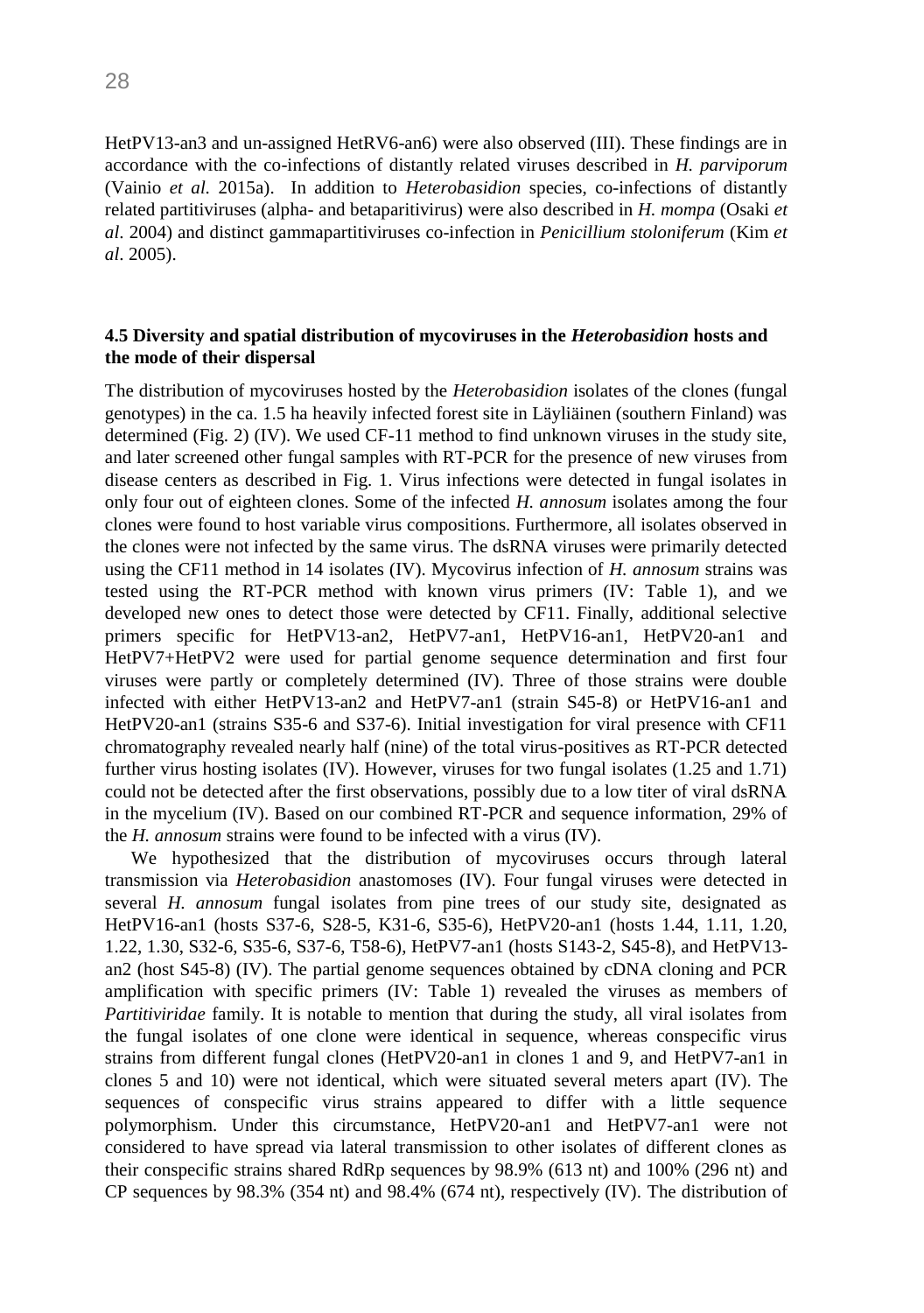these viruses might have occurred in other ways, for example, dispersal of fungal basidiospores, which is consistent with the study by Ihrmark *et al.* (2004). On the other hand, two other viruses, HetPV16-an1 and HetPV13-an2, appeared to be restricted to a single clone (clone 1 and clone 10, respectively) (IV).



**Figure 2.** Spatial distribution of *Heterobasidion* clones and viruses infecting them at the study site (IV). Isolates representing the same *Heterobasidion* genotype (clone) are circled and each clone consisting of 1–20 fungal isolates is numbered. The distance between different clones is compressed to show their relative stumps representing different clones are not drawn to scale. The size of the entire study site was ~1.5 ha. (Reprinted from article 4 with permission from Springer Nature)

HetPV7-an1 was found to be conspecific with the previously known betapartitivirus HetPV7-pa1 (Vainio *et al.* 2015a) of *H*. *parviporum* (97% RdRp identity) (IV). HetPV7 pa1 from *H. parviporum* was highly conserved among local strains at a spruce-dominated forest site with only two point mutations in sequences (Vainio *et al.* 2015a), whereas HetPV7-an1 viruses in the two isolates (S13-2, and S45-8) studied here had three point mutations (IV). The distance between the two locations is  $\sim$ 40 km and the isolates differed by 62 point mutations (IV).

Two novel virus strains, HetPV16-an1 and HetPV20-an1, shared ~70-72% similarity in RdRp nucleotide (nt) sequence with *R. necatrix* partitivirus 2 (RnPV2) and 68% similarity with each other (IV). Family demarcation criteria classified them as new members of *Partitiviridae*. The only partial capsid protein (CP) determined for HetPV20-an1 shared  $\sim$ 40% and  $\sim$ 28% amino acid similarity with that of Rose partitivirus and RnPV2 (IV), respectively.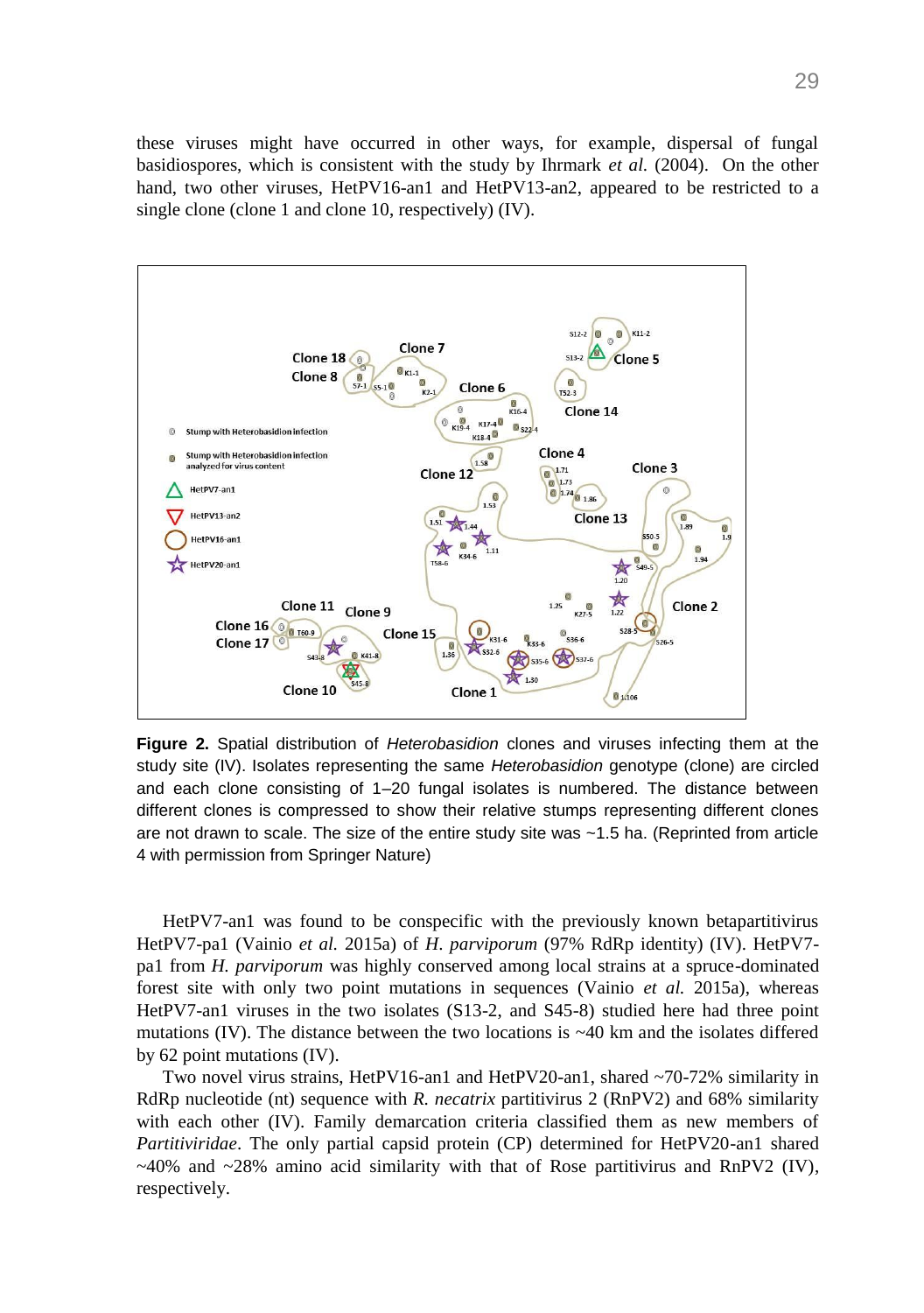In this study, the distribution of viruses was not completely explained by lateral transmission through fungal hyphal contacts to the adjacent isolates, but also dispersion of fungal spores might have played a role when viruses were found separated by several meters in distantly inhabiting isolates (Figure 2) (IV). Briefly, the HetPV16-an1 virus was found in four adjacent fungal isolates in the same fungal clone 1, indicating that the isolates infecting stumps were located so closely that the transmission of the virus would probably have moved freely within the mycelium (IV). HetPV13-an2 was detected only in one isolate in clone 10, so there was not any evidence of its transmission to any other isolates (Figure 2) (IV). The HetPV20-an1 virus was also found in nine adjacent isolates of the same clone 1 (Figure 2) (IV) and in one more isolate of the clone occurring several meters away (Figure 2) (IV). HetPV7-an1 was detected in two isolates belonging to different clones that were located several tens of meters away from each other, suggesting that both HetPV7-an1 and HetPV20-an1 transmissions had occurred by other means than through fungal anastomoses (Figure 2) (IV). Overall, the distribution of *Heterobasidion* viruses was uneven among the fungal clones in our plot, which was found also in previous studies in *H. mompa* [\(Ikeda](https://www.nature.com/articles/ismej2014145#ref-CR20) *et al.* 2005), *R. necatrix* [\(Yaegashi](https://www.nature.com/articles/ismej2014145#ref-CR55) *et al.* 2013) and the ascomycetous pathogen *C. parasitica* [\(Shain and Miller 1992,](https://www.nature.com/articles/ismej2014145#ref-CR42) [Hoegger](https://www.nature.com/articles/ismej2014145#ref-CR13) *et al.* 2003) as well as *H. parviporum* (Vainio *et al.* 2015a).

Double infection of viruses in a single *Heterobasidion* strain was observed earlier in one of our fungal isolates (94245) harboring both HetRV6-an2 and a partitivirus HetPV1-an3 (formerly, HetRV1-an3) (I). Similar kind of double virus infection was observed in S45-8, where HetPV13-an2 and HetPV7-an1 viruses occurred naturally (IV). Co-existence of different viruses in a single host may also have an evolutionary outcome, as it may allow recombination of viral genomes. HetPV13-an1 virus was capable of reducing host growth *in vitro* as well as in wood (Vainio *et al.* 2018b). An experiment of double infection of both HetPV13-an1 and HetPV15-pa1 resulted in a similar outcome in an experiment by Kashif *et al.* (2019). Furthermore, a study by Vainio *et al.* (2015a) showed that co-infections by distantly related viral species are more stable than those between conspecific strains. This suggests that mutual exclusion might determine mycoviral communities. These hypotheses were not tested here, as the data did not have a temporal design.

The results of our hypotheses tests are described briefly in Table 7.

| <b>Hypothesis</b>                                                                           | Aim                                                                                                                                                                                      | <b>Testified Results</b>                                                                                                                                    |
|---------------------------------------------------------------------------------------------|------------------------------------------------------------------------------------------------------------------------------------------------------------------------------------------|-------------------------------------------------------------------------------------------------------------------------------------------------------------|
| The evolution of<br>mycoviruses and<br>their Heterobasidion<br>hosts are tightly<br>linked. | To study the phylo-<br>genetics, population<br>structure and host<br>range of a new virus<br>species, HetRV6.                                                                            | The hypothesis was partially<br>falsified as strains of HetRV6 did<br>not completely reflect the host<br>species distribution (I).                          |
| Interspecies virus<br>transmission through<br>hyphal anastomosis<br>is possible.            | To understand if inter-<br>species transmission<br>through fungal hyphal<br>anastomosis is possible<br>by infection<br>experiments between<br>two fungal strains on<br>artificial media. | The statement was supported as<br>the evidence showed<br>mycoviruses to be capable of<br>interspecies transfer among<br>Heterobasidion species (I, II, IV). |

**Table 7**. Diversity, taxonomy and effects of viruses as hypotheses and testified results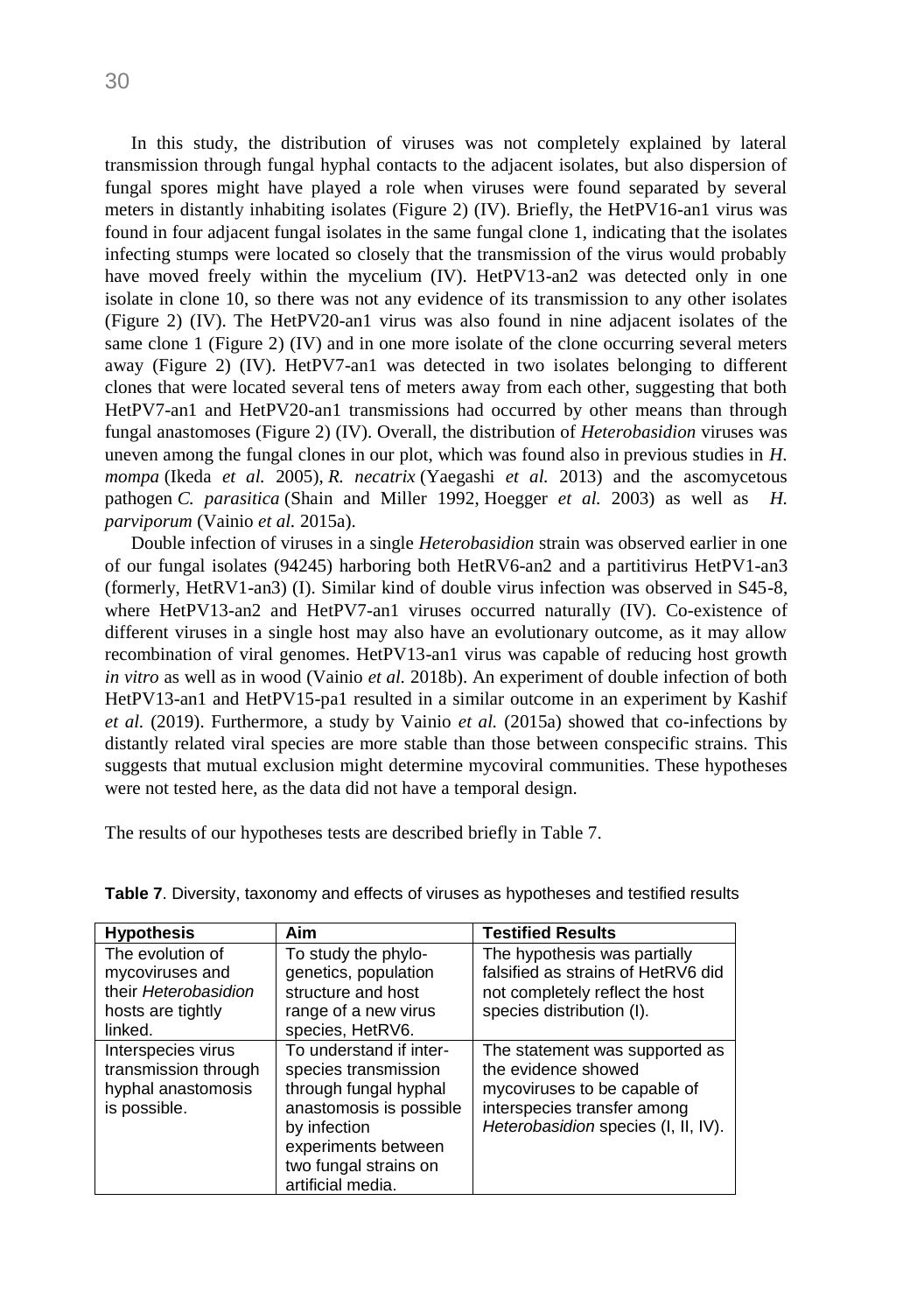| HetPV3-ec1<br>possesses more<br>negative effect and<br>the HetRV6-ab6<br>possesses more<br>positive effect on<br>their fungal hosts'<br>phenotypic<br>properties. | To understand the<br>congruency of positive,<br>negative or cryptic<br>effects of HetRV6-ab6<br>and HetRV3-ec1<br>viruses in<br>Heterobasidion spp.<br>hosts as determined by<br>growth rate and<br>experiments on the<br>competitive ability<br>against other fungi.       | Hypothesis was not completely<br>supported or falsified. Neither of<br>the viruses had only positive nor<br>negative effects. The growth<br>rate by HetPV3-ec1 in H.<br>parviporum and by HetRV6-ab6<br>in H. parviporum and H.<br>annosum was positive at higher<br>temperature (15°C). Other<br>phenotypic effects (competitive<br>ability against other fungi)<br>conferred by HetPV3-ec1 were<br>mostly negative in H.<br>parviporum, H. abietinum and H.<br>ecrustosum, but positive effects<br>were also observed in few<br>combinations. Likewise, the<br>effects conferred by HetRV6-<br>ab6 were found to be both<br>positive and cryptic in most of<br>the H. parviporum, H. annosum,<br>and H. abietinum strains (II). |
|-------------------------------------------------------------------------------------------------------------------------------------------------------------------|-----------------------------------------------------------------------------------------------------------------------------------------------------------------------------------------------------------------------------------------------------------------------------|-----------------------------------------------------------------------------------------------------------------------------------------------------------------------------------------------------------------------------------------------------------------------------------------------------------------------------------------------------------------------------------------------------------------------------------------------------------------------------------------------------------------------------------------------------------------------------------------------------------------------------------------------------------------------------------------------------------------------------------|
| Mycovirus frequency<br>in H. annosum is<br>higher (>15%) in<br>heavily infected<br>forest sites than in<br>other locations.                                       | To determine the<br>commonness of<br>mycoviruses in a pine<br>forest site heavily<br>infected by H.<br>annosum, and to<br>compare the situation<br>to a forest site heavily<br>infected by H.<br>parviporum previously<br>shown to have a high<br>rate of virus infections. | The hypothesis was supported:<br>mycoviruses in H. annosum<br>isolates occur frequently (29%)<br>in a forest site heavily infected<br>by H. annosum (IV).                                                                                                                                                                                                                                                                                                                                                                                                                                                                                                                                                                         |
| Distribution of<br>mycoviruses among<br>H. annosum is not<br>restricted within the<br>host genotypes.                                                             | To understand the<br>relationship between<br>Heterobasidion clones<br>and the distribution of<br>viruses.                                                                                                                                                                   | The hypothesis was supported<br>because the distribution of<br>mycoviruses was not restricted<br>within a single host in the forest<br>site studied (IV).                                                                                                                                                                                                                                                                                                                                                                                                                                                                                                                                                                         |
| Lateral transmission<br>of viruses occurs<br>through fungal hyphal<br>contacts to adjacent<br>clones of H.<br>annosum.                                            | To determine how<br>frequently<br>transmissions of the<br>mvcoviruses occur in<br>the field through fungal<br>contacts between<br>adjacent strains.                                                                                                                         | The hypothesis was completely<br>falsified as the transmission of<br>mycoviruses occurred only<br>rarely between adjacent clones<br>(IV).                                                                                                                                                                                                                                                                                                                                                                                                                                                                                                                                                                                         |
| Mycoviruses form<br>multiple infections in<br>H. annosum strains.                                                                                                 | To increase knowledge<br>on multiple infections<br>among Heterobasidion<br>isolates.                                                                                                                                                                                        | The hypothesis was supported<br>as mycoviruses may occur as<br>multiple infections in a single<br>host depending on host-parasite<br>relationship (I, III, IV).                                                                                                                                                                                                                                                                                                                                                                                                                                                                                                                                                                   |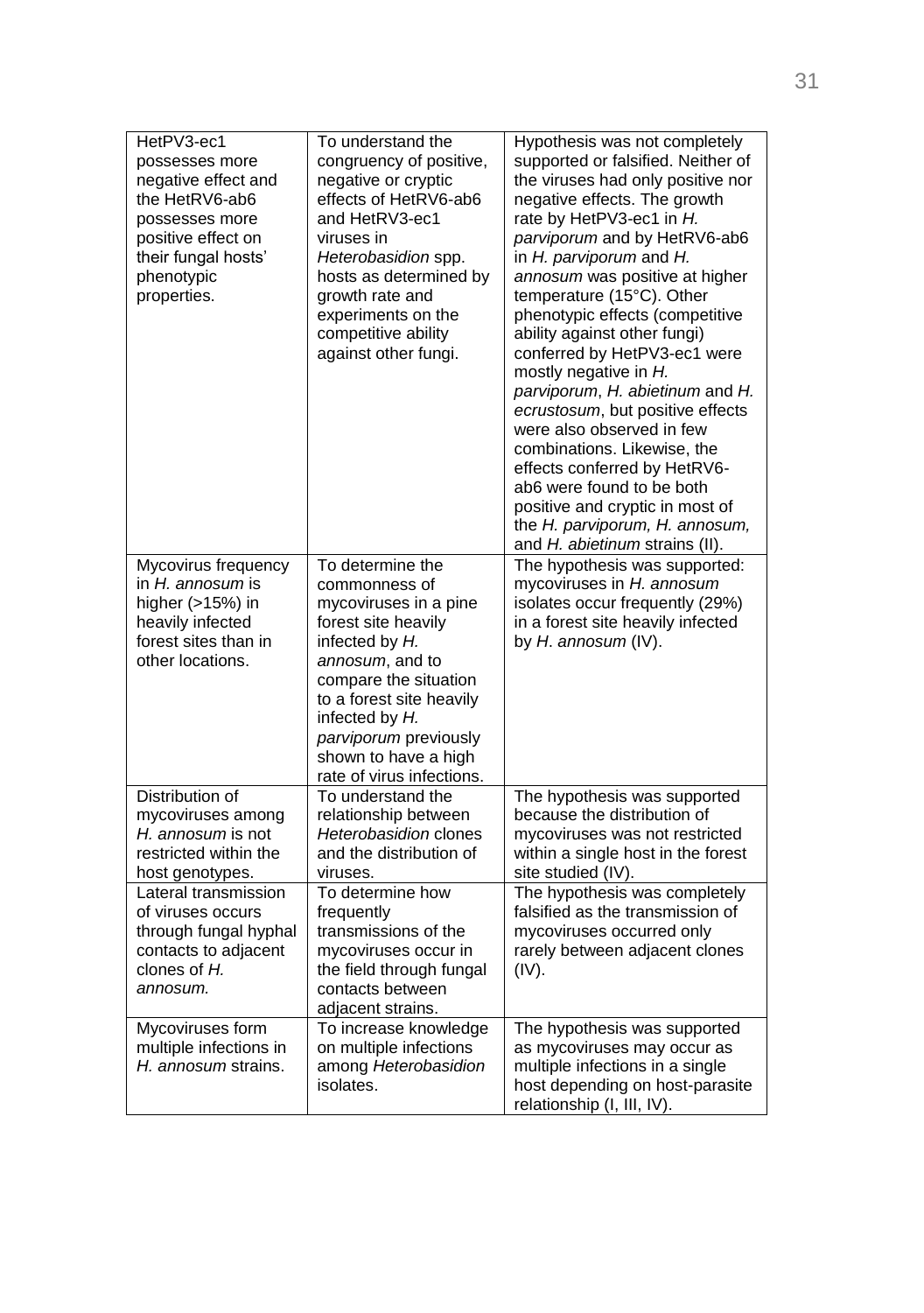## <span id="page-31-0"></span>**5. CONCLUSIONS AND FUTURE PERSPECTIVES**

The study describes virus strains of a novel putative species, HetRV6, that occurs in 12.5% of all the *Heterobasidion* isolates analyzed  $(n = 279)$ , and in 72.9% of all fungal strains tested dsRNA-positive. Phylogenetically, HetRV6 viruses do not fall into previously assigned families, but they are related rather distantly to the taxonomically unassigned viruses CThTV and FgV4. Phenotypically, the virus is cryptic or possibly neutral or detrimental to its hosts, and it showed geographical and host-dependent differentiation. Horizontal transmission of a virus between sympatric *Heterobasidion* hosts is possible. Thus, the co-evolution of *Heterobasidion* viruses and their hosts is not complete.

HetRV6-ab6 and HetPV3-ec1 showed variable effects (negative, positive or no effect) on their host's growth rate and competitive ability against mycorrhizal and saprotrophic *P. gigantea* strains. Overall, the viruses studied here showed some negative, although only mild, effects on their hosts´ growth rates and competitive abilities, and therefore further screening might result in the discovery of useful biocontrol agents against *Heterobasidion* root rot of conifers. However, the effect of a single host is dependent on environmental and ecological conditions.

The discovery of several closely related HetPV13 strains in *H. parviporum* and in *H. annosum* suggests transmission of viruses between the species. Moreover, a high dispersal capacity of HetPV13 was verified as two identical HetPV13 strains (HetPV13-an1and HetPV13-an2) were found 1400 km apart (Finland and Poland). Phylogenetically, HetPV13-an1 related strains could be interesting for further antagonism studies against other plants root-associated fungi as a recent study (Vainio et al, 2018b) showed successful HetPV13-an1 mediated hypovirulence *in vitro* studies as well as in a plant. Thus, we may consider use of HetPV13-an1 as a potential candidate for bio-control agent to cure *Heterobasidion* infection in plant roots.

The community structure of viruses in *H. annosum* was similar to the previously studied *H. parviporum* in southern Finland. As expected based on earlier studies, the infection rate of mycoviruses in a heavily infected by *H. annosum* pine forest plot was 29%. Four viruses, including two new putative partitiviruses (HetPV16-an1 and HetPV20-an1), were isolated and sequenced from the plot. Conspecific virus pools in different *Heterobasidion* strains were supported by the discovery of HetPV7-an1 from *H. annosum* in our plot, and a closely related virus to HetPV7-pa1 in *H. parviporum* as described earlier. Three cases of coinfections of viruses (HetPV13-an2 and HetPV7-an1 or HetPV16-an1 and HetPV20-an1) in *Heterobasidion* isolates were found indicating that the co-infection of viruses in taxonomically related strains is a common phenomenon.

At this point, our knowledge on mycoviruses, different prospects of them, their roles in hosts and their potential natures are not well known in natural conditions. However, it remains an open issue for future investigation to quest for the ecological role of viruses. One of our studied viruses, HetPV13-an1(III), was found to mediate severe growth debilitations and major changes in the gene expression of hosts in nature as well as in the laboratory study (Vainio *et al.* 2018b). In the phenotypic studies of two viruses (HetRV6 ab6 and HetRV3-ec1), we still do not know whether different isolates of the same fungal species react differently toward infections of a distinct virus strain, because by that we could determine the actual effect (negative or positive) (II). Besides, it would be informative to investigate the level of strain-to-strain variation in the effects of conspecific *Heterobasidion* viruses on their hosts (II). Genetically closely related HetPV13-an1 and HetPV13-an2 viruses would be interesting to study for the role of their genes to understand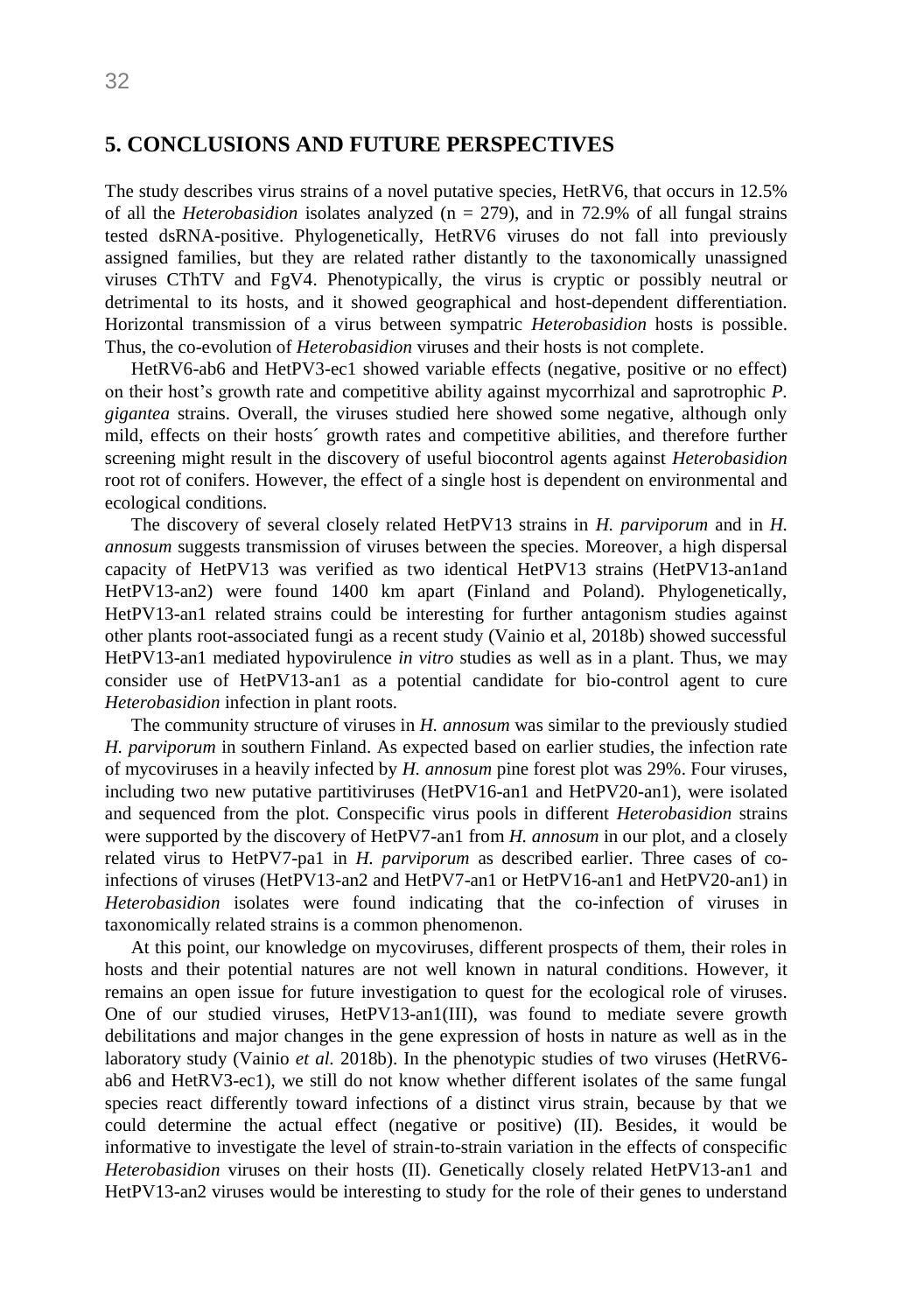mechanisms and genetic background of HetPV13-an1 virulence (IV) (the growth rate of strain S45-8 naturally hosting HetPV13-an2 did not seem to differ significantly from other *Heterobasidion* strains, unpublished data). Additionally, we may also study the effects of HetPV13-an2, HetPV16-an1 and HetPV20-an1viruses in *Heterobasidion* species, other than *H. annosum,* or even in their original hosts in natural conditions (IV). Taken together, *Heterobasidion* viruses and their hosts form a complex net of interactions. It will be interesting to see if they could be of use in restricting the damage caused by the root rots of their hosts.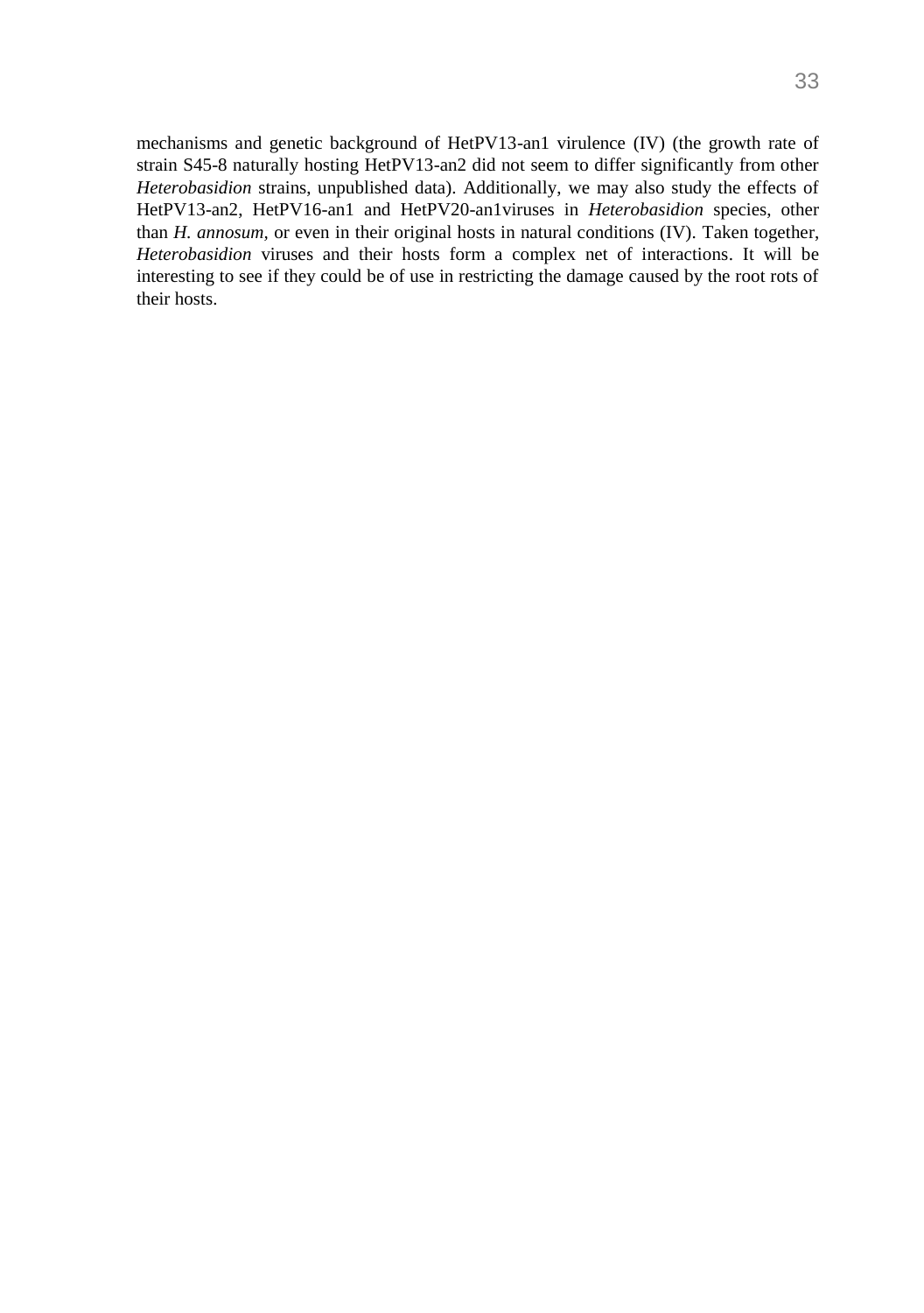## <span id="page-33-0"></span>**REFERENCES**

- Adams, M.J., Antoniw, J.F., Fauquet, C.M. (2005). Molecular criteria for genus and species discrimination within the family *Potyviridae*. Arch. Virol., 150: 459–479. DOI: 10.1007/s00705-004-0440-6
- Ahn, I-P. and Lee, Y-H. (2001). A viral double-stranded RNA up regulates the fungal virulence of *Nectria radicicola*. Mol. Plant Microbe Interact., 14: 496–507. <https://doi.org/10.1094/MPMI.2001.14.4.496>
- Allen, E.B., Allen, M.F. (1986). Water relations of xeric grasses in the field: interactions of mycorrhizas and competition. New Phytol., 104: 559–571. <https://doi.org/10.1111/j.1469-8137.1986.tb00656.x>
- Asiegbu, F.O., Adomas, A., Stenlid, J. (2005). Conifer root and butt rot caused by *Heterobasidion annosum* (Fr.) Bref. s.l. Mol. Plant Pathol., 6(4): 395–409. Doi:10.1094/MPMI.2001.14.4.496
- [Barton,](https://www.microbiologyresearch.org/search?value1=R.+J.+Barton&option1=author&noRedirect=true) R.J., Hollings, M. (1979). Purification and some properties of two viruses infecting the cultivated mushroom *Agaricus bisporus*. J. Gen. Virol., 42(2): 231-240. <https://doi.org/10.1099/0022-1317-42-2-231>
- Benhamou, N., Garand, C., Goulet, A. (2002). Ability of nonpathogenic *Fusarium oxysporum* strain fo47 to induce resistance against *Pythium ultimum* infection in cucumber. Appl. Environ. Microbiol., 68 (8), 4044–4060. doi: 10.1128/AEM.68.8.4044-4060.2002
- Biraghi, A. (1950). Caratteri di resistenza in *Castanea sativa* nei confronti di *Endothia parasitica* (Characteristics of resistance in *Castanea sativa* against *Endothia parasitica*). Boll. Staz. Patol. Veg., 7:161–171
- Bougher, N.L., Grove, T.S., Malajczuk, N. (1990). Growth and phosphorus acquisition of karri (*Eucalyptus diversicolor* F. Muell.) seedlings inoculated with ectomycorrhizal fungi in relation to phosphorus supply. New Phytologist, 114: 77–85. <https://doi.org/10.1111/j.1469-8137.1990.tb00376.x>
- Brusini, J., Robin, C. (2013). Mycovirus transmission revisited by in situ pairings of vegetatively incompatible isolates of *Cryphonectria parasitica*. J. Virol. Methods, 187: 435–442[. https://doi.org/10.1016/j.jviromet.2012.11.025](https://doi.org/10.1016/j.jviromet.2012.11.025)
- Bruenn, J.A. (1993). A closely related group of RNA-dependent RNA polymerases from double-stranded RNA viruses. Nucleic Acids Res., 21(24): 5667-5669. doi: [10.1093/nar/21.24.5667](https://dx.doi.org/10.1093%2Fnar%2F21.24.5667)
- Bryner, S.F., Rigling, D. (2011). Temperature-dependent genotype-by-genotype interaction between a pathogenic fungus and its hyperparasitic virus. The American Naturalist, 177: 65-74. DOI: 10.1086/657620
- Buck, K. (1998). Molecular variability of viruses of fungi. In: Molecular Variability of Fungal Pathogens (Bridge PD, Couteaudier Y, and Clackson JM, eds), pp. 53–72. Wallingford, UK: CAB International.
- Castro, M., Kramer, K., Valdivia, L., Ortiz, S., Castillo, A. (2003). A double-stranded RNA mycovirus confers hypovirulence-associated traits to *Botrytis cinerea*. FEMS Microbiol. Lett., 228: 87-91. DOI: [10.1016/S0378-1097\(03\)00755-9](https://doi.org/10.1016/s0378-1097(03)00755-9)
- Campbell, N. (1995). Chapter 27, Prokaryotes and the origins of metabolic diversity. In: Brady E.B., editor. 5th. The Benjamin/Cummings Publishing Company; pp. 502–519.
- Capretti, P., Korhonen, K., Mugnai, L., Romagnoli, C. (1990) An intersterility group of *H. annosum* specialized to *Abies alba*. Eur. J. Forest Pathol., 20: 231-240. <https://doi.org/10.1111/j.1439-0329.1990.tb01134.x>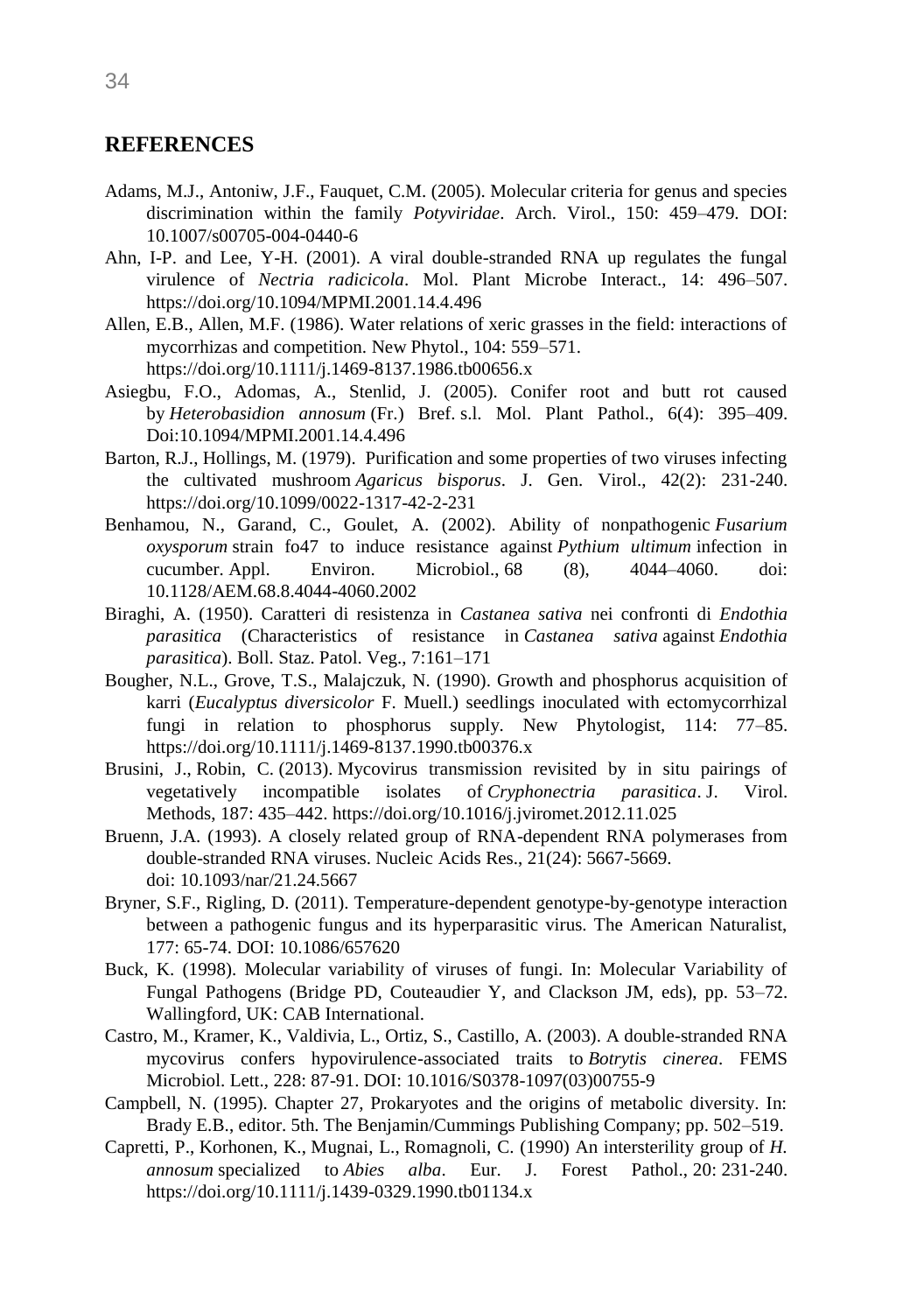- Chiapello, M., Rodríguez-Romero, J., Nerva, L., Forgia, M., Chitarra, W., Ayllón, M. A., et al. (2019). Putative new plant viruses associated with *Plasmopara viticola* -infected grapevine samples. Ann. Appl. Biol. 176, 180–191. doi: 10.1111/aab.12563
- Chiba, S., Salaipeth, L., Lin, Y.H., Sasaki, A., Kanematsu, S., Suzuki, N. (2009). A novel bipartite double-stranded RNA mycovirus from the white root rot fungus *Rosellinia necatrix*: Molecular and biological characterization, taxonomic considerations, and potential for biological control. J. Virol., 83(24): 12801-12812. doi:10.1128/JVI.01830-09
- Chiba, S., Lin, Y.H., Kondo, H., Kanematsu, S., Suzuki, N. (2013) Effects of defective interfering RNA on symptom induction by, and replication of, a novel partitivirus from a phytopathogenic fungus, *Rosellinia necatrix*. J. Virol., 87:2330–2341. Doi: [10.1128/JVI.02835-12](https://dx.doi.org/10.1128%2FJVI.02835-12)
- Choi, G.H. and Nuss, D.L. (1992). Hypovirulence of chestnut blight fungus conferred by an infectious viral cDNA. Science, 257: 800-803.DOI: [10.1126/science.1496400](https://doi.org/10.1126/science.1496400)
- Choi, G.H., Dawe, A.L., Churbanov, A., Smith, M.L., Milgroom, M.G., Nuss, D.L. (2012). Molecular characterization of vegetative incompatibility genes that restrict hypovirus transmission in the chestnut blight fungus *Cryphonectria parasitica*. Genetics,190:113- 127. Doi:10.1534/genetics.111.133983.
- Chu, Y.M., Jeon, J.J., Yea, S.J., Kim, Y.H., Yun, S.H., Lee, Y.W., Kim, K.H. (2002). Double-Stranded RNA Mycovirus from *Fusarium graminearum*. Appl. Env. Microbiol. 68(5): 2529-2534. Doi: [10.1128/AEM.68.5.2529-2534.2002](https://dx.doi.org/10.1128%2FAEM.68.5.2529-2534.2002)
- [Cortesi, P., Milgroom, M.G.](https://www.sciencedirect.com/science/article/pii/S0042682218303714#bib11) (1998). Genetics of vegetative incompatibility in *Cryphonectria parasitica*. Appl. Environ. Microbiol., 64: 2988-2994. doi: 10.1128/AEM.64.8.2988-2994.1998
- Cortesi, P., McCulloch, C.E., Song, H.Y., Lin, H.Q., Milgroom, M.G. (2001). Genetic control of horizontal virus transmission in the chestnut blight fungus, *Cryphonectria parasitica*. Genetics, 159:107-118.
- Craven, M.G., Pawlyk, D.M., Choi, G.H., Nuss, D.L. (1993). Papain-like protease p29 as a symptom determinant encoded by a hypovirulence-associated virus of the chestnut blight fungus. J. Virol. 6513-6521. DOI: [10.1128/jvi.67.11.6513-6521.1993](https://doi.org/10.1128/jvi.67.11.6513-6521.1993)
- Dai, Y.C. and Korhonen, K. (1999). *Heterobasidion annosum* group S identified in northern-eastern China. Eur J. For. Pathol., 29:273-279. DOI: [10.1046/j.1439-](https://www.researchgate.net/deref/http%3A%2F%2Fdx.doi.org%2F10.1046%2Fj.1439-0329.1999.00153.x?_sg%5B0%5D=s1-Fwu_3vpVKzIkedUK5H5lXYcII8zNAIfC4oUpuHYWoC3ZfqYT-uGigDHqJRQoVym83U09Ymywtc0L_ALa6AOtJrQ.SuNySANEtEfFy1ShAEf-qRAgg7NEAlAZZqZHbtGGD2JQ3LeBq5D5qyPMNz0DJFjeVBaDVE4puDi42S9HOrDWfg) [0329.1999.00153.x](https://www.researchgate.net/deref/http%3A%2F%2Fdx.doi.org%2F10.1046%2Fj.1439-0329.1999.00153.x?_sg%5B0%5D=s1-Fwu_3vpVKzIkedUK5H5lXYcII8zNAIfC4oUpuHYWoC3ZfqYT-uGigDHqJRQoVym83U09Ymywtc0L_ALa6AOtJrQ.SuNySANEtEfFy1ShAEf-qRAgg7NEAlAZZqZHbtGGD2JQ3LeBq5D5qyPMNz0DJFjeVBaDVE4puDi42S9HOrDWfg)
- Dai, Y.C., Vainio, E.J., Hantula, J., Niemelä, T., Korhonen, K. (2003). Investigations on *Heterobaisdion annosum* s. lat. in central and eastern Asia with the aid of mating tests and DNA fingerprinting. For Pathol., 33:269-286. <https://doi.org/10.1046/j.1439-0329.2003.00328.x>
- De Lamo, F.J., Takken, F.L.W. (2020). Biocontrol by *Fusarium oxysporum* using endophyte-mediated resistance. Front. Plant Sci., <https://doi.org/10.3389/fpls.2020.00037>
- [Deng, F.](https://www.ncbi.nlm.nih.gov/pubmed/?term=Deng%20F%5BAuthor%5D&cauthor=true&cauthor_uid=18944069), [Xu,](https://www.ncbi.nlm.nih.gov/pubmed/?term=Xu%20R%5BAuthor%5D&cauthor=true&cauthor_uid=18944069) R., [Boland,](https://www.ncbi.nlm.nih.gov/pubmed/?term=Boland%20GJ%5BAuthor%5D&cauthor=true&cauthor_uid=18944069) G.J. (2003). Hypovirulence-Associated Double-Stranded RNA from *Sclerotinia homoeocarpa* Is Conspecific with *Ophiostoma novo-ulmi* Mitovirus 3a-Ld. Phytopatol., 93(11):1407-14. https://doi: 10.1094/PHYTO.2003.93.11.1407
- Deng, F., Boland, G.J. (2007). Natural occurrence of a partitivirus in the sap staining fungus *Ceratocystis resinifera*., Can. J. Plant Pathol., 29:182–189. <https://doi.org/10.1080/07060660709507455>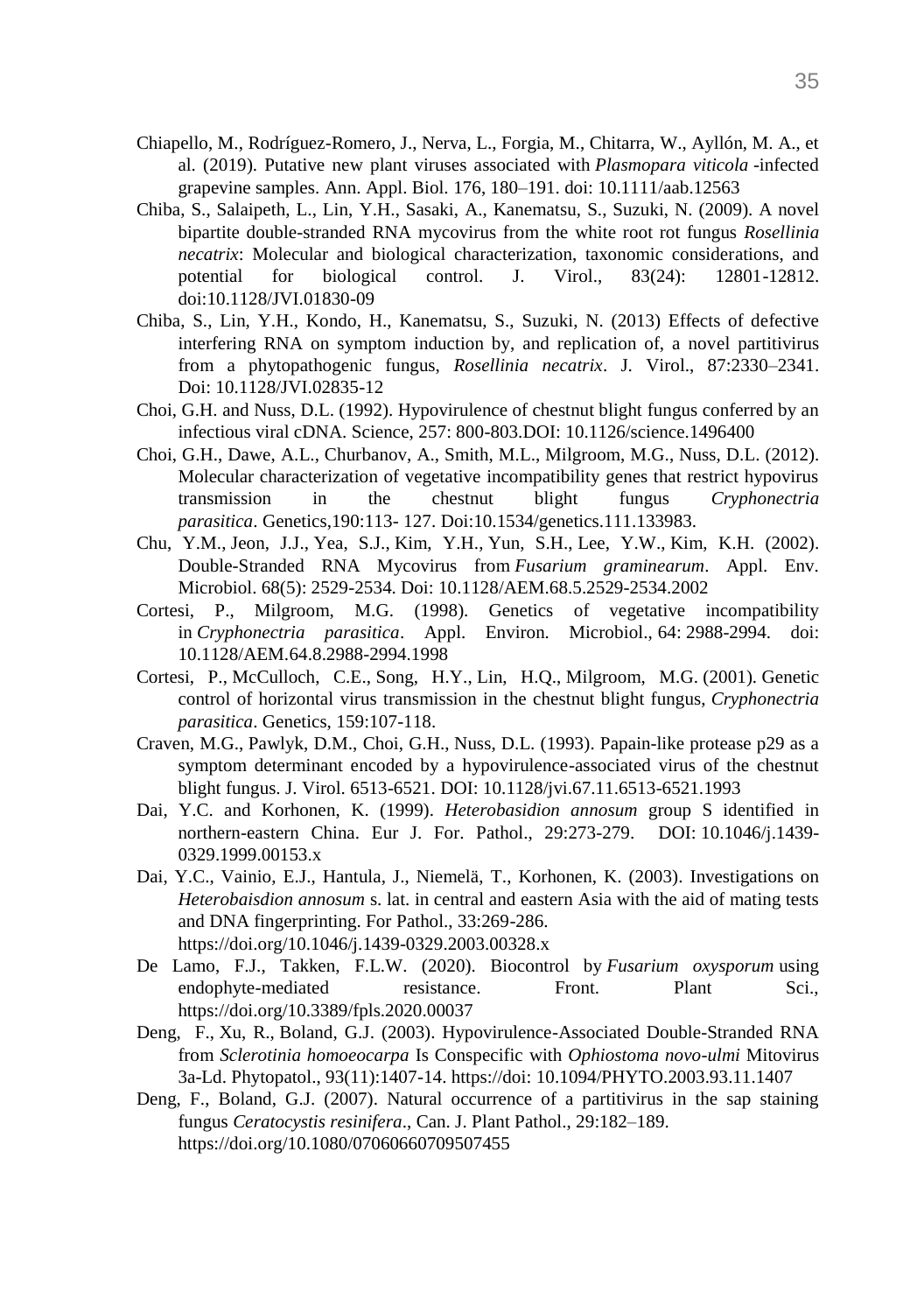- Deng, Q., Liu, H., Liu, L., Wang, K., Jiang, D. (2013). A novel small bipartite doublestranded RNA virus form *Cryphonectria parasitica* reveals horizontal gene transfer between fungi and mycoviruses. (unpublished)
- [Diepeningen,](https://www.sciencedirect.com/science/article/pii/S0953756208002396#!) A.D.V., [Pál,](https://www.sciencedirect.com/science/article/pii/S0953756208002396#!) K., Lee, [T.A.J.V.D., Hoekstra,](https://www.sciencedirect.com/science/article/pii/S0953756208002396#!) R.F., [Debets,](https://www.sciencedirect.com/science/article/pii/S0953756208002396#!) A.J.M. (2008). The het-c heterokaryon incompatibility gene in *Aspergillus niger*. Mycol. Res., 113(2): 222-229.<https://doi.org/10.1016/j.mycres.2008.10.003>
- Ding, P., Liu, F.X., Xu, C.X., Wang, K.R. (2007). Transmission of Cryphonectria hypovirus to protect chestnut trees from chestnut blight disease. Biol Control, 40:9- 14.<https://doi.org/10.1016/j.biocontrol.2006.10.004>
- Diamandis, S., Perlerou, C., Nakopoulou, Z., Christopoulos, V., Topalidou, E., Tziros, G. (2014). Application of biological control of chestnut blight on a nationwide scale in Greece: results and prospects. Acta Hortic., 1043:23-34. DOI: 10.17660/ActaHortic.2014.1043.2
- Drinnenberg, I.A., Fink, G.R., Bartel, D.P. (2013) Compatibility with Killer explains the Rise of RNAi-deficient fungi. [Science. 333\(6049\):1592.](https://www.ncbi.nlm.nih.gov/entrez/eutils/elink.fcgi?dbfrom=pubmed&retmode=ref&cmd=prlinks&id=21921191) doi: [10.1126/science.1209575](https://dx.doi.org/10.1126%2Fscience.1209575)
- Duchesne, L.C., Peterson, R.L., Ellis, B.E. (1988). Interaction between the ectomycorrhizal fungus *Paxillus involutus* and *Pinus resinosa* induces resistance to *Fusarium oxysporum*. Can. J. Bot., 66: 558–562.<https://doi.org/10.1139/b88-080>
- Forest Resources (2007).<http://stat.luke.fi/en/forest-resources>
- Finnish Ministry of Agriculture and Forestry (2008). Finland's National Forest Programme 2015. More welfare from diverse forests - Government Resolution. Finnish Ministry of Agriculture and Forestry, Helsinki, Finland, Publ. No. 3b/2008.
- Finnish Annual Weather Forecast. <https://ilmatieteenlaitos.fi/vuositilastot>
- Garbelotto, M., Gonthier, P. (2013). Biology, epidemiology, and control of *Heterobasidion* species worldwide. Annu. Rev. Phytopathol., 51:39-59. doi:10.1146/annurev-phyto-082712-102225
- Garcia-Garrido, J.M., Ocampo, J.A. (1988). Interaction between *Glomus mosseae* and *Erwinia carotovora* and its effects on the growth of tomato plants. New Phytologist., 110: 551–555[. https://doi.org/10.1111/j.1469-8137.1988.tb00295.x](https://doi.org/10.1111/j.1469-8137.1988.tb00295.x)
- Ghabrial, S.A., Suzuki, N. (2008). Fungal Viruses. In: Mahy BW J and Van Regenmortel MHV (ed.), Encyclopedia of Virology, 3rd ed., vol. 2. Elsevier, Oxford, UK, pp. 284- 291
- Ghabrial, S.A. (2013). Advances in virus research, Vol. 86: Mycoviruses. Elsevier, San Diego
- Ghabrial, S.A., Castón, J.R., Jiang, D., Nibert, M.L., Suzuki, N. (2015). 50-plus years of fungal viruses. Virology, 479–480: 356- 36[8.https://doi.org/10.1016/j.virol.2015.02.034](https://doi.org/10.1016/j.virol.2015.02.034)
- Grente, J,, Berthelay-Sauret, S. (1978). Biological control of chestnut blight in France. In: MacDonald W. L., Cech F.C., Luchok J., Smith C. (eds) Proceeding of the American chestnut symposium. Morgantown, west Virginia University. 30-34.
- Hantula, J., Mäkelä, S., Xu, P., Brusila, V., Nuorteva, H., Kashif, M., Hyder, R., Vainio, E.J. (2020). Multiple virus infection on *Heterobasidion* sp. Fungal Biology, 124: 102- 109.<https://doi.org/10.1016/j.funbio.2019.12.004>
- Hillman, B.I. Suzuki, N. (2004). Viruses of the chest nut blight fungus, *Cryphonoctria parasitica*. Adv. Virus Res., 63:423-472. https://doi.org/10.1016/S0065- 3527(04)63007-7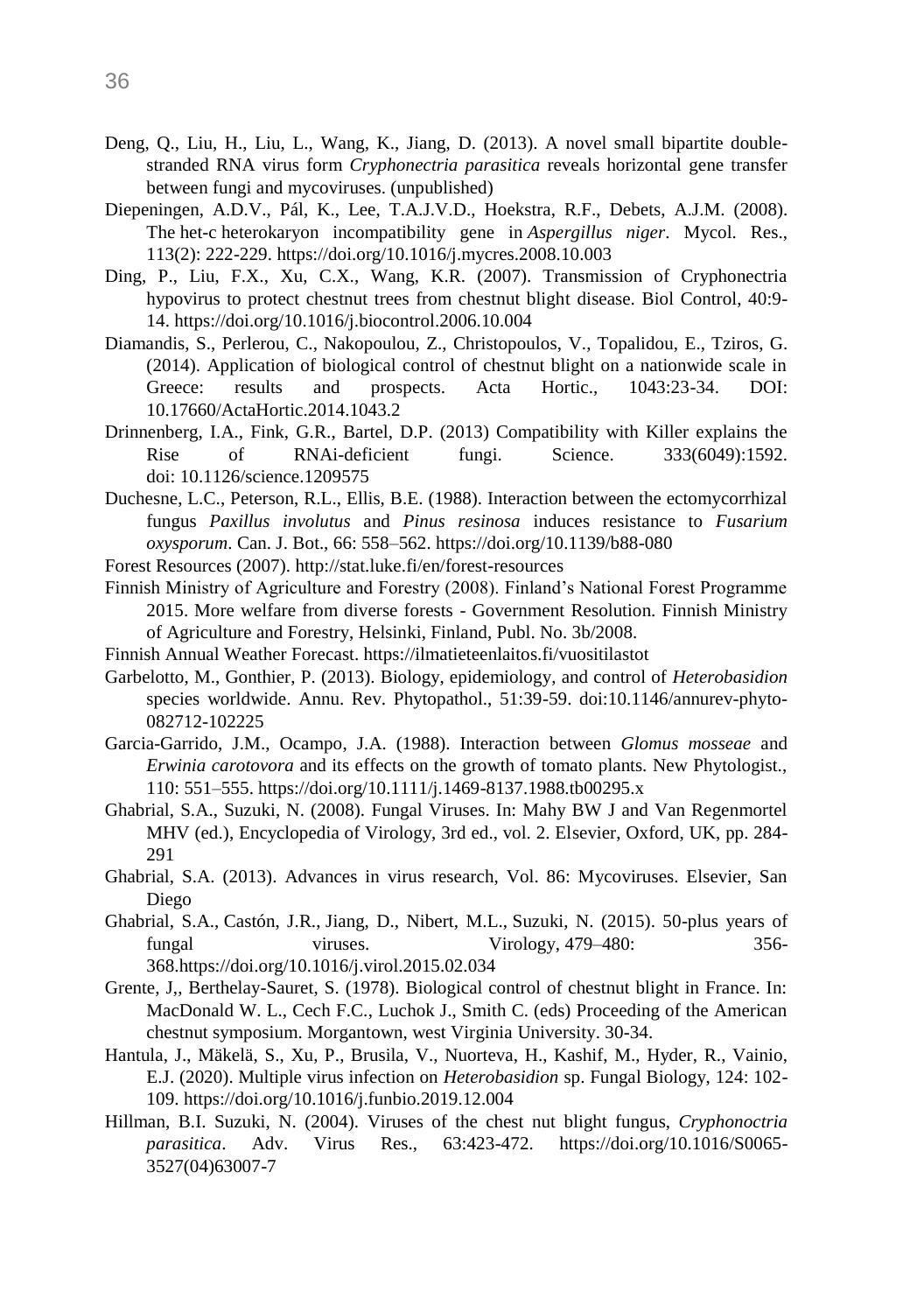- Hillman, B.I., Annisa, A., Suzuki, N. (2018). Viruses of plant-interacting fungi. Adv. Virus Res., 100:99-116[. https://doi.org/10.1016/bs.aivir.2017.10.003](https://doi.org/10.1016/bs.aivir.2017.10.003)
- Hoegger, P.J., Heiniger, U., Holdenrieder, O., Rigling, D. (2003). Differential transfer and dissemination of hypovirus and nuclear and mitochondrial genomes of a hypovirusinfected *Cryphonectria parasitica* strain after introduction into a natural population. Appl. Environ. Microb., 69: 3767–3771. DOI**:** 10.1128/AEM.69.7.3767- 3771.2003
- Hollings, M. (1962). Viruses associated with a die-back disease of cultivated mushroom. Nature, 196: 962-965. https://doi.org/10.1038/196962a0
- Howitt, R.L.J., Beever, R.E., Pearson, M.N., Forster, R.L.S. (2006). Genome characterization of a flexuous rod-shaped mycovirus, Botrytis virus X, reveals high amino acid identity to genes from plant potex-like viruses. Arch. Virol., 151:563– 579. DOI 10.1007/s00705-005-0621-y
- Huang, S., Ghabrial, S.A. (1996). Organization and expression of the double-stranded RNA genome of *Helminthosporium victoriae* 190S virus, a totivirus infecting a plant pathogenic filamentous fungus. PNAS, 93(22): 12541-12546. <https://doi.org/10.1073/pnas.93.22.12541>
- Ihrmark, K. (2001). Double-stranded RNA Elements in the Root Rot Fungus *Heterobasidion annosum*. PhD dissertation. Swedish University of Agricultural Sciences, Uppsala, ISBN 91-576-6094-8.
- Ihrmark, K., Johannesson, H., Stenström, E., Stenlid, J. (2002). Transmission of doublestranded RNA in *Heterobasidion annosum*. Fungal Genet. Biol., 36:147–154. [https://doi.org/10.1016/S1087-1845\(02\)00011-7](https://doi.org/10.1016/S1087-1845(02)00011-7)
- Ihrmark, K., Stenström, E., Stenlid, J. (2004). Double-stranded RNA transmission through basidiospores of *Heterobasidion annosum*. Mycol. Res., 108:149–153. <https://doi.org/10.1017/S0953756203008839>
- Ikeda, K.I., Nakamura, H., Arakawa, M., Koiwa, T., Matsumoto, N. (2005). Dynamics of double-stranded RNA segments in a *Helicobasidium mompa* clone from a tulip tree plantation. FEMS Microbiol. Ecol., 51:293-301. <https://doi.org/10.1016/j.femsec.2004.09.011>
- Jiang, Y., Zhang, T., Luo, C., Jiang, D., Li, G., Li, Q., Hsiang, T., Huang, J.(2014). Prevalence and diversity of mycoviruses infecting the plant pathogen *Ustilaginoidea virens*. Virus Res., 195:47-56<https://doi.org/10.1016/j.virusres.2014.08.022>
- Jones, M.D., Durall, D.M., Tinker, P.B. (1990). Phosphorus relationships and production of extramatrical hyphae by two types of willow ectomycorrhizas at different soil phosphorus levels. New Phytologist, 115:259–267. [https://doi.org/10.1111/j.1469-](https://doi.org/10.1111/j.1469-8137.1990.tb00451.x) [8137.1990.tb00451.x](https://doi.org/10.1111/j.1469-8137.1990.tb00451.x)
- Juhásová, G., Kulcsarova, K., Ivanova, H., Robin, C. (1998). Results of biological control of *Castanea sativa* in Slovakia. Acta Hortic., 494:513–518. Doi: [10.17660/ActaHortic.1999.494.77](https://doi.org/10.17660/ActaHortic.1999.494.77)
- [Jurvansuu,](https://www.sciencedirect.com/science/article/pii/S0042682214002359#!) J., [Kashif,](https://www.sciencedirect.com/science/article/pii/S0042682214002359#!) M., [Vaario,](https://www.sciencedirect.com/science/article/pii/S0042682214002359#!) L., [Vainio,](https://www.sciencedirect.com/science/article/pii/S0042682214002359#!) E., [Hantula,](https://www.sciencedirect.com/science/article/pii/S0042682214002359#!) J. (2014). Partitiviruses of a fungal forest pathogen have species-specific quantities of genome segments and transcripts. Virology, 462:25-33.<https://doi.org/10.1016/j.virol.2014.05.021>
- Kanematsu, S., Sasaki, A., Onoue, M., Oikawa, Y., Ito, T. (2010). Extending the fungal host range of a partitivirus and a mycoreovirus from *Rosellinia necatrix* by inoculation of protoplasts with virus particles. Virology, 100:923-930. <https://doi.org/10.1094/PHYTO-100-9-0922>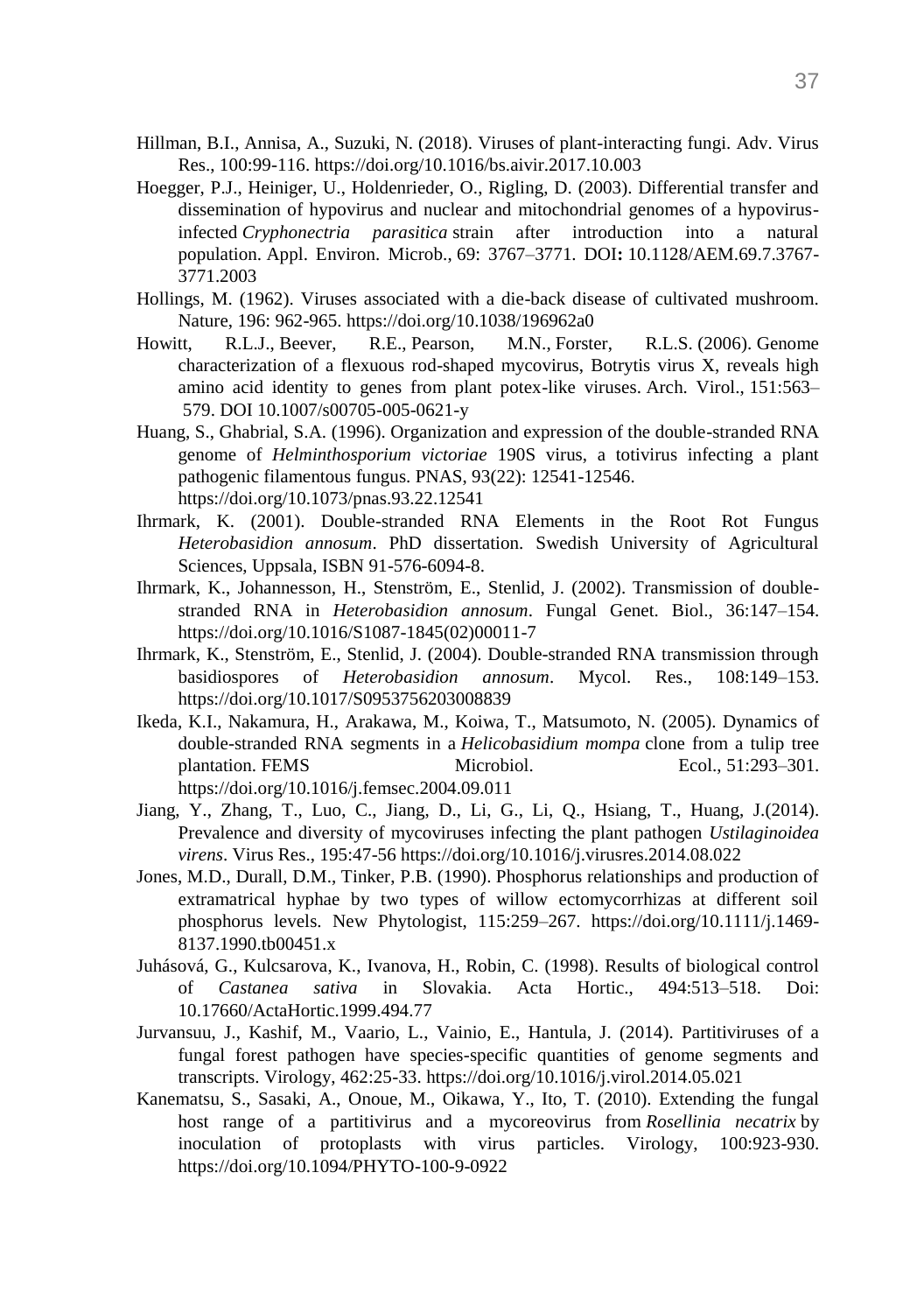- Kim, J.W., Choi, E.Y., Lee, J.I. (2005). Genome organization and expression of the *Penicillium stoloniferum* virus F. Virus Genes, 31:175–183. https://doi.org/10.1007/s11262-005-1793-y
- Kashif, M., Jurvansuu, J., Vainio, E.J., Hantula, J. (2019). Alphapartitiviruses of *Heterobasidion* wood decay fungi affect each other's transmission and host growth. Front. Cell. Infect. Microbiol.,<https://doi.org/10.3389/fcimb.2019.00064>
- Koltin, Y. (1988). In "Viruses of Fungi and Simple Eukaryotes" (Koltin, Y. and Leibowitz, M.J., eds), pp. 209–242, Marcel Dekker.
- Korhonen, K. (1978). Intersterility groups of *Heterobasidion annosum*. Commun. Inst. Forest. Fenn., 94:1–25.
- Korhonen, K., Bobko, I., Hanso, S., Piri, T., Vasiliauskas, A. (1992). Intersterility groups of *Heterobasidion annosum* in some spruce and pine stands in Byelorussia, Lithuania and Estonia. Eur J. For. Pathol., 22:384-391. [https://doi.org/10.1111/j.1439-](https://doi.org/10.1111/j.1439-0329.1992.tb00311.x) [0329.1992.tb00311.x](https://doi.org/10.1111/j.1439-0329.1992.tb00311.x)
- Korhonen, K., Piri, T. (1993). The main hosts and distribution of the S and P groups of *Heterobasidion annosum* in Finland, p 260 –267. In Johansson M, Stenlid J (ed), Proceedings of the 8th International Conference on Root and Butt Rots. IUFRO, Vienna, Austria.
- Korhonen, K., Capretti, P., Karjalainen, R., Stenlid, J. (1998). Distribution of *Heterobasidion annosum* intersterility groups in Europe. In: Woodward S, Stenlid J, Karjalainen R, Hüttermann A, eds. *Heterobasidion annosum*. Biology, ecology, impact and control. Wallingford, UK: CAB International. p 93–104
- Kotta-Loizou, I., Sipkova, J., Coutts, R.H. (2015). Identification and sequence determination of a novel double-stranded RNA mycovirus from the entomopathogenic fungus *Beauveria bassiana*. Arch Virol., 160:873-875. <https://doi.org/10.1007/s00705-014-2332-8>
- Lakshman, D.K., Jian, J., Tavantzis, S.M. (1998). A double-stranded RNA element from a hypovirulent strain of *Rhizoctonia solani* occurs in DNA form and is genetically related to the pentafunctional AROM protein of the shikimate pathway. PNAS, 95(11):6425-6429.<https://doi.org/10.1073/pnas.95.11.6425>
- Lambden, P.R., Cooke, S.J., Caul, E.O., Clarke, I.N. (1992). Cloning of noncultivatable human rotavirus by single primer amplification. J Virol., 66:1817–1822. Doi: 0022- 538X/92/031817-06\$02.00/0
- Le Floch, G., Vallance, J., Benhamou, N., Rey, P. (2009). Combining the oomycete *Pythium oligandrum* with two other antagonistic fungi: Root relationships and tomato grey mold biocontrol. Biol. Control 50 (3), 288–298. doi: 10.1016/j.biocontrol.2009.04.013
- Lemke, P.A. (1979). Coevolution of fungi and their viruses, in Fungal Viruses, Molitoris HP, Hollings M, and Wood HA.(eds), Springer-Verlag, Berlin, pp. 2-7. Doi: 10.1007/978-3-642-67373-3
- Lesker, T., Rabenstein, F., Maiss, E. (2013.) Molecular characterization of five betacryptoviruses infecting four clover species and dill. Arch Virol., 158:1943-1952. <https://doi.org/10.1007/s00705-013-1691-x>
- Lin, Y., Zhang, H., Zhao, C., Liu, S. Guo, L. (2015). The complete genome sequence of a novel mycovirus from *Alternaria longipes* strain HN28. Arch. Virol. 160 (2): 577- 580. <https://doi.org/10.1007/s00705-014-2218-9>
- Liu, Y.C., Linder-Basso, D., Hillman, B.I., Kaneko, S., Milgroom, M.G. (2003). Evidence for interspecies transmission of viruses in natural populations of filamentous fungi in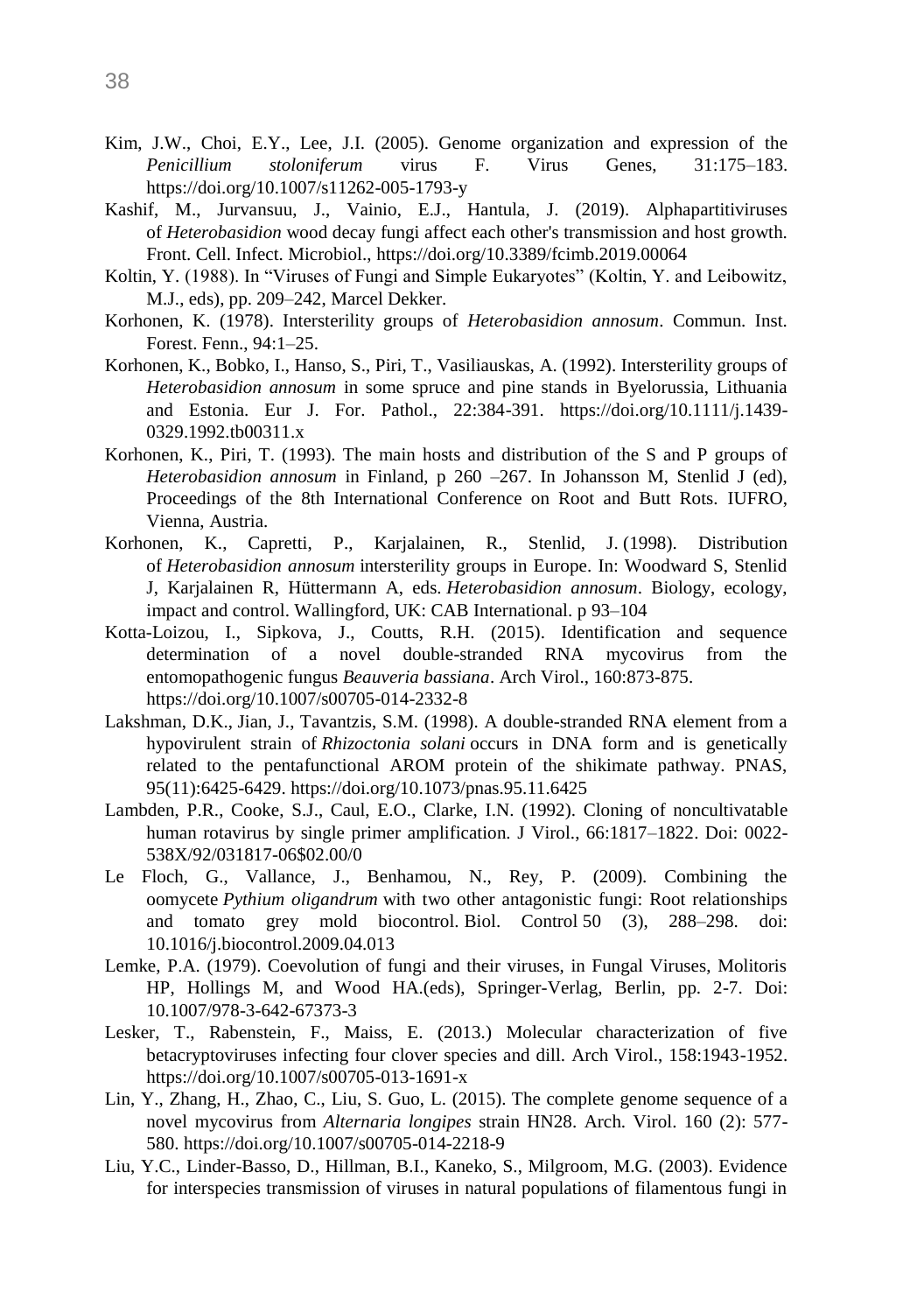the genus *Cryphonectria*. Mol. Ecol.,12:1619–1628. [doi](https://en.wikipedia.org/wiki/Digital_object_identifier)[:10.1046/j.1365-](https://doi.org/10.1046%2Fj.1365-294x.2003.01847.x) [294x.2003.01847.x](https://doi.org/10.1046%2Fj.1365-294x.2003.01847.x)

- [Liu,](https://www.ncbi.nlm.nih.gov/pubmed/?term=Liu%20C%5BAuthor%5D&cauthor=true&cauthor_uid=30746561) C., Li, [M.](https://www.ncbi.nlm.nih.gov/pubmed/?term=Li%20M%5BAuthor%5D&cauthor=true&cauthor_uid=30746561), [Redda,](https://www.ncbi.nlm.nih.gov/pubmed/?term=Redda%20ET%5BAuthor%5D&cauthor=true&cauthor_uid=30746561) E.T., [Mei,](https://www.ncbi.nlm.nih.gov/pubmed/?term=Mei%20J%5BAuthor%5D&cauthor=true&cauthor_uid=30746561) J., [Zhang,](https://www.ncbi.nlm.nih.gov/pubmed/?term=Zhang%20J%5BAuthor%5D&cauthor=true&cauthor_uid=30746561) J., [Elena,](https://www.ncbi.nlm.nih.gov/pubmed/?term=Elena%20SF%5BAuthor%5D&cauthor=true&cauthor_uid=30746561) S.F., [Wu,](https://www.ncbi.nlm.nih.gov/pubmed/?term=Wu%20B%5BAuthor%5D&cauthor=true&cauthor_uid=30746561) B., [Jiang,](https://www.ncbi.nlm.nih.gov/pubmed/?term=Jiang%20X%5BAuthor%5D&cauthor=true&cauthor_uid=30746561) X. (2019). Complete nucleotide sequence of a novel mycovirus from *Trichoderma harzianum* in China. [Arch Virol.](https://www.ncbi.nlm.nih.gov/pmc/articles/PMC6420475/), 164:1213–1216. doi: [10.1007/s00705-019-04145-9](https://dx.doi.org/10.1007%2Fs00705-019-04145-9)
- Marx, D.H. (1972). Ectomycorrhizae as biological deterrents to pathogenic root infections. Annu. Rev. Phytopathol. 10: 429-454. <https://doi.org/10.1146/annurev.py.10.090172.002241>
- McCabe, P.M., Pfeiffer, P., Van-Alfen, N.K. ( 1999). The influence of dsRNA viruses on the biology of plant pathogenic fungi. Trends Microbiol. 7:377– 381. [https://doi.org/10.1016/S0966-842X\(99\)01568-1](https://doi.org/10.1016/S0966-842X(99)01568-1)
- Márquez, L.M., Redman, R.S., Rodriguez, R.J., Roossinck, M.J. (2007). A virus in a fungus in a plant: three-way symbiosis required for thermal tolerance. Science 315: 513–515. DOI: 10.1126/science.1136237
- Marzano, S-Y.L., Nelson, B.D., Ajayi-Oyetunde, O., Bradley, C.A., Hughes, T.J., Hartman, G.L., Eastburn, D.M., Domier, L.L. (2016). Identification of diverse mycoviruses through metatranscriptomics characterization of the viromes of five major fungal plant pathogens. J. Virol., 90:6846-6863. doi:10.1128/JVI.00357-16
- Melzer, M.S., Deng, F., Boland, G.J. (2005). [Asymptomatic infection, and distribution](https://en.wikipedia.org/wiki/Sclerotinia_homoeocarpa)  of *Ophiostoma mitovirus* [3a \(OMV3a\), in populations of](https://en.wikipedia.org/wiki/Sclerotinia_homoeocarpa) *Sclerotinia homoeocarpa*. Can. Jour. Plant Path., 27 (4): 610-615. [Doi:](https://en.wikipedia.org/wiki/Digital_object_identifier) [10.1080/07060660509507262](https://doi.org/10.1080%2F07060660509507262)
- Metsäteollisuuus,<https://www.metsateollisuus.fi/tietoa-meista/>
- Milgroom, M.G., Cortesi, P. (2004). Biological control of chestnut blight with hypovirulence: a critical analysis. Annu. Rev. Phytopathol., 42: 311–338. DOI: [10.1146/annurev.phyto.42.040803.140325](https://doi.org/10.1146/annurev.phyto.42.040803.140325)
- Morris, T.J., Dodds, J.A. (1979). Isolation and analysis of double-stranded RNA from virus-infected plant and fungal tissue. Phytopathology, 69:854–858. DOI: 10.1094/Phyto-69-854.
- Mucha, J., Zadworny, M., Werner, A. (2009). Cytoskeleton and mitochondrial morphology of saprotrophs and the pathogen *Heterobasidion annosum* in the presence of *Suillus bovinus* metabolites. Mycol. Res., 113: 981-990. DOI: [10.1016/j.mycres.2009.06.002](https://doi.org/10.1016/j.mycres.2009.06.002)
- Napierata-Filipiak, A., Werner, A. (2000). Antagonism of higher fungi to *Heterobasidion annosum* (Fr.) Bref. in laboratory conditions. Dendrobiology, 45:65-81.
- Nibert, M.L., Woods, K.M., Upton, S.J., Ghabrial, S.A. (2009). Cryspovirus: a new genus of protozoan viruses in the family *Partitiviridae*. Arch Virol., 154:1959–1965. <https://doi.org/10.1007/s00705-009-0513-7>
- Nibert, M.L., Ghabrial, S.A., Maiss, E., Lesker, T., Vainio, E.J., Jiang, D., Suzuki, N. (2014). Taxonomic reorganization of family *Partitiviridae* and other recent progress in partitivirus research. Virus Res.,188:128-141. DOI: [10.1016/j.virusres.2014.04.007](https://doi.org/10.1016/j.virusres.2014.04.007)
- Nerva, L., Ciuffo, M., Vallino, M., Margaria, P., Varese, G.C., Gnavi, G., Turina, M. (2016). Multiple approaches for the detection and characterization of viral and plasmid symbionts from a collection of marine fungi. J. Virus Res., 219:22-38, doi:10.1016/j.virusres.2015.10.028
- Nerva, L., Forgia, M., Ciuffo, M., Chitarra, W., Chiapello, M., Vallino, M., Varese, G.C., Turina, M. (2019). The mycovirome of a fungal collection from the sea cucumber *Holothuria polii*. Virus Res., 273:197737. doi:10.1016/j.virusres.2019.197737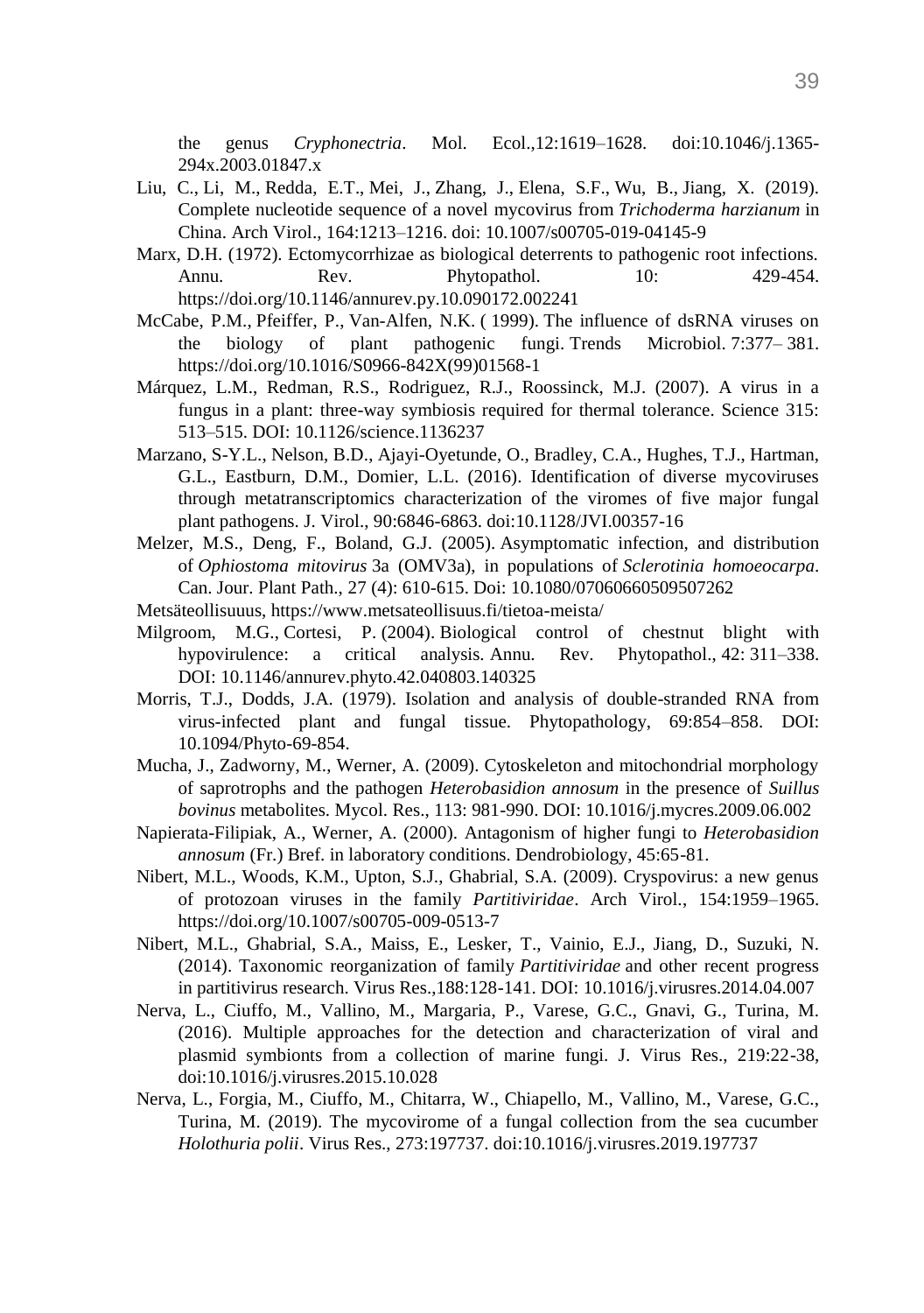- Niemelä, T., Korhonen, K. (1998). Taxonomy of the genus *Heterobasidion*. (In:) S. Woodward, J. Stenlid, R. Karjalainen, A. Hütterman (eds). *Heterobasidion annosum*: Biology, Ecology, Impact and Control. C.A.B. International 27–33.
- Nuss, D.L. (2005). Hypovirulence: mycoviruses at the fungal-plant interface. Nat. Rev. Microbiol., 3:632–642. DOI: [10.1038/nrmicro1206](https://doi.org/10.1038/nrmicro1206)
- Nygren, M. (2011). Chapter 1, The basic setting for growing trees, In: Rantala S, editor, Metsä Kustannus. Finnish Forestry Practice and Management, pp 9-34
- Oh, C.S., Hillman, B.I. (1995). Genome organization of a partitivirus from the filamentous ascomycete *Atkinsonella hypoxylon*. J Gen Virol., 76:1461–1470. DOI: [10.1099/0022-1317-76-6-1461](https://doi.org/10.1099/0022-1317-76-6-1461)
- Okada, R., Ichinosea, S., Takeshitaa, K., Urayamaa, S.I., Fukuharaa, T., Komatsub, K., Arieb, T., Ishiharac, A., Egusad, M., Kodamad, M., Moriyama, H. (2018). Molecular characterization of a novel mycovirus in *Alternaria alternata* manifesting two-sided effects: Down-regulation of host growth and upregulation of host plant pathogenicity. Virology, 519:23-32. DOI: [10.1016/j.virol.2018.03.027](https://doi.org/10.1016/j.virol.2018.03.027)
- Osaki, H., Nomura, K., Iwanami, T., Kanematsu, S., Okabe, I., Matsumoto, N., Sasaki, A., Ohtsu, Y. (2002). Detection of a double stranded RNA virus from a strain of the violet root rot fungus *Helicobasidium mompa* Tanaka. Virus Genes, 25:139–145. <https://doi.org/10.1023/A:1020105701017>
- Osaki, H., Nomura, K., Matsumoto, N., Ohtsu, Y. (2004). Characterization of doublestranded RNA elements in the violet root rot fungus *Helicobasidium mompa.* Mycol Res.,108:635–640. [doi.org/10.1017/S095375620400005X](https://doi.org/10.1017/S095375620400005X)
- Ota, Y.S., Tokuda, S., Buchanan, P.K., Hattori, T. (2006). Phylogenetic relationships of Japanese species of *Heterobasidion*- *H. annosum sensu lato* and an undetermined *Heterobasidion* sp. Mycologia 98:717-725. <https://doi.org/10.1080/15572536.2006.11832643>
- Otrosina, W.J., Garbelotto, M. (2010). *Heterobasidion occidentale* sp. nov. and *Heterobasidion irregulare* nom. nov.: A disposition of North American *Heterobasidion* biological species. Fungal Biol., 114:16-25. <https://doi.org/10.1016/j.mycres.2009.09.001>
- Papazova-Anakieva, I., Sotirovski, K., Cortesi, P., Milgroom, M.G. (2008). Horizontal transmission of hypoviruses between vegetative compatibility types of *Cryphonectria parasitica* in Macedonia. Eur. J. Plant Pathol., 120:35–42. <https://doi.org/10.1007/s10658-007-9191-z>
- Parke, J.L., Linderman, R.G., Black, C.H. (1983). The role of ectomycorrhizas in drought tolerance of Douglas-fir seedlings. New Phytol., 95: 83–95. <https://doi.org/10.1111/j.1469-8137.1983.tb03471.x>
- Pearson, M.N., Beever, R.E., Boine, B., Arthur, K. (2009). Mycoviruses of filamentous fungi and their relevance to plant pathology. Mol. Plant Pathol., 10:115–128. <https://doi.org/10.1111/j.1364-3703.2008.00503.x>
- Perrin, R. (1990). Interaction between mycorrhizae and diseases caused by soil-borne fungi. Soil Use Manage., 6:189-195. <https://doi.org/10.1111/j.1475-2743.1990.tb00834.x>
- Picarelli, M.A.S.C., Forgia, M., Rivas, E.B., Nerva, L., Chiapello, M., Turina, M., Colariccio, A. (2019). Extreme diversity of mycoviruses present in isolates of *Rhizoctonia solani* AG2-2 LP from *Zoysia japonica* from Brazil. Front Cell Infect Microbiol., 9, 244[. https://doi.org/10.3389/fcimb.2019.00244](https://doi.org/10.3389/fcimb.2019.00244)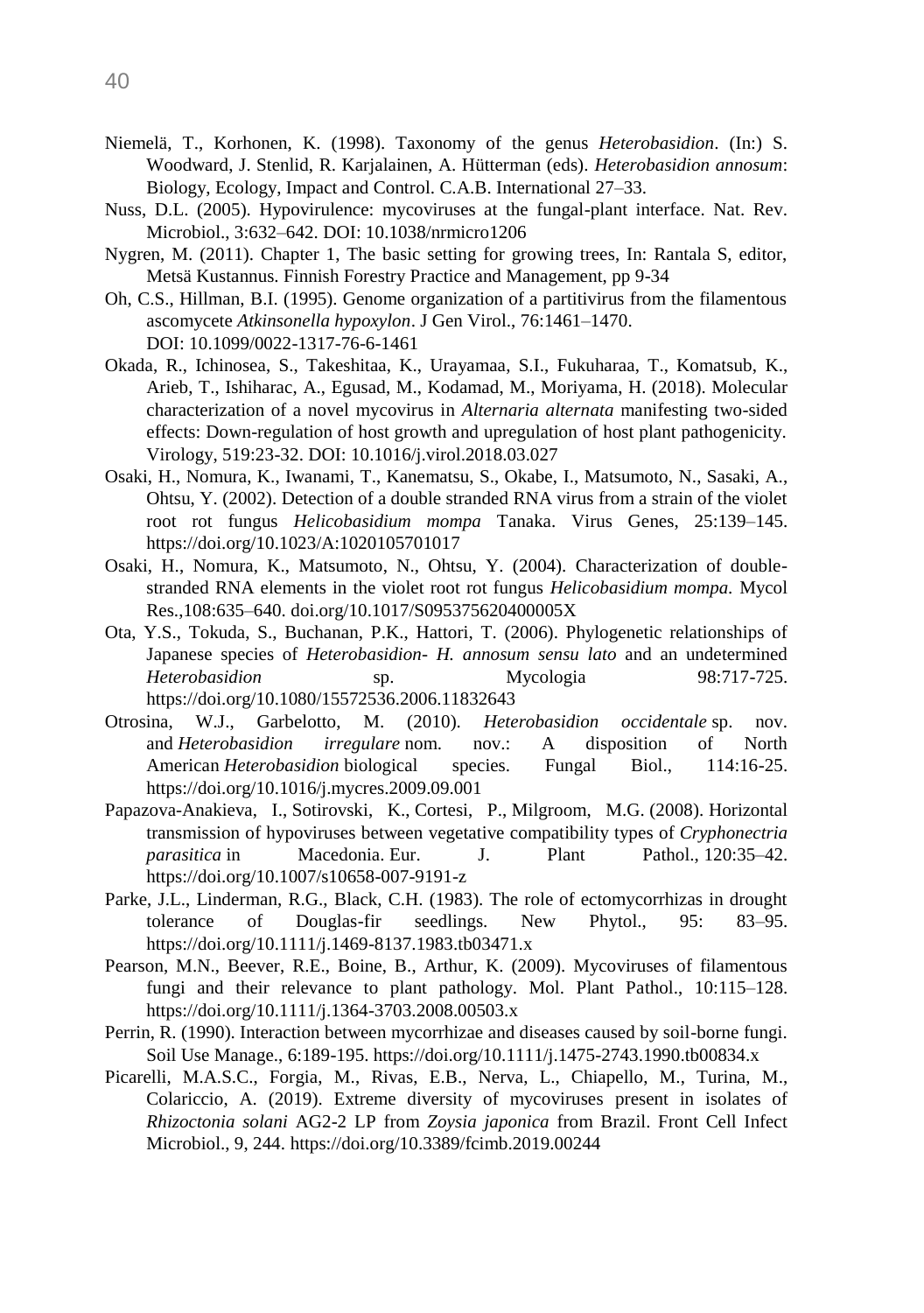- Piri, T., Korhonen, K., Sairanen, A. (1990). Occurence of *Heterobasidion annosum* in pure and mixed spruce stands in southern Finland. Scand. J. Forest Res., 5:113-125. <https://doi.org/10.1080/02827589009382598>
- Piri, T., Hamberg, L. (2015). Persistence and infectivity of *Heterobasidion parviporum* in Norway spruce root residuals following stump harvesting. Forest Ecol. Manage., 353:49-48.<https://doi.org/10.1016/j.foreco.2015.05.012>
- [Preisig,](https://www.microbiologyresearch.org/search?value1=O.+Preisig&option1=author&noRedirect=true) O., [Moleleki,](https://www.microbiologyresearch.org/search?value1=N.+Moleleki&option1=author&noRedirect=true) N., [Smit,](https://www.microbiologyresearch.org/search?value1=W.+A.+Smit&option1=author&noRedirect=true) W.A., [Wingfield,](https://www.microbiologyresearch.org/search?value1=B.+D.+Wingfield&option1=author&noRedirect=true) B.D., [Wingfield,](https://www.microbiologyresearch.org/search?value1=M.+J.+Wingfield&option1=author&noRedirect=true) M.J. (2000). A novel RNA mycovirus in a hypovirulent isolate of the plant pathogen *Diaporthe ambigua*. J. Gen. Virol. 81(12):3107-3114[. https://doi.org/10.1099/0022-1317-81-12-3107](https://doi.org/10.1099/0022-1317-81-12-3107)
- Radócz, L. (1998). Chestnut blight and the hypovirulence in the Carpathian basin. Acta. Hortic., 494:501-508. Doi[: 10.17660/ActaHortic.1999.494.75](https://doi.org/10.17660/ActaHortic.1999.494.75)
- Rishbeth, J. (1949). *Fomes annosus* Fr. On pines in East Anglia. Forestry, 22:174-183. <https://doi.org/10.1093/oxfordjournals.forestry.a062956>
- Rishbeth, J. (1951). Observations on the biology of *Fomes annosus*, with particular reference to East Anglian pine plantations. II. Spore production, stump infection, and saprophytic activity in stumps. Ann Bot., 15(57):1-21. <https://doi.org/10.1093/oxfordjournals.aob.a083264>
- Rishbeth J (1963). Stump protection against *Fomes annosus*. III. Inoculation with *Peniophora gigantea*. Ann. App. Bio., 52:63-77. [https://doi.org/10.1111/j.1744-](https://doi.org/10.1111/j.1744-7348.1963.tb03728.x) [7348.1963.tb03728.x](https://doi.org/10.1111/j.1744-7348.1963.tb03728.x)
- Robin C, Lanz S, Soutrenon A, Rigling D (2010). Dominance of natural over released biological control agents of the chestnut blight fungus *Cryphonectria parasitica* in south-eastern France is associated with fitness-related traits. Biol. Control, 53:55–61. [doi.org/10.1016/j.biocontrol.2009.10.013](https://doi.org/10.1016/j.biocontrol.2009.10.013)
- [Sabanadzovic,](https://www.ncbi.nlm.nih.gov/pubmed/?term=Sabanadzovic%20S%5BAuthor%5D&cauthor=true&cauthor_uid=21695493) S., [Valverde,](https://www.ncbi.nlm.nih.gov/pubmed/?term=Valverde%20RA%5BAuthor%5D&cauthor=true&cauthor_uid=21695493) R.A. (2011). Properties and detection of two cryptoviruses from pepper (*Capsicum annuum*). Virus Genes, 43(2):307-312. doi: 10.1007/s11262- 011-0634-4.
- Samils, N., Olson. Å., Stenlid, J. (2008). The capacity in *Heterobasidion annosum* s.l. to resist overgrowth by the biocontrol agent *Phlebiopsis gigantea* is a heritable trait. Biol. Control, 45: 419–426. <https://doi.org/10.1016/j.biocontrol.2008.03.010>
- Schmitt, M.J., Neuhausen, F. (1994). Killer toxin-secreting double-stranded RNA mycoviruses in the yeasts *Hanseniaspora uvarum* and *Zygosaccharomyces bailii*. J. Virol., 68:1765–1772. https://doi.org/10.1128/JVI.68.3.1765-1772.1994
- Sevola, Y. (ed.) (2007). Forest Finland in brief. Finnish Forest Research Institute, 48p. ISBN 978-951-40-2048-3
- Shain, L., Miller, J.B. (1992). Movement of cytoplasmic hypovirulence agents in chestnut blight cankers. Can. J. Bot., 70: 557–561. <https://doi.org/10.1139/b92-070>
- Sierota, Z., Nowakowska, J.A., Sikora, K., Wrzosek, M., Zółciak, A., Małecka, M. (2015). Genetic Differentiation among Wood Decay Fungus *Phlebiopsis gigantea* Strains Assessed with Random Amplified Microsatellites (RAMS) Technique. Baltic Forestry, 21(2):178-183
- Smit, W.A., Wingfield, B.D., Wingfield, M.J. (1996). Reduction of laccase activity and other hypovirulence-associated traits in dsRNA-containing strains of *Diaporthe ambigua*. Phytopath., 86: 1311-1316. https://doi.org/10.1094/Phyto-86-1311
- Smith, S.E., Read, D.J. (2008). Mycorrhizal symbiosis. 3rd ed. New York: Academic Press. Doi: 10.1016/B978-0-12-370526-6.X5001-6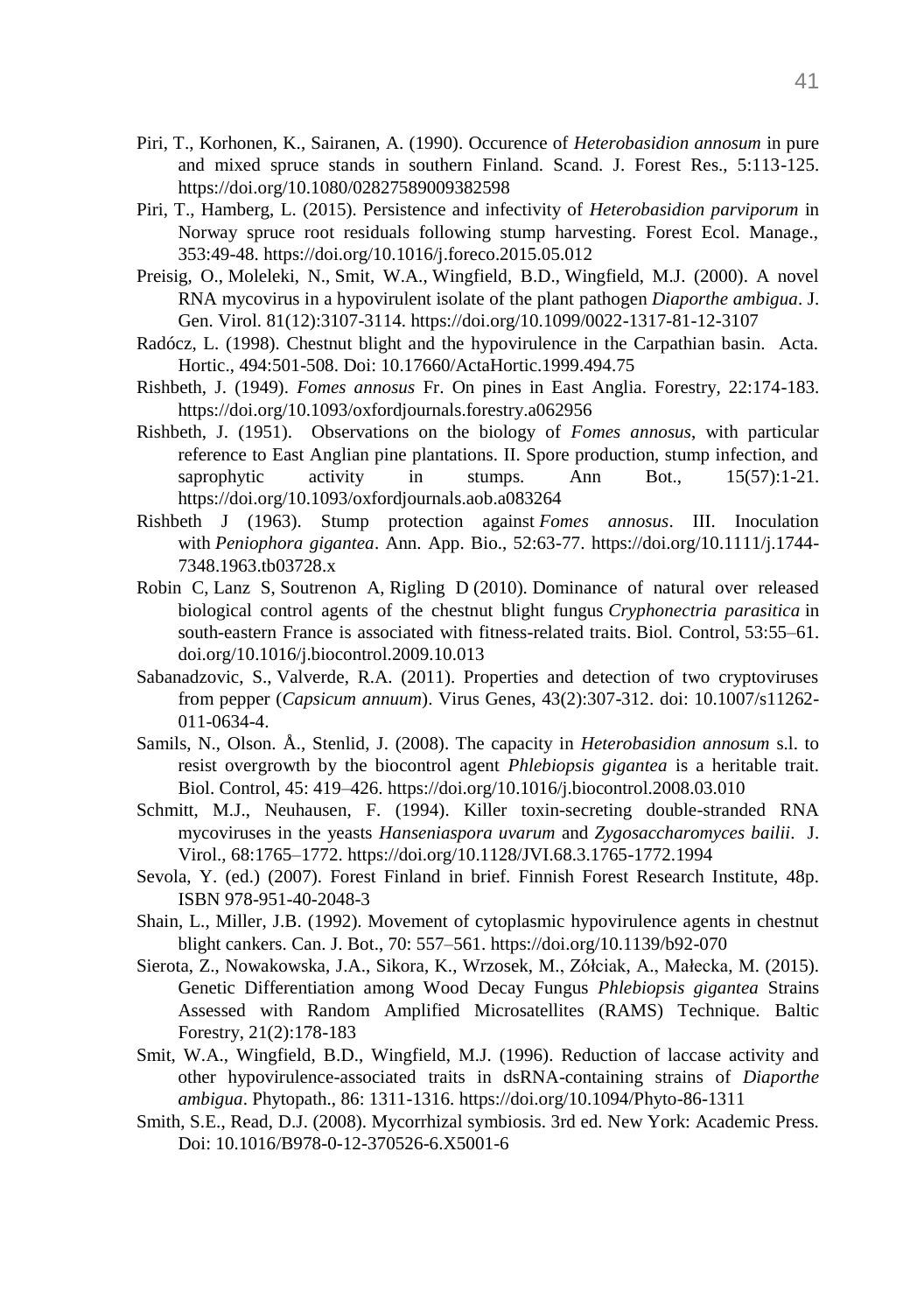- Stenlid, J., Karlsson, J-O., Högberg, N. (1994). Intraspecific genetic variation in *Heterobasidion annosum* revealed by amplification of minisatellite DNA. Mycol. Res., 98:57–63. [https://doi.org/10.1016/S0953-7562\(09\)80337-7](https://doi.org/10.1016/S0953-7562(09)80337-7)
- Stenlid, J., Redfern, D.B. (1998). Spread within the tree and stand In S. Woodward, J. Stenlid, R. Karjalainen & A. Hüttermann (Eds.) *Heterobasidion annosum*: Biology, ecology, impact and control Wallingford CAB International pp. 125–141
- Thapa, V., Roossinck, M.J. (2019). Determinants of coinfection in the mycoviruses. Front. Cell. Infect. Microbiol. [doi.org/10.3389/fcimb.2019.00169](https://doi.org/10.3389/fcimb.2019.00169)
- Tuomivirta, T.T., Hantula, J. (2003). Two unrelated double-stranded RNA molecule patterns in *Gremmeniella abietina* type A code for putative viruses of the families *Totiviridae* and *Partitiviridae*. Arch. Virol., 148:2293–2305. DOI: 10.1007/s00705-003-0194-6
- Tuomivirta, T.T., Kaitera, J., Hantula, J. (2009). A novel putative virus of *Gremmeniella abietina* type B (Ascomycota: Helotiaceae) has a composite genome with endornavirus affinities. J. Gen. Virol., 90: 2299–2305. <https://doi.org/10.1099/vir.0.011973-0>
- [Vainio,](https://www.ncbi.nlm.nih.gov/pubmed/?term=Vainio%20EJ%5BAuthor%5D&cauthor=true&cauthor_uid=21036340) E.J., [Korhonen,](https://www.ncbi.nlm.nih.gov/pubmed/?term=Korhonen%20K%5BAuthor%5D&cauthor=true&cauthor_uid=21036340) K., [Tuomivirta,](https://www.ncbi.nlm.nih.gov/pubmed/?term=Tuomivirta%20TT%5BAuthor%5D&cauthor=true&cauthor_uid=21036340) T.T., [Hantula,](https://www.ncbi.nlm.nih.gov/pubmed/?term=Hantula%20J%5BAuthor%5D&cauthor=true&cauthor_uid=21036340) J. (2010). A novel putative partitivirus of the saprotrophic fungus *Heterobasidion ecrustosum* infects pathogenic species of the *Heterobasidion annosum* complex. [Fungal Biol.,](https://www.ncbi.nlm.nih.gov/pubmed/21036340) 114:955-965. <https://doi.org/10.1016/j.funbio.2010.09.006>
- Vainio, E.J., Hakanpää, J., Dai, Y.C., Hansen, E., Korhonen, K., Hantula, J. (2011a). Species of *Heterobasidion* host a diverse pool of partitiviruses with global distribution and interspecies transmission. Fungal Biol., 115:1234-1243. <https://doi.org/10.1016/j.funbio.2011.08.008>
- Vainio, E.J., Keriö, S., Hantula, J. (2011b). Description of a new putative virus infecting the conifer pathogenic fungus *Heterobasidion parviporum* with resemblance to *Heterobasidion annsoum* P-type partitivirus. Arch. Virol., 156: 79–86. <https://doi.org/10.1007/s00705-010-0823-9>
- Vainio, E.J., Piri, T., Hantula, J. (2012). Virus community dynamics in the conifer pathogenic fungus *Heterobasidion parviporum* following an artificial introduction of a partitivirus. Microb. Ecol., 65(1):28-38. doi:10.1007/s00248-012-0118-7
- Vainio, E.J., Capretti, P., Motta, E., Hantula, J. (2013). Molecular characterization of HetRV8-ir1, a partitivirus of the invasive conifer pathogenic fungus *Heterobasidion irregulare*. Arch. Virol., 158:1613–1615. https://doi.org/10.1007/s00705-013-1643-5
- Vainio, E.J., Müller, M.M., Korhonen, K., Piri, T., Hantula, J. (2015a). Viruses accumulate in aging infection centers of a fungal forest pathogen. ISME J., 9:497–507. https://doi.org/10.1038/ismej.2014.145
- Vainio, E.J., Jurvansuu, J., Streng, J., Rajamäki, M.L., Hantula, J., Valkonen, J.P.T. (2015b). Diagnosis and discovery of fungal viruses using deep sequencing of small RNAs. J. Gen. Virol., 96:714-725. <https://doi.org/10.1099/jgv.0.000003>
- Vainio, E.J., Hantula, J. (2016).Taxonomy, biogeography and importance of *Heterobasidion* viruses. Virus Res., 219:2–10. <https://doi.org/10.1016/j.virusres.2015.10.014>
- [Vainio,](javascript:;) E.J., [Pennanen,](javascript:;) T., [Rajala,](javascript:;) T., [Hantula,](javascript:;) J. (2017). Occurrence of similar mycoviruses in pathogenic, saprotrophic and mycorrhizal fungi inhabiting the same forest stand. FEMS Microbiol. Ecol. 93(3): fix003. <https://doi.org/10.1093/femsec/fix003>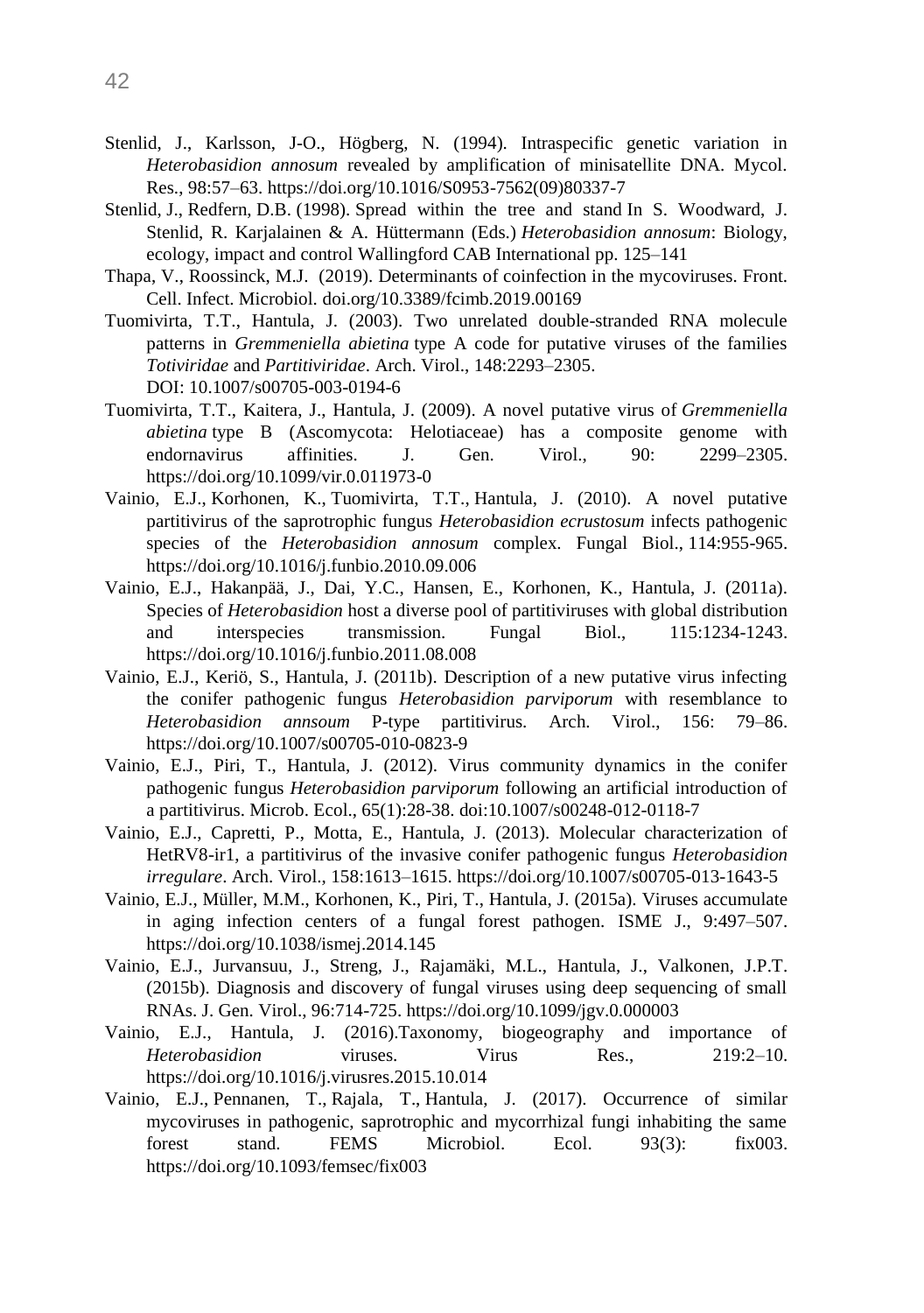- Vainio, E.J. (2018a). The complete genome sequence of HetPV20-an1, an alphapartitivirus infecting the conifer-pathogenic fungus *Heterobasidion annosum*. Arch. Virol., 163(4): 1113-1116. https://doi.org/10.1007/s00705-018-3707-z
- Vainio, E.J., Jurvansuu, J., Hyder, R., Kashif, M., Piri, T., Tuomivirta, T., Poimala, A., Xu, P., Mäkelä, S., Nitisa, D., Hantula, J. (2018b). *Heterobasidion* Partitivirus 13 Mediates Severe Growth Debilitation and Major Alterations in the Gene Expression of a Fungal Forest Pathogen. J. Virol., 92 (5) e01744-17. <https://doi.org/10.1128/JVI.01744-17>
- Vainio, E.J., Chiba, S., Ghabrial, S.A., Maiss, E., Roosinck, M., Sabanadzovic, S., Suzuki, N., Xie, J., Nibert, M. (2018c). ICTV Virus Taxonomy Profile: *Partitiviridae*, ICTV Report Consortium. J. Gen. Virol., 99:17- 18. <https://doi.org/10.1099/jgv.0.000985>
- Vainio, E.J. (2019). Mitoviruses in the conifer root pathogens *Heterobasidion annosum* and *H. parviporum*. Virus Res., 271. http://doi.org/10.1016/j.viruses.2019.197681
- Van Diepeningen, A.D., Debets, A.J.M., Hoekstra, R.F. ( 2006). Dynamics of dsRNA mycoviruses in black Aspergillus populations. Fungal Genet. Biol., 43:446– 452. <https://doi.org/10.1016/j.fgb.2006.01.014>
- Veloso, J., Díaz, J. (2012). *Fusarium oxysporum* Fo47 confers protection to pepper plants against *Verticillium dahliae* and *Phytophthora capsici*, and induces the expression of defence genes. Plant Pathol. 61:281–288. doi: 10.1111/j.1365-3059.2011.02516.x
- [Wang,](https://www.ncbi.nlm.nih.gov/pubmed/?term=Wang%20C%5BAuthor%5D&cauthor=true&cauthor_uid=27473231) C., [Wu,](https://www.ncbi.nlm.nih.gov/pubmed/?term=Wu%20J%5BAuthor%5D&cauthor=true&cauthor_uid=27473231) J., [Zhu,](https://www.ncbi.nlm.nih.gov/pubmed/?term=Zhu%20X%5BAuthor%5D&cauthor=true&cauthor_uid=27473231) X., [Chen,](https://www.ncbi.nlm.nih.gov/pubmed/?term=Chen%20J%5BAuthor%5D&cauthor=true&cauthor_uid=27473231) J. (2016). Complete nucleotide sequences of dsRNA2 and dsRNA7 detected in the phytopathogenic fungus *Sclerotium hydrophilum* and their close phylogenetic relationship to a group of unclassified viruses. Virus Genes, 52(6):823-827. DOI[:10.1007/s11262-016-1375-1](https://doi.org/10.1007/s11262-016-1375-1)
- Wickner, R.B. (1996a). Double-stranded RNA viruses of *Saccharomyces cerevisiae*. Microbiol. Rev., 60: 250–265. https://doi.org/10.1128/MMBR.60.1.250-265.1996
- Wickner, R.B. (1996b). Prions and RNA viruses of *Saccharomyces cerevisiae*. Annu. Rev. Genet., 30:109–139. doi: 10.1146/annurev.genet.30.1.109
- Wickner, R.B., Fujimura, T., Esteban, R. (2013). Viruses and prions of *Saccharomyces cerevisiae*. Adv. Virus Res., 86:1–36. doi:10.1016/B978-0-12-394315-6.00001-5
- Woodward, S., Stenlid, J., Karjalainen, R., Hutterman, A. (1998). *Heterobasidion annosum*: Biology, Ecology, Impact and Control. CAB International. Wallingford, UK.
- Wu, M., Deng, Y., Zhou, Z., He, [G., Chen,](https://www.sciencedirect.com/science/article/abs/pii/S0168170216301605#!) W., Li, G. (2016). Characterization of three mycoviruses co-infecting the plant pathogenic fungus *Sclerotinia nivalis*. Virus Res., 223:28-38.<https://doi.org/10.1016/j.virusres.2016.06.009>
- Xiao, X., Cheng, J., Tang, J., Fu, Y., Jiang, D., Baker, T.S., Ghabrial, S.A., Xie, J. (2014). A novel partitivirus that confers hypovirulence on plant pathogenic fungi. J. Virol., 88(17): 10120-10133. Doi: 10.1128/JVI. 01036-14.
- Xie, J., Jiang, D. (2014). New insights into mycoviruses and exploration for the biological control of crop fungal diseases. Ann. Rev. Phytopath., 52: 45-68. <https://doi.org/10.1146/annurev-phyto-102313-050222>
- Xie, J., Havens, W.M., Lin, Y.H., Suzuki, N., Ghabrial, S.A. (2016). The victorivirus *Helminthosporium victoriae* virus 190S is the primary cause of disease/hypovirulence in its natural host and a heterologous host". Virus Res., 213: 238-245. <https://doi.org/10.1016/j.virusres.2015.12.011>
- Yaegashi, H., Nakamura, H., Sawahata, T., Sasaki, A., Iwanami, Y., Ito, T., Kanematsu, S. (2013). Appearance of mycovirus-like double-stranded RNAs in the white root rot